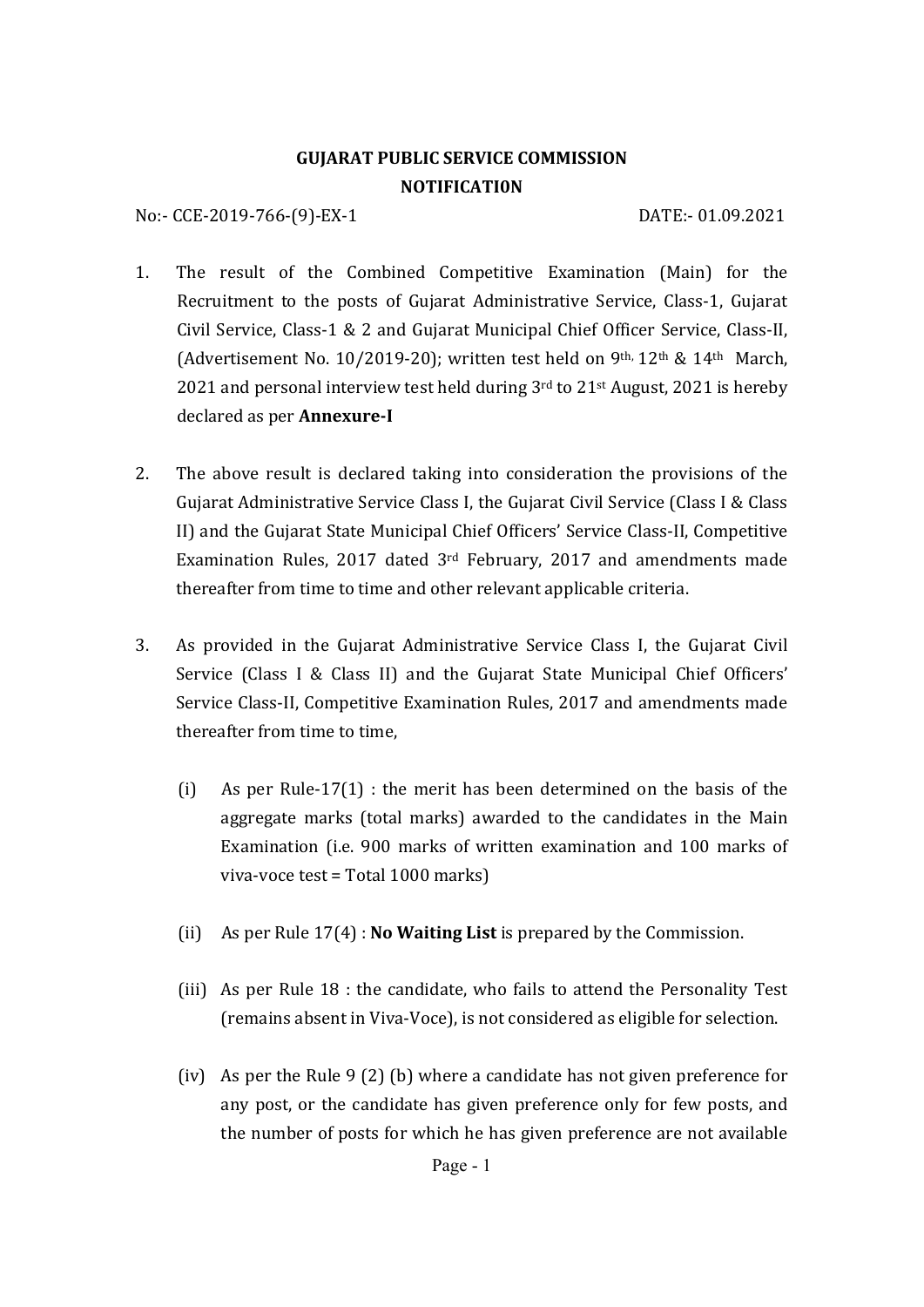to accommodate the candidate as per his preference, he/she shall be allotted to any of the remaining Vacant posts after allocation of all the candidates to the posts in accordance with their preferences.

- 4. The result of the examination under reference given in the **ANNEXURE**-**I (Part‐1)** has been prepared by strictly applying the ratio laid down by by the following Judgements of the Hon'ble Supreme Court in the cases of
	- (i) **Rajesh Kumar Daria V/s. Rajasthan Public Service Commission,** Civil Appeal Nos. 3132 of 2007, 3773 of 2007 decided on 18-07-2007.
	- (ii) **Public Service Commission, Uttaranchal V/s. Mamta Bist & Others**, - Civil Appeal Nos. 5987 of 2007, with Civil Appeal No.5982 of 2007 decided on 03-06-2010.
	- (iii) **Union of India versus Ramesh Ram and others** (Civil Appeal No. 4310, 4311 of 2010) [Arising out of SLP(C) Nos. 13571-72 of 2008] decided on 07-05-2010.
- 5. The Reserved Category Candidates (SC / ST / SEBC), who get either equal or more than minimum marks fixed as qualifying standard for general candidates and have not availed of any relaxation in age, qualifying standard etc. at any point of the examination process (i.e. Meritorious reserved Category {MRC} Candidates) have been selected against unreserved posts as per their preference in order of merit as per G.A.D. Circular No. PVS-1099-MM-13-G4, dated 29/01/2000, PVS-2010-03-900-G4, dated 23/07/2004 and PVS-102019-221-G4, dated 07/02/2019.

The following 38 candidates of reserved category (MRC) *are to be recommended for appointment on unreserved posts*

- 1. The EWS candidates at Merit Nos. 02, 05, 07, 08, 09, 18, 20, 54, 55, 61, 77, 82, 84, 87 and 88 = Total -15.
- 2. The EWS Female candidates at Merit Nos. 26, 29, 34, 62 and 69 = Total 05.
- 3. The SEBC candidates at Merit Nos. 01, 03, 06, 15, 19, 21, 32, 68, 91 and  $93 = Total - 10.$
- 4. The SEBC Female candidates at Merit Nos. 22, 53 and 83 = Total 03.
- 5. The S.C. candidates at Merit Nos. 10, 25 and 71 = Total 03.
- 6. The S.C. Female candidates at Merit Nos. 17 and 30 = Total 02.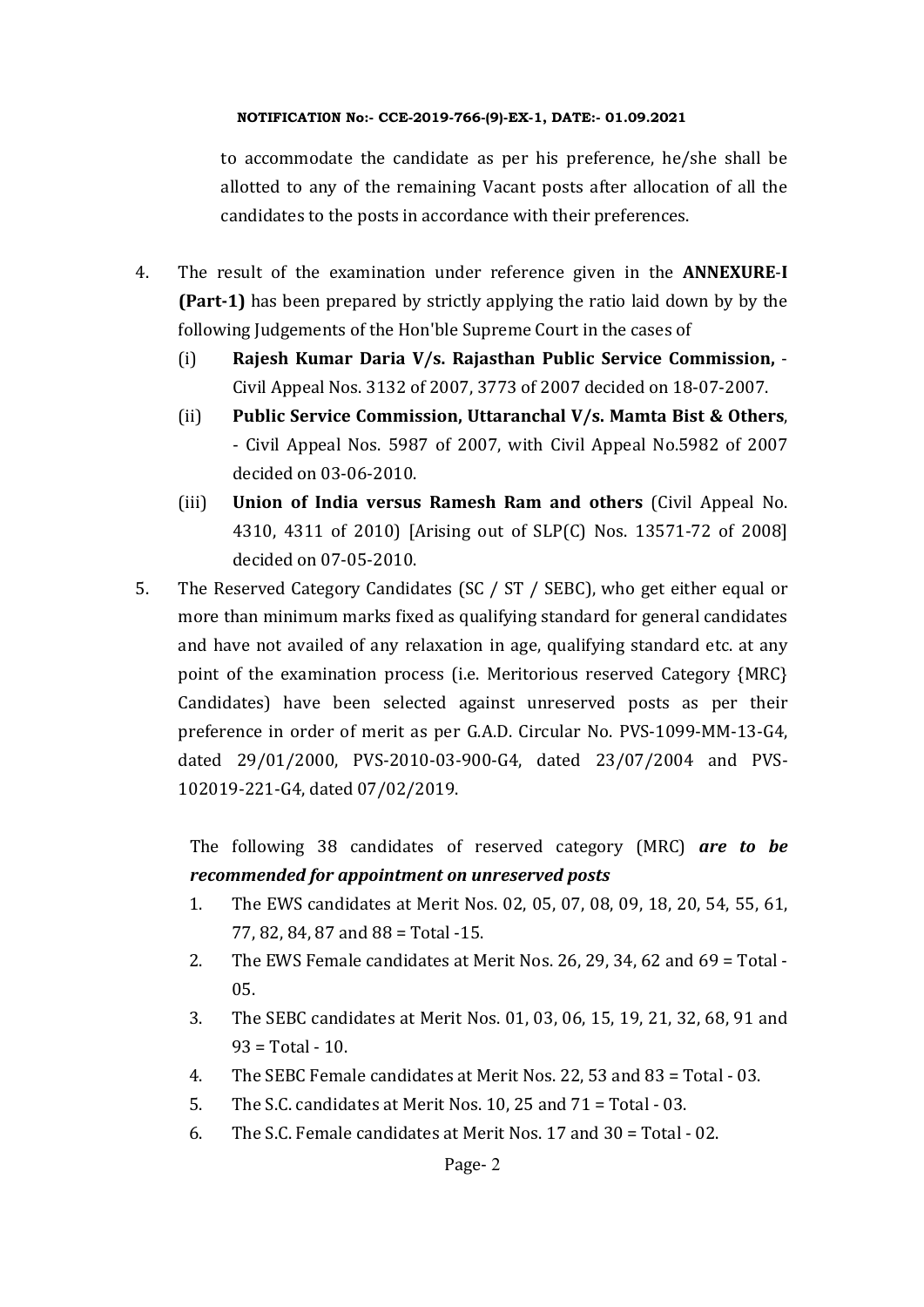6. The Reserved Category Candidates, though have secured their place in the merit of general category, but due to better preference available to them, they are selected against the posts reserved for their respective categories in accordance with the provisions of Rule 17(2) of the Exam Rules and the Judgement of the Honourable Supreme Court in the case of Union of India versus Ramesh Ram and others (Civil Appeal No. 4310-4311 of 2010) [Arising out of SLP(C) Nos. 13571-72 of 2008].

The following 23 candidates of the reserved category (MRC) *are to be recommended for appointment on reserved posts of their respective reserved category*

- (i) The EWS candidates at Merit Nos. 14, 31, 42, 44, 60, 67, 74 and 86(Fem.)  $=$  Total - 08.
- (ii) The SEBC candidates at Merit Nos. 23, 27, 36, 49(Fem.), 52, 56, 58, 59, 66(Fem.), 70, 78(Fem.), 80 and 89 = Total - 13.
- (iii) The S.C. candidates at Merit Nos. 16 and 47 = Total 02.
- 7. The Reserved Category candidates, who have though attained the merit standard of the General category, however, they are selected against the posts of their respective categories as they have availed the benefit of relaxation in age/ Cut-Off Marks in P.T. or Main Written Examination as per Government circular, G.A.D. Circular No. PVS-1099-MM-13-G4, dated 29/01/2000, PVS-2010-03-900-G4, dated 23/07/2004 and PVS-102019-221-G4, dated 07/02/2019.

The following 1 candidates of the ST category at Merit No. 24 *is to be recommended for appointment against the post reserved for S.T. category*,

8. With regard to women reservation as provided for in the G.A.D. Notification No. GS/97-13-CRR/1096/2213/G-2, dated 09/04/1997, G.A.D. Circular No. CRR/1096/ 2213/ G-2, dated 22/05/1997, G.A.D. Notification No. GS/2012/12/CRR/1096/2213/G-2, dated 14/06/2012, GS/2014/37/CRR/ 1096/2213/G-2 (Part-I), dated 11/11/2014 and GS/2019/16/CRR/1096/ 2213/G-2 (Part-I), dated 10/06/2019, 27 women candidates (General-20,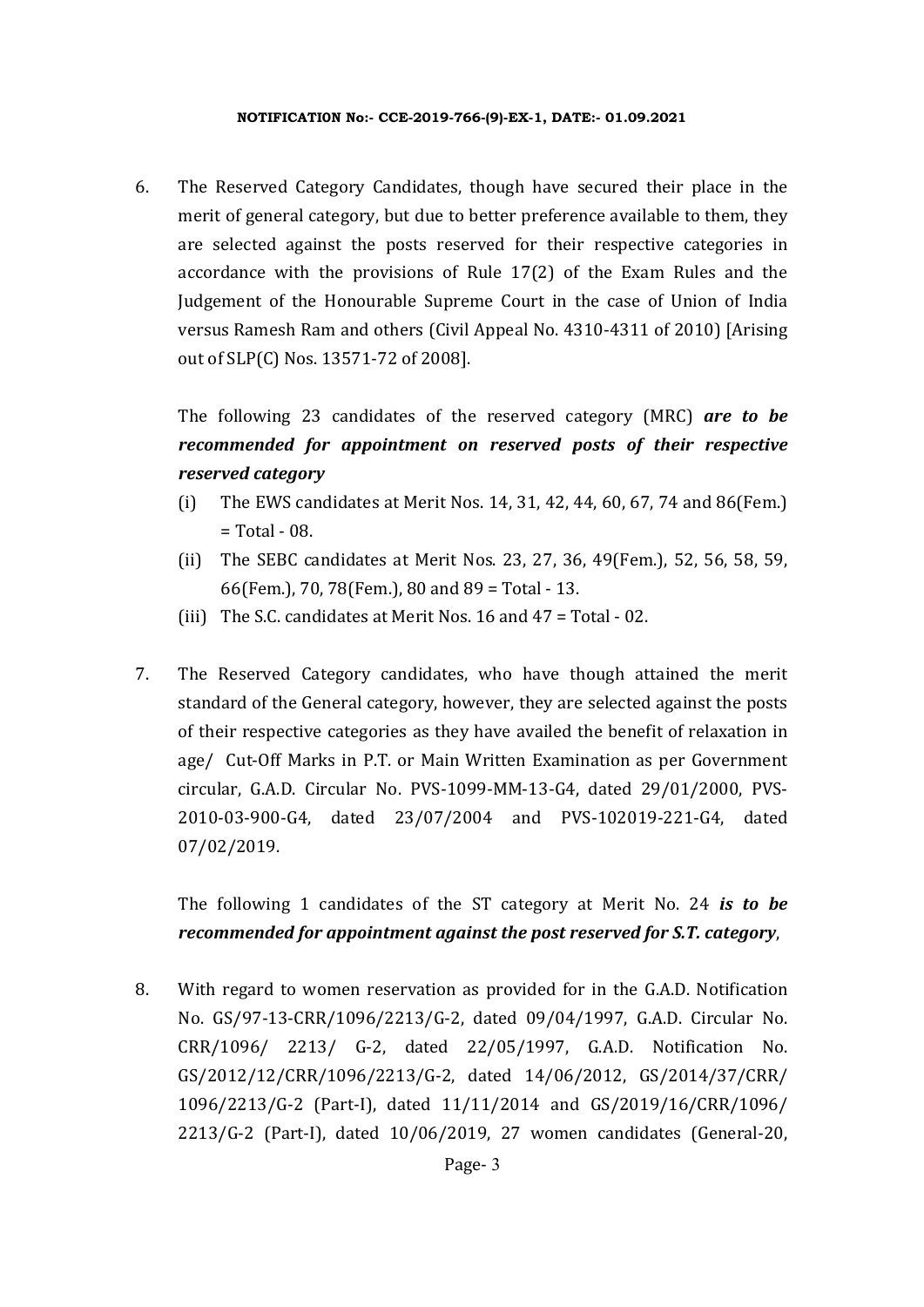EWS-01, SEBC-03, S.C.-01 and S.T.-02) are required to be selected. As against this, 22 women candidates of General Category (i.e. Merit Nos. 11, 17, 22, 26, 28, 29, 30, 33, 34, 40, 41, 50, 51, 53, 62, 69, 73, 75, 76, 79, 83 and 85), 02 women candidates of EWS Category (i.e. Merit Nos. 86 and 100), 05 women candidates of SEBC Category (i.e. Merit Nos. 49, 66, 78, 96 and 98), 01 woman candidate of S.C. Category (i.e. Merit No. 106) and 02 women candidates of S.T. category (i.e. Merit Nos. 108 and 118), thus, total 32 women candidates have been selected.

9. While going through the process of allotment/allocation to the disabled candidates, total 03 Disabled candidates, bearing E. Nos. 95 (EWS), 99(GEN.) and 454(SEBC-Fem.) (at Overall Merit Nos. 538, 503 and 519 respectively) were available for consideration for selection, after relaxing up to 10% marks of the *Cut‐off Marks* of their respective categories. While considering for the allotment of the posts, special reference has been made to the preferences of the posts given by the candidates, applicable disability level and type of disability for the post and cadre-wise posts reserved for the disabled candidates, as provided in the advertisement. *Out of total 03 posts reserved for Disabled Candidates, 01 post is reserved in GAS Cadre, 01 post is reserved in Assistant District Registrar Cadre and 01 post is reserved in Chief Officer Cadre.*

While going through the process of cadre wise allotment of the posts to these candidates, 10% marks of the *Cut‐off Marks* for each cadre was taken into consideration along with their preference and posts reserved for their respective categories as notified in the advertisement.

**(a)** While considering cadre wise allocation of GAS Cadre post to General-Disabled Male candidate, all the 06 GAS Cadre posts of General Male category are allocated in order of merit and the *Cut‐off Marks* for GAS Cadre post of General category is derived, which is 485.75 marks. Then after subtracting 10% Marks from the *Cut‐off Marks* for GAS Cadre, the *Cut‐off Marks* for GAS Cadre for the Disabled candidates (General) is derived at 437.18 Marks (i.e. 485.75 - 48.57= 437.18 Marks). The General-Disabled Male candidate, bearing E. No. 99, has obtained total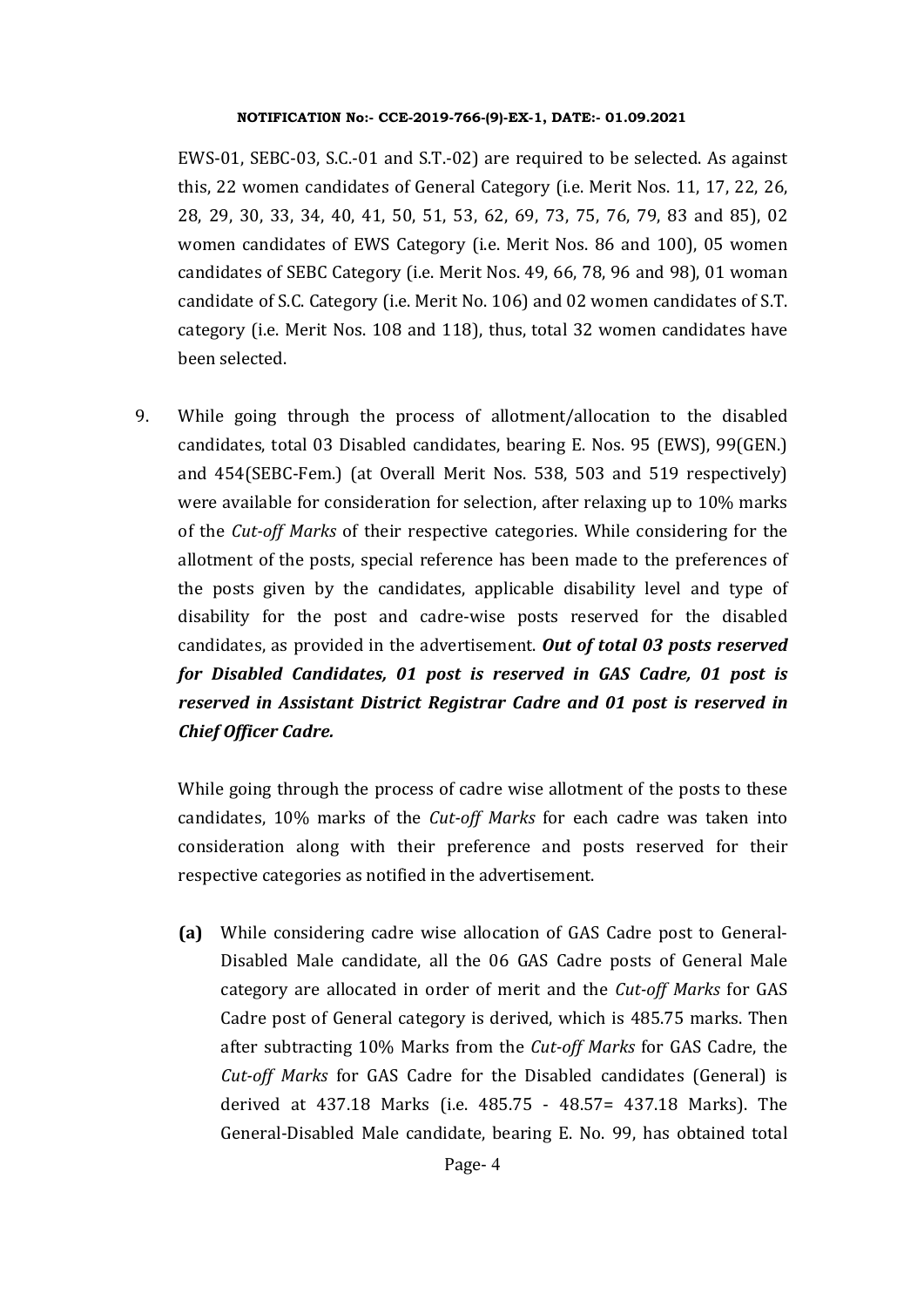419.75 Marks i.e. below 437.18 Marks and hence, **he has not been allocated / accommodated in the GAS cadre post.** 

The above candidate has given his second preference to the Chief Officer Cadre. The Disabled candidates having only O.A. and O.L. type of Disability are eligible for consideration for Chief Officer Cadre. The Candidate bearing E.No. 99, is having Low Vision type of Disability and hence **he has not been allocated / accommodated in the Chief Officer Cadre post.** 

The third available Cadre for Disable candidate is Assistant District Registrar (A.D.R.) and he has given his Eighth preference to ADR. While considering cadre wise allocation of ADR Cadre post to General-Disabled Male candidate, all the 04 ADR cadre posts of General Male category are allocated in order of merit and the *Cut‐off Marks* for ADR Cadre post of General category is derived, which is 458.00 Marks. Then after subtracting 10% Marks from the *Cut‐off Marks* for ADR Cadre, the *Cut‐off Marks* for ADR Cadre for the Disabled candidates (General) is derived at 412.20 Marks (i.e. 458.00 - 45.80= 412.20 Marks). The above Disabled Male candidate, bearing E. No. 99, has obtained total 419.75 Marks i.e. above 412.20 Marks and hence, **he has been allocated / accommodated in the ADR Cadre post (i.e. his third available preference)** and he is placed at Merit No. 110.

**(b)** While considering cadre wise allocation of GAS Cadre post to SEBC-Disabled candidate, all the 02 GAS Cadre posts of SEBC Male category are allocated in order of merit and the *Cut‐off Marks* for GAS Cadre post of SEBC category is derived, which is 474.00 Marks. Then after subtracting 10% Marks from the *Cut‐off Marks* for GAS Cadre, the *Cut‐off Marks* for GAS Cadre for the Disabled candidate (SEBC) is derived at 426.60 Marks (i.e.  $474.00 - 47.40 = 426.60$  Marks). The SEBC-Disabled candidate at overall Merit No. 519, bearing E. No. 454, has obtained total 418.50 Marks i.e. below 426.60 Marks and hence, **she has not been allocated / accommodated in the GAS Cadre post.**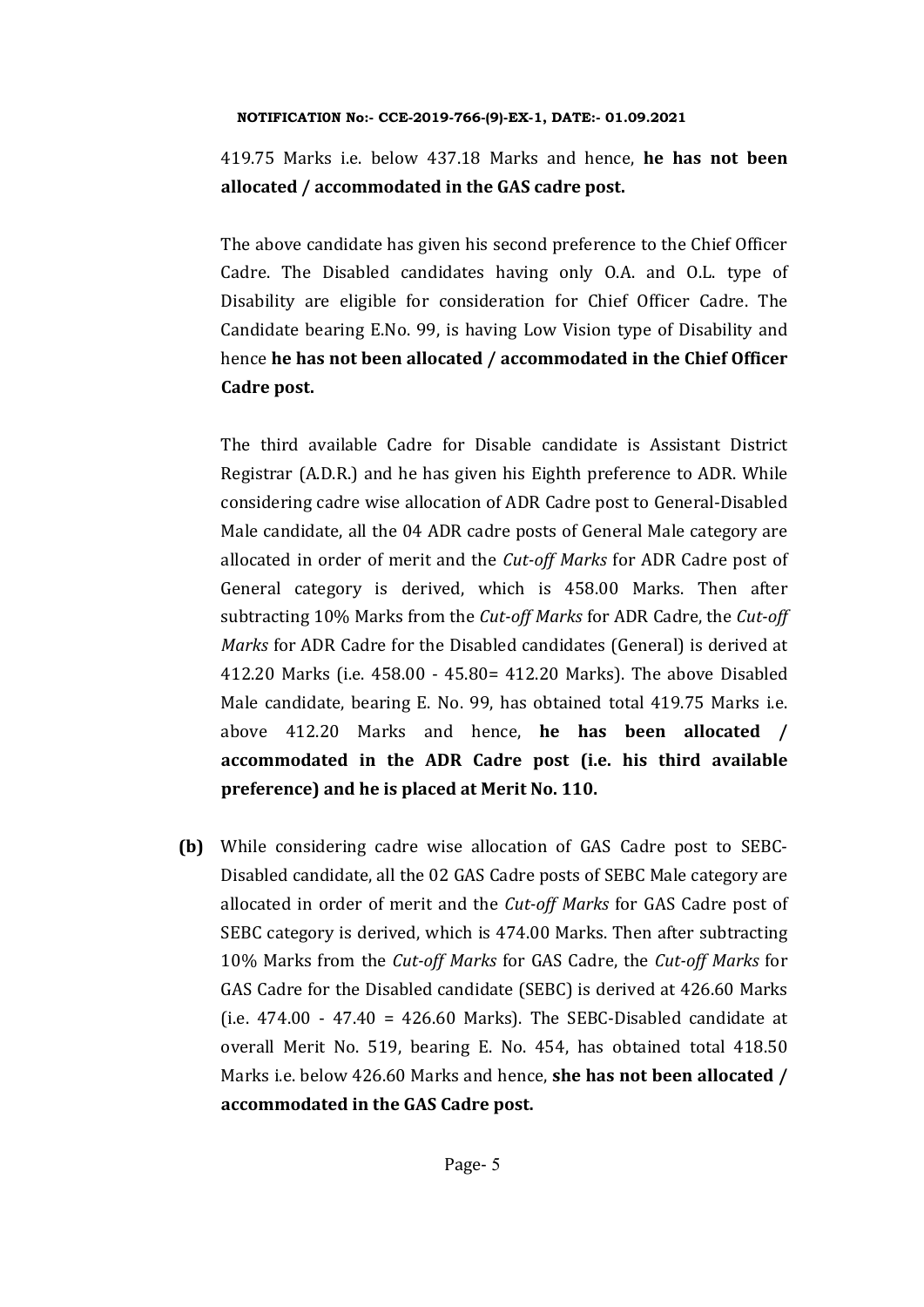The Second preference available for the Disabled category is Assistant District Registrar (ADR) and she has given her Sixth preference to ADR Cadre. But as the ADR Cadre post reserved for Disabled candidate has already been allotted/allocated to the Disabled candidate at overall Merit No. 503 (bearing E. No. 99), who has obtained 419.75 Marks, **she has not been allocated / accommodated in the ADR Cadre post.** 

The above candidate has given her Ninth preference to the Chief Officer Cadre. The Disabled candidates having only O.A. or O.L. type of Disability are eligible for consideration for Chief Officer Cadre. The Candidate bearing E. No. 454, is having OAL type of Disability and hence **she has not been allocated / accommodated in the Chief Officer Cadre post.**

**(c)** While considering cadre wise allocation of GAS Cadre post to EWS-Disabled candidate, the only GAS Cadre post of EWS Male category is allocated in order of merit and the *Cut‐off Marks* for GAS Cadre post of EWS category is derived, which is 483.00 Marks. Then after subtracting 10% Marks from the *Cut‐off Marks* for GAS Cadre, the *Cut‐off Marks* for GAS Cadre for the Disabled candidate (EWS) is derived at 434.70 Marks (i.e.  $483.00 - 48.30 = 434.70$  Marks). The EWS-Disabled candidate at overall Merit No. 538, bearing E. No. 95, has obtained total 416.75 Marks i.e. below 434.70 Marks and hence, **he has not been allocated / accommodated in the GAS Cadre post.** 

The Second preference available for the Disabled category is Assistant District Registrar (ADR) and he has given his Sixth preference to ADR Cadre. But as the ADR Cadre post reserved for Disabled candidate has already been allotted/allocated to the candidate at overall Merit No. 503 (bearing E. No. 99), who has obtained 419.75 Marks, **he has not been allocated/ accommodated in the ADR Cadre post.** 

The above candidate has given his Seventh preference to the Chief Officer Cadre. The Disabled candidates having only O.A. or O.L. type of disability are eligible for consideration for Chief Officer Cadre. The Candidate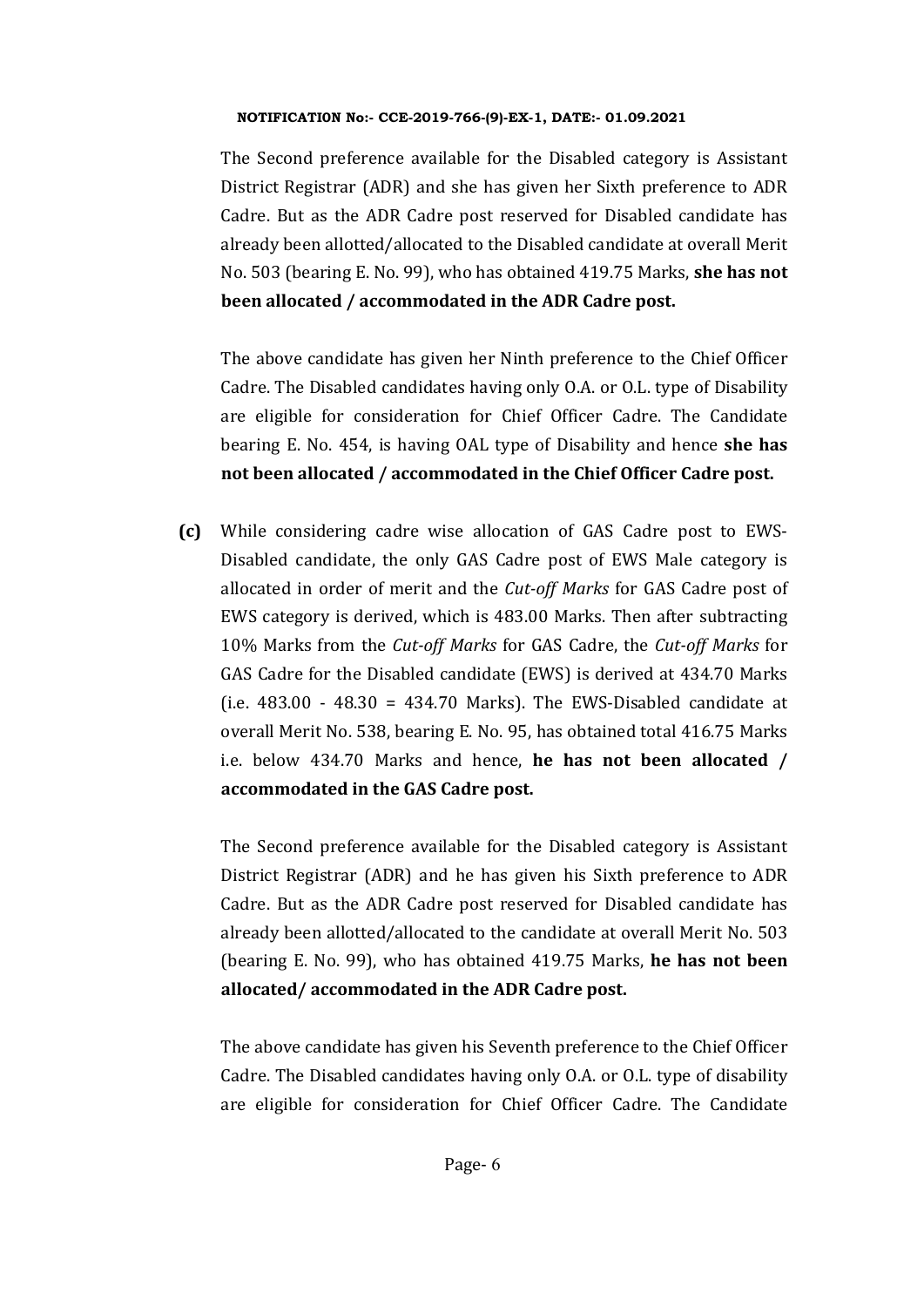bearing E.No. 95 is having OAL type of Disability and hence **he has not been allocated / accommodated in the Chief Officer Cadre post.**

- 10. While considering cadre wise allocation of Dy.S.P. Cadre post to S.T. Category candidate, the only Dy.S.P. Cadre post of S.T. category Male is allocated in order of merit and the *Cut‐off Marks* for the consideration of Dy.S.P. Cadre post for S.T. Category Female candidate is derived, which is 476.75 Marks. Then after subtracting 10% Marks from the *Cut-off Marks*, the Cut-off Marks derived for consideration of Dy.S.P. Cadre post for the S.T. Female Candidate is derived at 429.08 Marks (i.e. 476.75 – 47.67 = 429.08 Marks). No S.T. Category Female candidate with equal or above 429.08 Marks is available, the next meritorious S.T. Category Male candidate with 447.25 Marks is taken into consideration for selection and **he has been allocated/ accommodated in the Dy.S.P. Cadre post reserved for S.T. Category Female candidate.**
- 11. As per the **Rule 9 (2) (b)** of the Gujarat Administrative Service Class I, the Gujarat Civil Service (Class I & Class II) and the Gujarat State Municipal Chief Officers' Service Class-II, Competitive Examination Rules, 2017 and amendments made thereafter from time to time, the Candidates with limited preferences, at Merit Nos. 63, 64, 65, 75(Fem.), 90, 92, 95 and 108 (total 08 candidates), *have been allotted (indicative allotment) the posts,* which remained vacant, after allocation of posts to all the candidates, in accordance with their preferences.
- 12. In case of equal marks, the merit is assigned taking into consideration the Date of Birth (i.e. preference is given to the elder).
- 13. No Ex-Serviceman candidate was available for the interview.
- 14. Accordingly, the Commission considered the candidates as suitable, in order of Merit, for recommendation to the Government, as mentioned in the attached List (Part-I). The marks obtained by the unsuccessful candidates are shown in Part-II.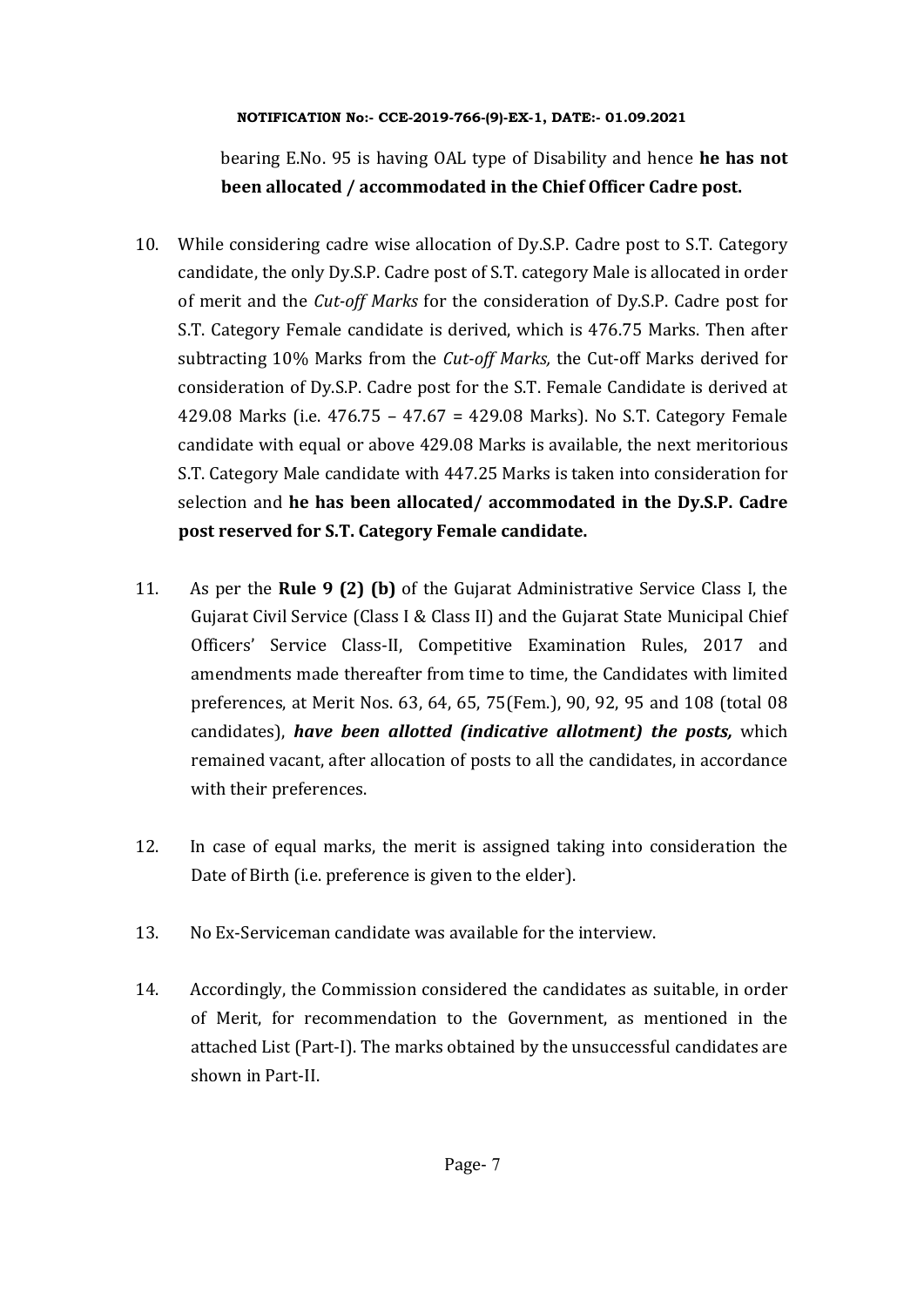# **Note**  $:$

- 1. The mere success in the examination shall not confer any right to appointment and no candidate shall be appointed to the post unless the Government is satisfied, after such inquiries as may be considered necessary that the candidate is suitable in all respect for appointment to the post.
- 2. The order of preference for the posts indicated by the candidate shall not confer any right to him for appointment to such posts. Having regard to the rank in the order of merit and the number of posts available, the preference given by the candidate shall be considered and appropriately allotment will be decided by the Government at the time of appointment.
- 3. The above result is subject to revision after rechecking of marks of those candidates who apply for the same.
- 4. Candidates appeared in the Main Written Examination and desire for **rechecking of marks**, are requested to send their application along with requisite information and fees as mentioned in the Advertisement for rechecking of marks **within 30 days from the date of declaration of this result** as per the Rule 20(1) of the Gujarat Administrative Service Class I, the Gujarat Civil Service (Class I & Class II) and the Gujarat State Municipal Chief Officers' Service Class-II, Competitive Examination Rules, 2017 and amendments made thereafter from time to time.
- 5. Candidates appeared in the Main Written Examination and desire to receive **Mark‐sheet of Main Examination**, are requested to send their application along with requisite information and fees as mentioned in the Advertisement **within 15 days from the date of declaration of this result** as per the Rule 20(2) of Gujarat Administrative Service, Class I and Gujarat Civil Service (Class I and Class II), Competitive Examination Rules, 2017.
- 6. **Applications received beyond the above time limit shall be not considered.**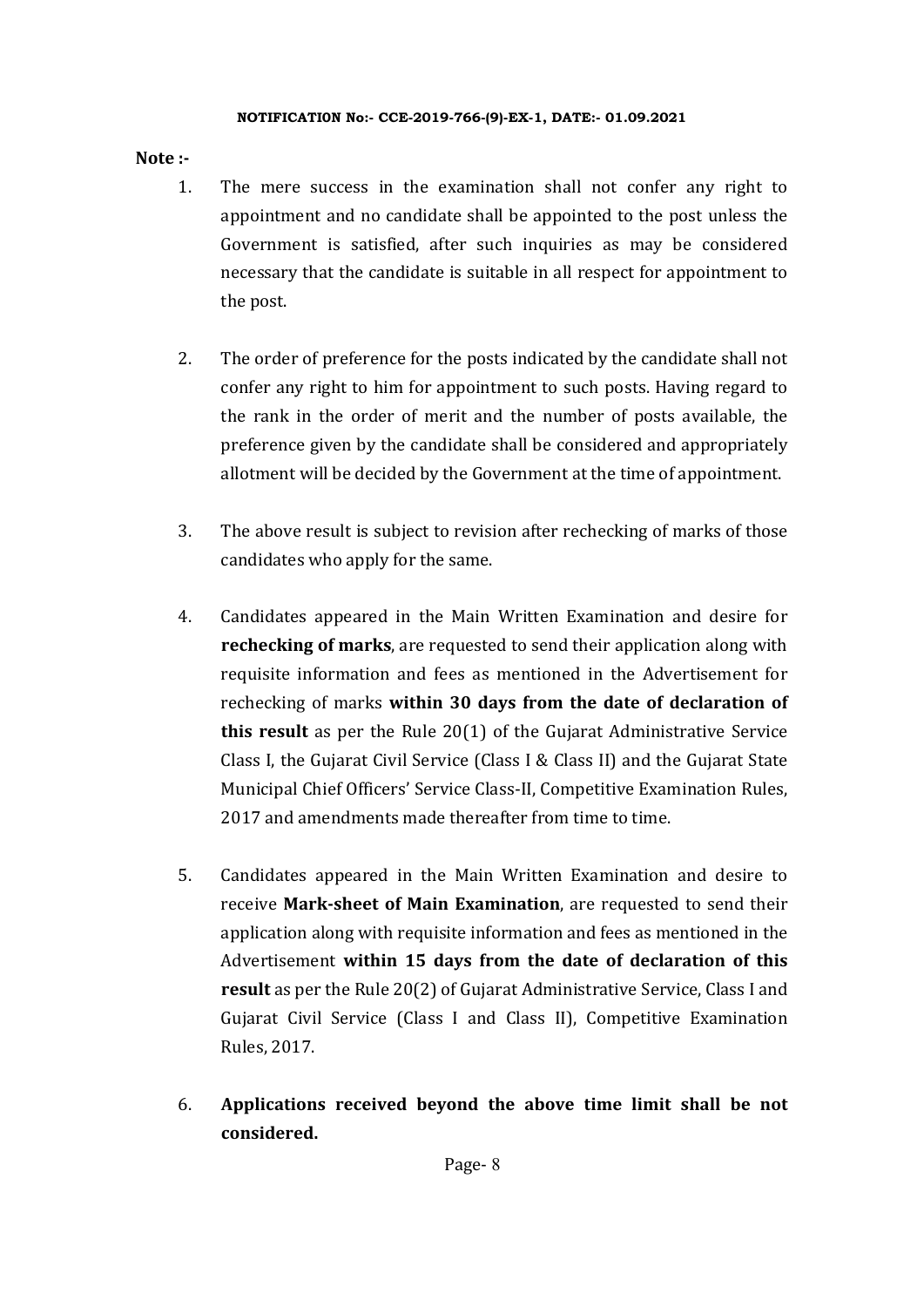- **7.** Candidates are advised to visit Commission's website **https://gpsc‐ ojas.gujarat.gov.in** for further instructions and guidelines.
- 8. The result is also available on Commission's website from https://gpsc.gujarat.gov.in, **https://gpsc‐ojas.gujarat.gov.in, GPSC mobile application: GPSC (Official)** and on **Twitter: @GPSC\_OFFICIAL**

 (Tejas Soni) Place:- GANDHINAGAR JOINT SECRETARY Date:- 01-09-2021 GUJARAT PUBLIC SERVICE COMMISSION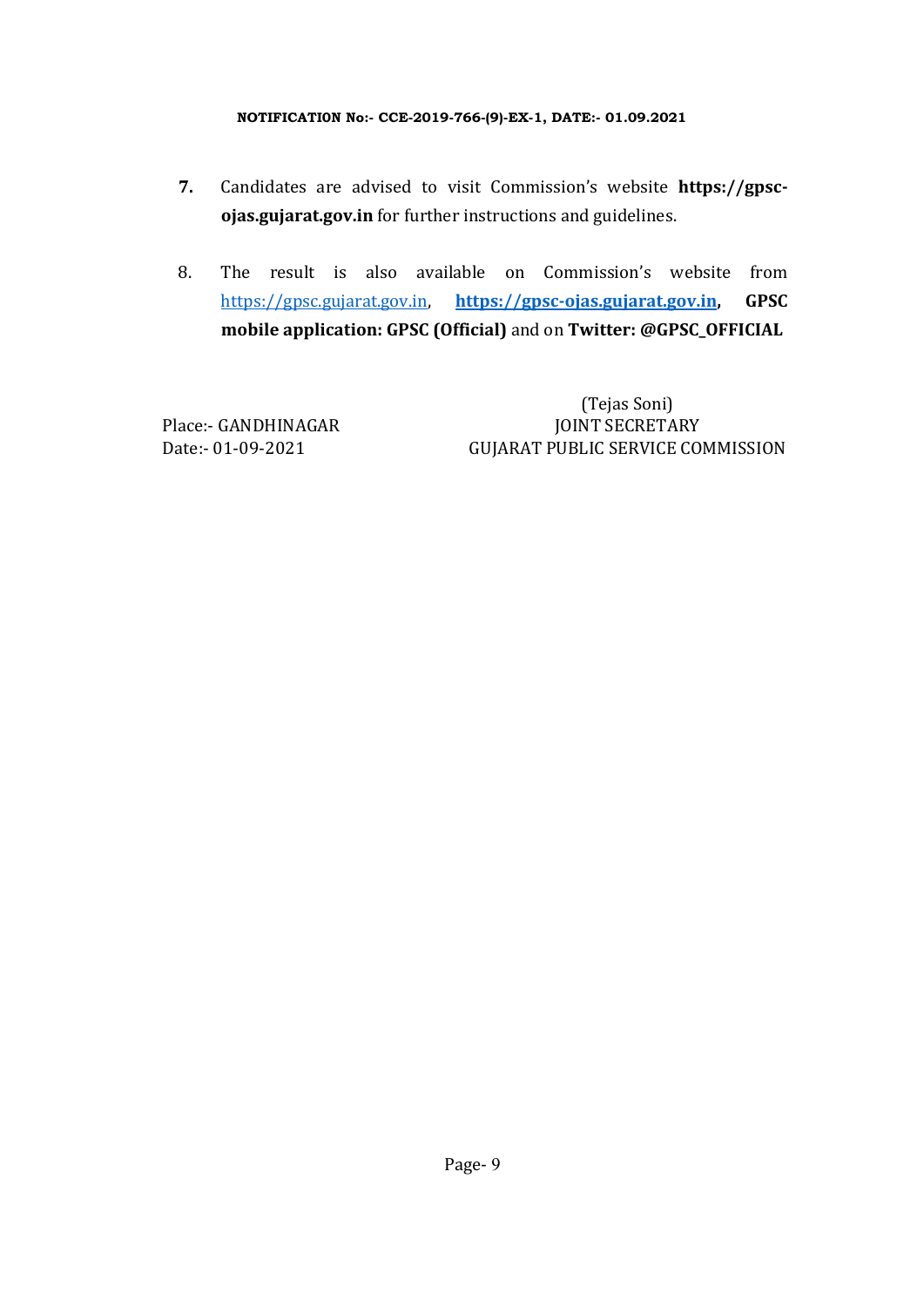# **GUJARAT PUBLIC SERVICE COMMISSION**

# **Notification No. CCE‐2019‐766‐(9)‐EX‐1 dt. 01.09.2021 Annexure‐I (Part‐I)**

Post:- Gujarat Administrative Service, Class-I, Gujarat Civil Services, Class-I & II and Gujarat Municipal Chief Officer Service, Class-II, Advt. No. 10/2019-20

#### **CUT‐OFF Marks :‐**

| 1.  | General(Male)   |    | 453.25 Marks                             |
|-----|-----------------|----|------------------------------------------|
| 2.  | General(Female) |    | 455.25 Marks                             |
| 3.  | EWS (Male)      |    | 451.00 Marks (Upto Birthdate 18-12-1995) |
| 4.  | EWS (Female)    | t. | 451.50 Marks                             |
| 5.  | S&EBC(Male)     | ÷. | 451.75 Marks                             |
| 6.  | S&EBC(Female)   | ÷. | 452.00 Marks                             |
| 7.  | S.C.(Male)      | ÷. | 445.00 Marks                             |
| 8.  | S.C.(Female)    |    | 430.50 Marks                             |
| 9.  | S.T.(Male)      | ÷  | 387.00 Marks                             |
| 10. | S.T.(Female)    | ÷  | 390.50 Marks                             |
| 11. | Disabled        |    | 419.75 Marks                             |

### **List of Candidates to be Recommended to the Government for Appointment :**

|              |           |                                                      |            |                |          |                   |      |                  |                        |                              |                  |              |                        |                | Class-1     |   |                          |                 |                          |                           |             | Class-2                  |                 |                                                                                 |                                                    |                    |                          |                      |
|--------------|-----------|------------------------------------------------------|------------|----------------|----------|-------------------|------|------------------|------------------------|------------------------------|------------------|--------------|------------------------|----------------|-------------|---|--------------------------|-----------------|--------------------------|---------------------------|-------------|--------------------------|-----------------|---------------------------------------------------------------------------------|----------------------------------------------------|--------------------|--------------------------|----------------------|
| Merit<br>No. | Seat No.  | Name of Candidate                                    | Code       | N <sub>O</sub> | M/F      | Categ Disa<br>orv | bled | Written<br>Marks | Viva-<br>Voce<br>Marks | <b>Total</b><br><b>Marks</b> | <b>BirthDate</b> | GAS          | <b>DY</b><br><b>SP</b> | DR             | Supt<br>Pro |   | $AC$ - DD-<br>TD SCW     | $SO-$<br>G      | $\mathbf{R}$             | AD ST DIL<br>$\mathbf{0}$ | $\mathbf R$ | Off.                     | $\mathbf{0}$    | $Trib$ TD SW<br>Dev. $\begin{bmatrix} 1 & 0 \\ 0 & 0 \end{bmatrix}$<br>$\bf{0}$ | $\overline{\text{Supt}}$ AD-<br>Pro<br>$\mathbf h$ | Civ-<br><b>Sup</b> | co                       | <b>Treated</b><br>As |
|              |           | 116094231 Shri Jayvir Bharatdan Gadhvi               | <b>IYF</b> | 29             |          | <b>SEBC</b>       |      | 465.75           | 65                     | 530.75                       | 17-Mar-97        |              | 2                      | 3              | 4           | 5 | 6                        |                 | 10                       | 8                         | 11          | 15                       | 9               | 14                                                                              |                                                    | 13 12              |                          | $16 G-1$             |
| 2            |           | 101015840 Shri Chirag Kumar Govindbhai Vaddoriya KJW |            | 385            |          | <b>EWS</b>        |      | 467.25           | 59                     | 526.25                       | 25-Mar-93        | 2            |                        | $\overline{4}$ | 3           | 5 | $\overline{\phantom{a}}$ |                 | $\sim$                   | $\sim$                    | $\sim$      | $\overline{\phantom{a}}$ |                 |                                                                                 | $\overline{\phantom{a}}$                           | $\sim$             | $\sim$                   | $G-2$                |
| 3            |           | 113071374 Shri Viralkumar Bhanuprashad Dalwadi       | <b>KDD</b> | 191            |          | <b>SEBC</b>       |      | 442.00           | 62                     | 504.00                       | 31-Oct-85        | 2            |                        | $\overline{4}$ | 3           | 8 | 9                        | 15              |                          | $12$ 11 14                |             | 13                       | 5               | 10                                                                              | 6                                                  | $7\overline{ }$    |                          | $16$ $G-3$           |
| 4            |           | 101014837 Shri Ankit Virendrasingh Rajput            | <b>KKB</b> | 366            |          |                   |      | 435.50           | 65                     | 500.50                       | $15$ -Jul-95     | 1            | 2                      | 3              | 4           | 5 | 6                        | 16              | $7\overline{ }$          | 8                         | 9           | $10$   11                |                 | 12                                                                              |                                                    | $13 \mid 14 \mid$  |                          | $15 \, G-4$          |
| 5            |           | 129155434 Shri Ravirajsinh Nirubha Parmar            | <b>KQP</b> | 532            |          | EWS               |      | 429.00           | 65                     | 494.00                       | 30-Jul-94        |              | $\overline{2}$         | 6              | 5           | 3 | $\overline{4}$           |                 | $\overline{\phantom{a}}$ | $\sim$                    | $\sim$      | $\overline{a}$           | 7               |                                                                                 | $\overline{\phantom{a}}$                           | 8                  | $\sim$                   | $G-5$                |
| 6            |           | 126131169 Shri Vivek Pravinkumar Bheda               | <b>KKW</b> | 404            |          | <b>SEBC</b>       |      | 425.50           | 65                     | 490.50                       | 30-Mar-90        | 2            |                        | 3              | 4           | 5 | 6                        |                 | $7\phantom{.0}$          | 9                         | 11          | 12 14                    |                 | 13                                                                              | 8                                                  | 10 <sup>1</sup>    |                          | $15$ G-6             |
| 7            |           | 101005370 Shri Deep Rajeshkumar Patel                | <b>KBL</b> | 158            |          | EWS               |      | 429.75           | 60                     | 489.75                       | 13-Sep-92        | 2            |                        | 3              | 4           | 9 | 11                       |                 | $7\phantom{.0}$          | 6                         | 10          | $\overline{\phantom{a}}$ | 5               |                                                                                 | 8                                                  |                    | $\overline{\phantom{a}}$ | $G-7$                |
| 8            | 101003665 | Shri Bhavdeepsinh Anirudhdhasinh<br>Jadeja           | <b>IZU</b> | 110            |          | <b>EWS</b>        |      | 424.00           | 64                     | 488.00                       | 19-Jan-96        | 1            | $\overline{2}$         | $\overline{4}$ | 3           | 5 | 6                        | 8               | 11                       | 9                         | 10          | 14                       | 7               | 15 <sup>1</sup>                                                                 |                                                    | $12 \mid 13 \mid$  |                          | $16$ G-8             |
| 9            |           | 117097184 Shri Ankit Rameshbhai Patel                | <b>IXK</b> | 30             |          | <b>EWS</b>        |      | 435.50           | 52                     | 487.50                       | 24-Oct-91        | $\mathbf{1}$ | $\overline{2}$         | $\overline{4}$ | 3           | 6 | 5                        |                 | 11                       | 8                         | 10          | 15                       | $7\overline{ }$ | 13                                                                              | 9                                                  | 12                 |                          | 14 G-9               |
| 10           |           | 127138121 Shri Parth Chandubhai Parmar               | KIT        | 349            |          | S.C.              |      | 447.50           | 40                     | 487.50                       | $01$ -Jun-93     | 2            |                        | $\overline{4}$ | 3           | 5 | 6                        | 16 <sup>1</sup> | 10 <sup>1</sup>          | $\overline{7}$            | 15          | 13                       | 8               | 12                                                                              | 9                                                  | 11                 |                          | $14 \text{ G} - 10$  |
| 11           |           | 113077213 Dr. Dinta Nitinbhai Kakkad                 | <b>KLT</b> |                | 436 Fem. |                   |      | 422.25           | 65                     | 487.25                       | $25$ -Jul-86     |              | 2                      | 3              | 4           | 5 | 6                        |                 | 10 <sup>1</sup>          | 8   11                    |             | 14                       | $7\overline{ }$ | 15                                                                              | 9                                                  | 12 <sup>1</sup>    |                          | 13 GF-1              |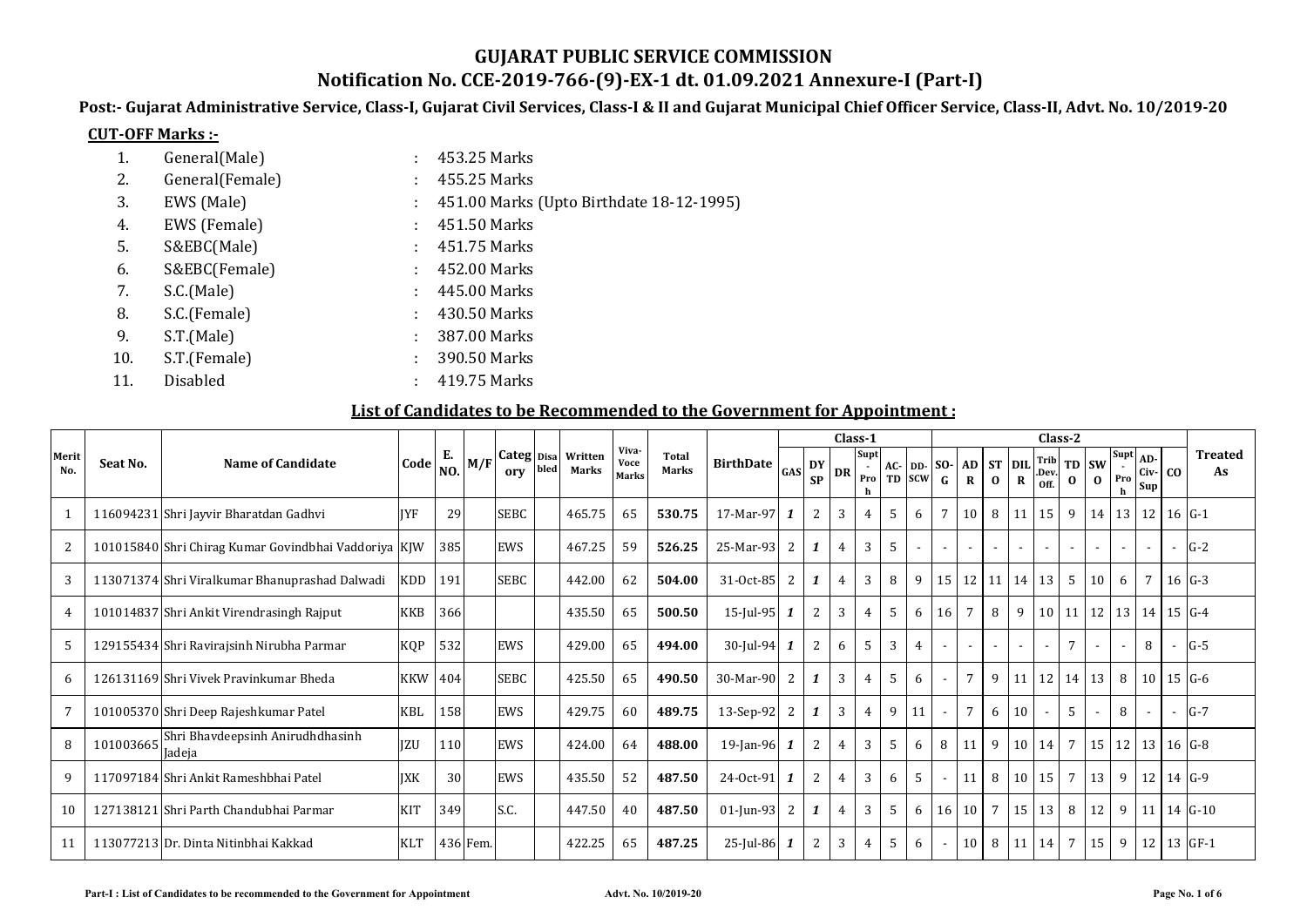|              |          |                                                     |            |           |               |                   |      |                         |                               |                       |                  |                          |                  |                | Class-1          |                |                             |                 |                          |                       |                           | Class-2              |                  |                       |          |                          |                |                           |
|--------------|----------|-----------------------------------------------------|------------|-----------|---------------|-------------------|------|-------------------------|-------------------------------|-----------------------|------------------|--------------------------|------------------|----------------|------------------|----------------|-----------------------------|-----------------|--------------------------|-----------------------|---------------------------|----------------------|------------------|-----------------------|----------|--------------------------|----------------|---------------------------|
| Merit<br>No. | Seat No. | <b>Name of Candidate</b>                            | Code       | Е.<br>NO. | M/F           | Categ Disa<br>orv | bled | Written<br><b>Marks</b> | Viva-<br>Voce<br><b>Marks</b> | <b>Total</b><br>Marks | <b>BirthDate</b> | GAS                      | DY<br><b>SP</b>  | DR             | Supt<br>Pro<br>h | AC-<br>TD      | <b>DD-SO-</b><br><b>SCW</b> | $\mathbf G$     | <b>AD</b><br>$\mathbf R$ | <b>ST</b><br>$\bf{0}$ | <b>DIL</b><br>$\mathbf R$ | Trib<br>.Dev<br>Off. | TD<br>$\bf{0}$   | <b>SW</b><br>$\bf{0}$ | Pro<br>h | AD-<br>Civ-<br>Sup       | CO.            | Treated<br>As             |
| 12           |          | 107049145 Shri Arshi Saeedakhtar Hashmi             | <b>IWO</b> | 21        |               |                   |      | 437.75                  | 48                            | 485.75                | 08-Mar-93        | 1                        | $\overline{2}$   | 3              | $\overline{4}$   | 5              | 6                           | 16              | 11                       | 15                    | 13                        | 9                    | $\overline{7}$   | 14                    | 10       | 12                       |                | 8 G-11                    |
| 13           |          | 113068826 Shri Axay Rameshbhai Zare                 | <b>JXQ</b> | 53        |               |                   |      | 422.25                  | 63                            | 485.25                | 12-May-91        | $\mathbf{1}$             |                  | 3              | $\overline{4}$   | 2              | $\blacksquare$              |                 | 8                        | 10                    |                           | 9                    | 5                | 7                     |          | 6                        |                | $11 \text{ G} - 12$       |
| 14           |          | 128141532 Shri Gaurangkumar Bhikhubhai Vasani       | <b>IXZ</b> | 59        |               | EWS               |      | 434.00                  | 49                            | 483.00                | 18-Mar-96        | 1                        | 2                | 4              | 3                | 5              | 6                           | 15              | 8                        | $\overline{7}$        | 9                         | 13                   | 10               | 14                    | 11       | 12                       |                | 16 EWS-1                  |
| 15           |          | 123118040 Shri Milan Prakashkumar Modi              | <b>KHT</b> | 308       |               | SEBC              |      | 423.00                  | 59                            | 482.00                | 19-0ct-95        | 2                        | 1                | 3              | $\overline{4}$   | 6              | $\overline{7}$              |                 | 11                       | 5                     | 8                         | 12                   | 9                |                       | 10       | $\sim$                   | $\sim$         | $G-13$                    |
| 16           |          | 131165705 Shri Nikunjkumar Dayabhai Dhula           | <b>KUZ</b> | 679       |               | S.C.              |      | 420.25                  | 60                            | 480.25                | 23-Jan-98        | 1                        | 2                | 4              | 6                | 5              | 3                           |                 | 11                       | 8                     | 9                         | 14                   | $\overline{7}$   | 10                    | 15       | 12                       |                | $13$ SC-1                 |
| 17           |          | 113071666 Kum. Roshni Purshottambhai Solanki        | <b>KDZ</b> |           | 201 Fem. S.C. |                   |      | 415.00                  | 65                            | 480.00                | 12-Feb-85        | $\mathbf{2}$             | 1                | $\blacksquare$ | $\blacksquare$   |                |                             |                 |                          |                       | $\blacksquare$            |                      |                  |                       |          | $\overline{\phantom{a}}$ |                | $GF-2$                    |
| 18           |          | 101000040 Shri Sagarkumar Mukeshbhai Mangroliya JWA |            | 6         |               | <b>EWS</b>        |      | 432.00                  | 48                            | 480.00                | 22-Jun-94        | $\mathbf{1}$             | 3                | $\overline{4}$ | $\boldsymbol{2}$ | 6              | 5                           |                 | 8                        | $\overline{7}$        | 11                        | 13                   | 14               | 12                    | 10       | 9                        |                | $15 G-14$                 |
| 19           |          | 101018542 Shri Adwait Alkesh Gandhi                 | <b>KNB</b> | 443       |               | SEBC              |      | 420.00                  | 60                            | 480.00                | 14-Feb-97        | 2                        | 1                | 3              | $\overline{4}$   | 5              | 6                           |                 |                          |                       |                           |                      |                  |                       |          |                          |                | $G-15$                    |
| 20           |          | 128144410 Shri Dhruval Chhaganbhai Sutariya         | <b>KGF</b> | 258       |               | EWS               |      | 419.25                  | 60                            | 479.25                | 23-Aug-92        | 1                        | 2                | 3              | $\overline{4}$   | 5              | 8                           |                 | 10                       | 9                     | $\overline{7}$            | 14                   | 6                | 11                    | 13       | 15                       |                | $12 \, G - 16$            |
| 21           |          | 126125663 Shri Krunal Karshanbhai Rathod            | <b>KVK</b> | 12        |               | <b>SEBC</b>       |      | 432.25                  | 47                            | 479.25                | 04-Feb-93        | $\overline{2}$           | 1                | 3              | $\overline{4}$   | 6              | 8                           | 10 <sup>1</sup> | 11                       | 12                    | $\overline{7}$            |                      | 5                | 13                    | 9        | 14                       |                | $15 G-17$                 |
| 22           |          | 113080570 Kum. Poonamben Ramsinhbhai Parmar         | <b>KRH</b> |           |               | 573 Fem. SEBC     |      | 437.00                  | 42                            | 479.00                | 25-Jun-95        | $\mathbf{1}$             | 15               | 2              | 13               | 3              | $\overline{4}$              | 16              | 6                        | 9                     | $7\overline{ }$           | 10                   | 8                | 12                    | 14       | 5                        |                | $11$ GF-3                 |
| 23           |          | 113068460 Dr. Kishandan Jabardan Gadhavi            | <b>IWG</b> | 24        |               | SEBC              |      | 413.75                  | 64                            | 477.75                | 16-Aug-89 1      |                          | 2                | 3              | $\overline{4}$   |                |                             |                 |                          |                       | $\sim$                    |                      |                  |                       |          |                          |                | SEBC-1                    |
| 24           |          | 101000559 Shri Bhavya Ghanshyambhai Ninama          | <b>IVV</b> | 26        |               | S.T.              |      | 418.75                  | 58                            | 476.75                | 15-May-90        | $\overline{\phantom{a}}$ | 1                | $\blacksquare$ | 2                | $\mathbf{3}$   |                             |                 |                          | $\blacksquare$        | $\blacksquare$            | $\sim$               | $\blacksquare$   | $\blacksquare$        |          | $\overline{\phantom{a}}$ | $\blacksquare$ | $ST-1$                    |
| 25           |          | 113073189 Shri Chandraraj Bhaveshkumar Solanki      | KGC        | 272       |               | S.C.              |      | 411.50                  | 65                            | 476.50                | 24-Mar-93        | 1                        | 2                | 3              | $\overline{4}$   | 5              | 6                           |                 |                          |                       |                           |                      |                  |                       |          |                          |                | $G-18$                    |
| 26           |          | 103034883 Kum. Krishna Tusharkumar Shah             | <b>KRM</b> |           | 563 Fem. EWS  |                   |      | 425.75                  | 50                            | 475.75                | 05-Jul-97        | 2                        | 1                | 3              | 6                | 5              | 4                           |                 |                          |                       |                           |                      |                  |                       |          |                          |                | $GF-4$                    |
| 27           |          | 113068588 Shri Sudhirbhai Dulabhai Barad            | <b>IXE</b> | 33        |               | SEBC              |      | 414.00                  | 60                            | 474.00                | $01$ -Jun-91     | 1                        | 2                | 4              | 3                | 5              | 6                           |                 | 12                       | 11                    | 9                         | 13                   | 7                | 14                    | 8        | 10                       | 15             | SEBC-2                    |
| 28           |          | 128141510 Kum. Hiral Bakulbhai Bhalala              | <b>IXB</b> |           | 55 Fem        |                   |      | 410.75                  | 63                            | 473.75                | 19-Nov-97        | 1                        | 2                | 3              | $\overline{4}$   | 5              | 6                           | 16              | 12                       | 8                     | 14                        | 10                   | $\overline{7}$   | 15                    | 9        | 11                       |                | 13 GF-5                   |
| 29           |          | 128141611 Kum. Nikita Hareshbhai Shiroya            | <b>IYP</b> |           | 69 Fem. EWS   |                   |      | 421.75                  | 50                            | 471.75                | 29-Dec-94        | 1                        | $\boldsymbol{z}$ | 3              | 6                | 4              | 5                           | 16              | 9                        | $\overline{7}$        | 8                         | 13                   | 11               | 14 I                  |          | $15 \mid 10$             |                | 12 GF-6                   |
| 30           |          | 101027043 Smt. Nayana Bhima Goradiya                | KTK        |           | 612 Fem. S.C. |                   |      | 427.75                  | 43                            | 470.75                | $14$ -Jan-88     | -1                       | 2                | 11             | 14               | 4              | 3                           | 16              | 12                       | 7                     | 6                         | 13                   | 5                | 8                     | 15       | 9                        |                | $10$ GF-7                 |
| 31           |          | 101012678 Shri Jaykumar Dhirajlal Kansara           | KHP        | 319       |               | EWS               |      | 409.75                  | 60                            | 469.75                | 19-Jul-90 $1$    |                          | $\boldsymbol{2}$ | $\overline{4}$ | $\mathbf{3}$     | $\, 8$         | 9                           |                 |                          | 6                     | $7\overline{ }$           | 12                   | $5\phantom{.0}$  |                       |          |                          |                | 13   10   14   11   EWS-2 |
| 32           |          | 115089313 Shri Parth Rajabhai Maru                  | KHH        | 281       |               | SEBC              |      | 422.75                  | 47                            | 469.75                | 29-Aug-95 2      |                          | 1                | 6              | $\mathbf{3}$     | 9              |                             | 10 16           | 12                       | 5 <sup>5</sup>        | $7\overline{ }$           | 15                   | $\boldsymbol{4}$ |                       |          | $14 \mid 11 \mid 13$     |                | 8 G-19                    |
| 33           |          | 101010924 Kum. Shrijita Sankalchand Patel           | <b>KHD</b> |           | 285 Fem.      |                   |      | 422.50                  | 47                            | 469.50                | $25$ -Jul-96 2   |                          | 1                | 6              | $5\phantom{.0}$  | $\overline{4}$ | 3                           |                 | 11                       | $\overline{7}$        |                           | 10                   | 8                | 9                     |          |                          |                | 14 12 13 GF-8             |
| 34           |          | 128148644 Kum. Jasmin Hasmukhbhai Kakadiya          | <b>KPJ</b> |           |               | 503 Fem. EWS      |      | 408.75                  | 60                            | 468.75                | 18-Feb-96 1      |                          |                  | $\mathbf{z}$   |                  | $\mathbf{3}$   | $\overline{4}$              | 13              | 6                        | $5\overline{)}$       | $7\overline{ }$           | 10                   | $\, 8$           | 11                    | 12       | 9                        |                | 14 GF-9                   |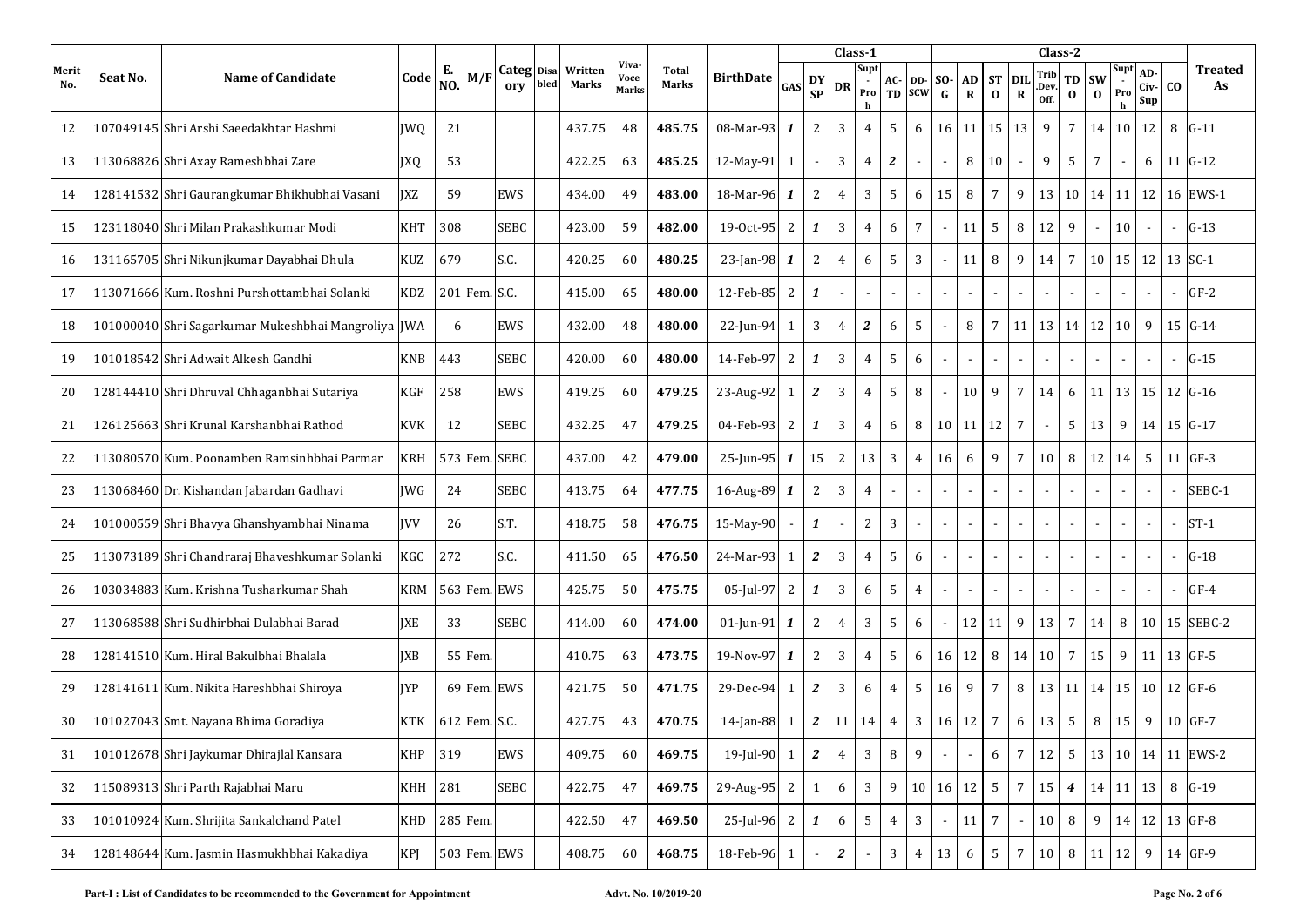|              |           |                                               |            |           |          |                   |      |                  |                        |                       |                  |              |                 |                | Class-1                            |                |                   |                    |                 |                       |                           | Class-2              |                |                       |                            |                    |    |                      |
|--------------|-----------|-----------------------------------------------|------------|-----------|----------|-------------------|------|------------------|------------------------|-----------------------|------------------|--------------|-----------------|----------------|------------------------------------|----------------|-------------------|--------------------|-----------------|-----------------------|---------------------------|----------------------|----------------|-----------------------|----------------------------|--------------------|----|----------------------|
| Merit<br>No. | Seat No.  | <b>Name of Candidate</b>                      | Code       | Е.<br>NO. | M/I      | Categ Disa<br>orv | bled | Written<br>Marks | Viva-<br>Voce<br>Marks | <b>Total</b><br>Marks | <b>BirthDate</b> | GAS          | DY<br><b>SP</b> | DR             | Supt<br>$\blacksquare$<br>Pro<br>h | AC-<br>TD      | DD-<br><b>SCW</b> | SO-<br>$\mathbf G$ | AD<br>${\bf R}$ | <b>ST</b><br>$\bf{0}$ | <b>DIL</b><br>$\mathbf R$ | Trib<br>Dev.<br>Off. | TD<br>$\bf{0}$ | <b>SW</b><br>$\bf{0}$ | Supt<br>Pro<br>$\mathbf h$ | AD-<br>Civ-<br>Sup | co | <b>Treated</b><br>As |
| 35           |           | 113068887 Shri Jayveersinh Bharatsinh Chauhan | IXL        | 57        |          |                   |      | 411.75           | 56                     | 467.75                | 31-Dec-97        | 1            | 2               | 3              | 5                                  | $\overline{4}$ | 6                 |                    | 13              | 9                     | 15                        | $\overline{7}$       | 8              | 11                    | 10                         | 12                 |    | $14 \text{ G} - 20$  |
| 36           |           | 115088788 Shri Tapankumar Valabhai Dodia      | <b>KEN</b> | 230       |          | SEBC              |      | 421.25           | 46                     | 467.25                | 08-Aug-95        | $\mathbf{1}$ | 2               | 3              | $\overline{4}$                     | 5              | 10                |                    | 9               | $7\overline{ }$       | 8                         | 12                   | 6              | 15                    |                            | 13 11              |    | 14 SEBC-3            |
| 37           |           | 103032852 Shri Vraj Sanjaykumar Patel         | KAW        | 135       |          |                   |      | 402.75           | 64                     | 466.75                | 21-Apr-96        | 1            | 3               | 2              | 4                                  | $\overline{7}$ | 8                 | 16                 | 9               | 6                     | 15                        | 12                   | 5              | 13                    | 14                         | 10                 | 11 | $G-21$               |
| 38           |           | 101001514 Shri Farazkhan Mufizkhan Pathan     | <b>IYS</b> | 67        |          |                   |      | 416.50           | 50                     | 466.50                | 06-Aug-94        | $\sqrt{2}$   | 1               | 3              | $\overline{4}$                     | 6              | 5                 |                    | 9               | 8                     | 10                        | 14                   | $\overline{7}$ | 12                    |                            | 11 13              |    | $15 \, G - 22$       |
| 39           |           | 126128573 Shri Dharmesh Dalsukhbhai Vasani    | <b>KFD</b> | 233       |          |                   |      | 411.75           | 54                     | 465.75                | 18-Jul-89        | 1            | 2               | 4              | 3                                  | 9              | 5                 | 12                 | 13              | 6                     | 7                         | 14                   | 11             | 15                    | 8                          | 16                 |    | $10 \text{ G} - 23$  |
| 40           |           | 118107086 Kum. Rinkuben Kantibhai Patel       | <b>KRN</b> |           | 566 Fem. |                   |      | 420.50           | 45                     | 465.50                | 13-Oct-88        | 1            | 4               | 2              | 3                                  | 5              | 6                 | 7                  | $\, 8$          | 9                     | 10                        | 14                   | 11             | 15                    | 12                         | 13                 |    | 16 GF-10             |
| 41           |           | 131162789 Smt. Namrata Harshadkumar Ghataliya | <b>KKT</b> |           | 396 Fem. |                   |      | 407.00           | 58                     | 465.00                | 08-Jun-90        | 3            |                 | $\mathbf{2}$   |                                    | $\mathbf{1}$   |                   |                    | 6               |                       | 7                         | 8                    |                |                       | 5                          | $\boldsymbol{4}$   |    | $GF-11$              |
| 42           |           | 101003253 Shri Pratikkumar Vinubhai Savaliya  | IZW        | 103       |          | EWS               |      | 409.25           | 55                     | 464.25                | 10-Apr-95 1      |              |                 | 2              |                                    | 3              | $\boldsymbol{4}$  |                    | $\overline{7}$  | 5                     | 10                        | 11                   | 6              | 9                     |                            | 8                  |    | 12 EWS-3             |
| 43           |           | 128144567 Shri Sonu Vishnubhai Sharma         | <b>KGM</b> | 269       |          |                   |      | 427.75           | 36                     | 463.75                | 03-Dec-91        | $\mathbf{1}$ | $\overline{2}$  | 3              | 5                                  | $\overline{4}$ | 14                | 15                 | 9               | $\overline{7}$        | 16                        | 11                   | 6              | 12                    | 8                          | 10                 |    | 13 G-24              |
| 44           | 101027293 | Shri Parthkumar Ghanshyambhai<br>Chovativa    | <b>KSX</b> | 615       |          | EWS               |      | 402.75           | 61                     | 463.75                | 19-0ct-96        | 1            | 2               | 3              | 6                                  | $\overline{4}$ | 5                 |                    | 9               | 8                     | 14                        | 10                   | 7              | 11                    | 15                         | 12                 |    | 13 EWS-4             |
| 45           |           | 113080145 Shri Sharad Bharatkumar Jani        | KQD        | 548       |          |                   |      | 411.50           | 52                     | 463.50                | 06-Oct-95        | $\mathbf{1}$ | $\overline{2}$  | 4              | $\mathbf{3}$                       | 6              | 5                 |                    | 11              | 8                     | 13                        | 15                   | $\overline{7}$ | 14                    | 9                          | 10                 |    | 12 G-25              |
| 46           |           | 131165517 Shri Jaykumar Harishbhai Patel      | KVL        | 660       |          |                   |      | 421.25           | 42                     | 463.25                | 01-May-97        | 1            | 11              | 2              | 12                                 | 3              | 4                 | 5                  | 8               | 6                     | 13                        | 9                    | 14             | 10                    | 15                         | $7\overline{ }$    |    | $16 \text{ G} - 26$  |
| 47           |           | 115088998 Shri Paresh Jayshukhlal Renuka      | KFO        | 256       |          | S.C.              |      | 401.00           | 62                     | 463.00                | 14-May-89        | 2            | 1               | $\overline{4}$ | $\overline{3}$                     | 6              | $\sqrt{5}$        |                    | 9               | $7\overline{ }$       | 10                        | 15                   | 8              | 12                    |                            | 14 13              |    | 11 SC-2              |
| 48           |           | 118101267 Shri Nikunjkumar Vishnubhai Patel   | KBQ        | 153       |          |                   |      | 418.00           | 45                     | 463.00                | $02$ -Jul-91     | $\mathbf{1}$ | 3               | 2              | 4                                  | 5              | 6                 | 7                  |                 |                       | 9                         |                      | 8              |                       | $\overline{\phantom{a}}$   |                    |    | $G-27$               |
| 49           |           | 101000835 Kum. Manishaben Naranbhai Manani    | <b>IXO</b> |           |          | 40 Fem. SEBC      |      | 425.00           | 38                     | 463.00                | 11-May-92        | $\mathbf{1}$ |                 | 3              |                                    | 2              | 4                 | 10                 | 9               | 5                     | 6                         | 11                   | 7              | 13                    |                            | 12                 | 8  | SEBC-F-1             |
| 50           |           | 101012848 Smt. Bhavika Bhailalbhai Patel      | <b>KHW</b> |           | 321 Fem  |                   |      | 402.25           | 60                     | 462.25                | $10$ -Jun-86     | 2            | 1               | 4              | 3                                  | 5              | 6                 |                    | 10              | $\overline{7}$        |                           | 11                   | 8              | 12                    | 9                          | 13                 |    | 14 GF-12             |
| 51           |           | 101004857 Kum. Jhanvikuvar Dilipsinh Ramlavat | KAJ        |           | 143 Fem. |                   |      | 410.00           | 52                     | 462.00                | 14-Dec-96        | $\mathbf{1}$ |                 | $\overline{4}$ | $\overline{\phantom{a}}$           | 3              | $\sqrt{2}$        |                    | 9               | 5                     | $\sim$                    | 11                   | 6              | 10                    | $\overline{7}$             | 8                  |    | 12 GF-13             |
| 52           |           | 115087965 Shri Dhavalkumar Parbatbhai Karetha | KBZ        | 168       |          | SEBC              |      | 416.75           | 45                     | 461.75                | $03$ -Jul-93     | 1            | 2               | 5              | 3                                  | 4              | 6                 |                    | 10              | $\overline{7}$        | 9                         | 11                   | 14             | 15                    | 8                          | 12                 |    | 13 SEBC-4            |
| 53           |           | 124119889 Smt. Anjali Jagdish Chaudhary       | IYE        |           |          | 63 Fem. SEBC      |      | 399.50           | 62                     | 461.50                | 20-Jun-95        | 2            | 1               | 3              | 5                                  | 4              | 7                 |                    | 8               | 9                     | $\sim$                    | 10                   | 6              | 11                    | 14                         | 12                 | 13 | $GF-14$              |
| 54           |           | 101019593 Shri Piyush Laxmanbhai Patel        | KNE        | 466       |          | EWS               |      | 419.25           | 42                     | 461.25                | 13-Feb-90        | 1            | $\mathbf{2}$    | $\mathbf{3}$   | $\overline{4}$                     | 5              | $\boldsymbol{6}$  | 16                 | 9               | $\overline{7}$        | $\, 8$                    |                      |                | 14 10 15              |                            | $12 \mid 13$       |    | 11 G-28              |
| 55           |           | 106044557 Shri Dhrumil Jagdishbhai Vanani     | KJD        | 342       |          | EWS               |      | 406.25           | 55                     | 461.25                | 24-May-95 1      |              | $\mathbf{2}$    | $\overline{4}$ | $\mathbf{3}$                       | 6              | $\sqrt{5}$        |                    | 11              | $7\overline{ }$       | 10                        |                      |                | $15 \mid 13 \mid 12$  | 8                          | 9                  |    | 14 G-29              |
| 56           |           | 129153418 Shri Rohitgiri Samagiri Goswami     | $\rm KGE$  | 270       |          | SEBC              |      | 400.00           | 61                     | 461.00                | 15-Sep-85 1      |              | 2               | 3              | $\overline{4}$                     | 6              | $\sqrt{5}$        |                    |                 | 8                     |                           |                      |                |                       | $\overline{7}$             |                    |    | SEBC-5               |
| 57           |           | 101027571 Shri Bhaumik Ashokkumar Thakar      | <b>KTS</b> | 620       |          |                   |      | 404.00           | 57                     | 461.00                | 04-Aug-90 2      |              | 5               | 4              | $\mathbf{1}$                       | 3              | 6                 |                    | 11              | 9                     |                           | 8                    | 10             | 13                    | 7                          | 12                 |    | 14 G-30              |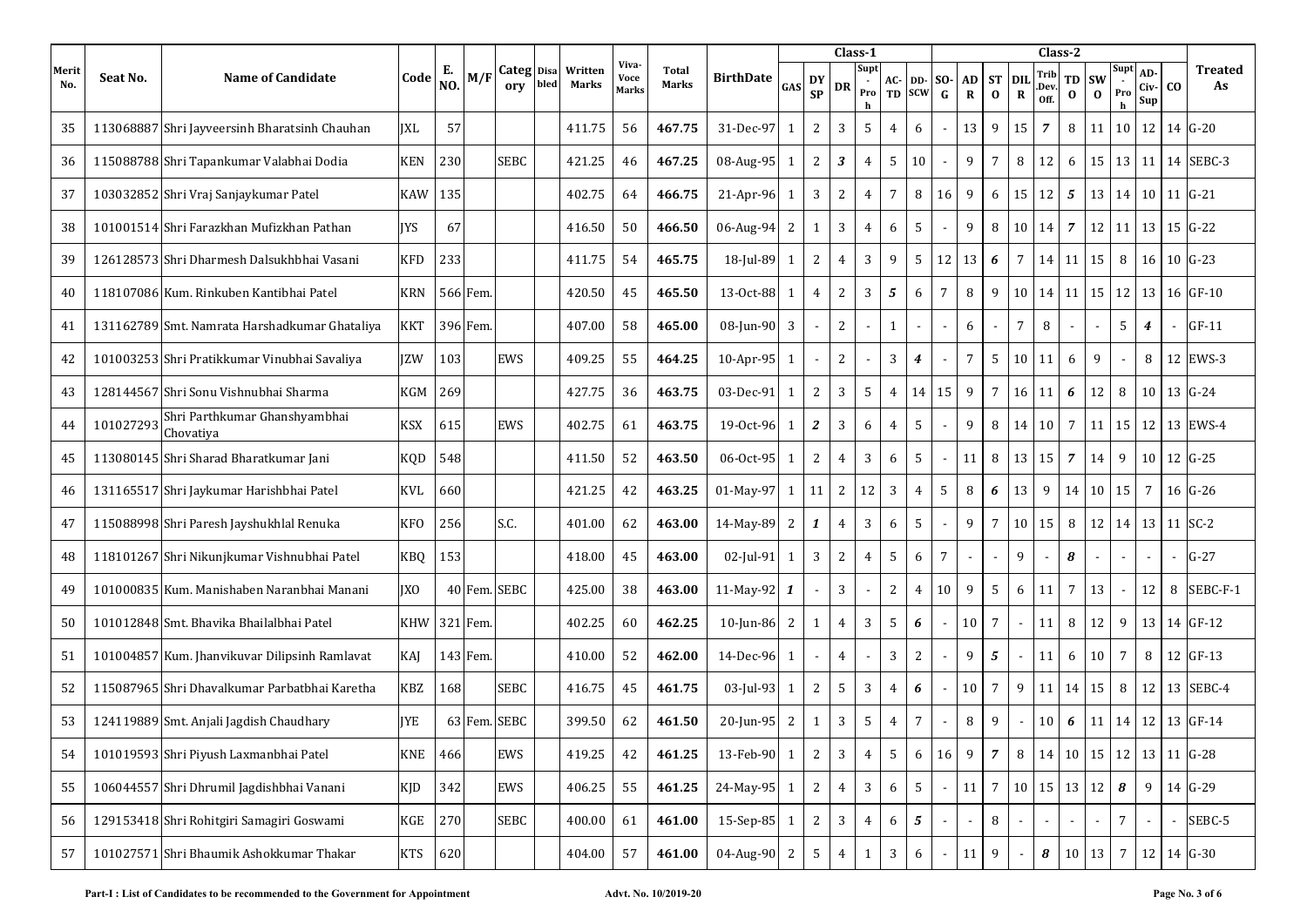|              |           |                                                 |            |           |          |                   |      |                  |                               |                       |                  |                |                          |                | Class-1                  |                |                   |                    |                   |                          |                          |                      | Class-2          |                                           |                            |                          |     |                                                         |
|--------------|-----------|-------------------------------------------------|------------|-----------|----------|-------------------|------|------------------|-------------------------------|-----------------------|------------------|----------------|--------------------------|----------------|--------------------------|----------------|-------------------|--------------------|-------------------|--------------------------|--------------------------|----------------------|------------------|-------------------------------------------|----------------------------|--------------------------|-----|---------------------------------------------------------|
| Merit<br>No. | Seat No.  | Name of Candidate                               | Code       | Е.<br>NO. | M/F      | Categ Disa<br>ory | bled | Written<br>Marks | Viva-<br>Voce<br><b>Marks</b> | <b>Total</b><br>Marks | <b>BirthDate</b> | GAS            | DY<br><b>SP</b>          | DR             | Supt<br>$\sim$<br>Pro    | AC-<br>TD      | DD-<br><b>SCW</b> | SO-<br>$\mathbf G$ | AD<br>$\mathbf R$ | <b>ST</b><br>$\mathbf 0$ | <b>DIL</b><br>$\bf R$    | Trib<br>.Dev<br>Off. | TD<br>$\bf{0}$   | <b>SW</b><br>$\bf{0}$                     | Supt<br>Pro<br>$\mathbf h$ | AD-<br>Civ-<br>Sup       | CO. | <b>Treated</b><br>As                                    |
| 58           |           | 106045653 Shri Chirag Pratapbhai Chavda         | <b>KLK</b> | 415       |          | <b>SEBC</b>       |      | 400.75           | 60                            | 460.75                | 09-Sep-95        | 2              | -1                       | 3              | 4                        | $\overline{7}$ | 10                |                    | 9                 | 6                        | 11                       | 14                   | 8                | 15                                        | 5                          | 12                       |     | 13 SEBC-6                                               |
| 59           |           | 113079991 Shri Navinbhai Punjabhai Ahir         | KQH        | 537       |          | <b>SEBC</b>       |      | 415.50           | 45                            | 460.50                | $30$ -Jul-96     | $\mathbf{1}$   | 3                        | 2              | $\overline{4}$           | 5              | 11                | 15                 | $\overline{7}$    | 12                       | 9                        | 14                   | 6                | 16                                        | 8                          | 13                       | 10  | SEBC-7                                                  |
| 60           |           | 126128316 Shri Mayank Jitubhai Tala             | KDP        | 218       |          | EWS               |      | 413.25           | 47                            | 460.25                | 08-Dec-93        | 1              |                          | 4              | $\sqrt{2}$               | 3              | 5                 |                    | 11                | $7\overline{ }$          | 8                        | 13                   | 6                | 14                                        | 9                          | 12                       | 10  | EWS-5                                                   |
| 61           |           | 101011829 Shri Vishal Natubhai Mayani           | KGQ        | 304       |          | EWS               |      | 404.25           | 56                            | 460.25                | $21$ -Jul-95     | $\mathbf{1}$   | 2                        | 3              | $\overline{4}$           | 6              | 5                 |                    | 9                 | $7\overline{ }$          | 10                       | 13                   | 14               | 11                                        | 8                          | 12                       |     | $15 G-31$                                               |
| 62           |           | 126127323 Kum. Bhumika Rajendrabhai Patel       | <b>KCA</b> |           |          | 154 Fem. EWS      |      | 401.00           | 59                            | 460.00                | 05-Mar-94        | 1              |                          | 2              |                          | 3              | 4                 | 14                 | 8                 | 9                        | $\overline{7}$           | 10                   | 5                | 12                                        | 6                          | 13                       |     | $11$ GF-15                                              |
| 63           |           | 128149488 Shri Adarsh Rajendra Baser            | KQI        | 546       |          |                   |      | 414.75           | 45                            | 459.75                | 17-Jun-95        | 1              | 2                        | $\overline{4}$ |                          | 3              |                   |                    |                   |                          | $\overline{\phantom{a}}$ |                      | 5                |                                           | $\overline{\phantom{a}}$   | $\blacksquare$           |     | $G-32$                                                  |
| 64           |           | 101027590 Shri Malay Madhusudan Bhuva           | <b>KTO</b> | 621       |          |                   |      | 397.50           | 62                            | 459.50                | 13-Apr-92        | 1              | 2                        | 5              | 4                        | 3              | 6                 |                    | $\sim$            |                          | $\sim$                   |                      |                  |                                           | $\sim$                     | $\blacksquare$           |     | $G-33$                                                  |
| 65           |           | 113074473 Shri Viral Ramnikbhai Chandan         | KID        | 323       |          |                   |      | 404.50           | 55                            | 459.50                | 19-Aug-95        | 1              | 2                        | 3              | 5                        | $\overline{4}$ |                   |                    |                   |                          |                          |                      |                  |                                           |                            |                          |     | $G-34$                                                  |
| 66           |           | 101018644 Kum. Shruti Bhagvatiprasad Panchal    | <b>KNC</b> |           |          | 446 Fem. SEBC     |      | 398.00           | 61                            | 459.00                | 21-Aug-86        | $\mathbf{1}$   |                          | 2              |                          | 3              | $\overline{4}$    |                    | 9                 | 6                        | $7\overline{ }$          | 12                   | 5                | 13                                        | 8                          | 11                       |     | 10 SEBC-F-2                                             |
| 67           |           | 101000162 Shri Divyansh Rameshchandra Kshatriya | <b>IWE</b> | 10        |          | EWS               |      | 393.00           | 66                            | 459.00                | 07-Feb-92        | 1              | 3                        | $\overline{4}$ | 2                        | 6              | 5                 | 15                 | 12                | $7\overline{ }$          | 10                       | 14                   | 9                | 13                                        | 8                          | 11                       |     | 16 EWS-6                                                |
| 68           |           | 106044414 Shri Krushnapal Bhupatbhai Makwana    | KIA        | 333       |          | <b>SEBC</b>       |      | 399.00           | 60                            | 459.00                | 17-Feb-97        | $\overline{c}$ | 1                        | 3              | $\overline{4}$           | 5              | 6                 |                    | 8                 | $\overline{7}$           | 10                       | $\blacksquare$       | $\sim$           |                                           | 9                          | $\overline{\phantom{a}}$ |     | $G-35$                                                  |
| 69           |           | 128144239 Kum. Divyaba Balvantsinh Rathod       | KFC        |           |          | 240 Fem. EWS      |      | 399.00           | 60                            | 459.00                | 31-Aug-97        | $\mathbf{1}$   | 2                        | 5              | 4                        | 3              | 6                 |                    | 14                | $7\overline{ }$          | 11                       | 13                   | 8                | 12                                        | 9                          | 10                       |     | 15 GF-16                                                |
| 70           |           | 101003672 Shri Niraj Gautamkumar Barot          | KAH        | 111       |          | <b>SEBC</b>       |      | 410.75           | 48                            | 458.75                | 10-May-90        | $\sqrt{2}$     | $\mathbf{1}$             | 3              | 8                        | 9              | 10                | 13                 | 12                | $\overline{7}$           | $5\phantom{.0}$          | 15                   | $\boldsymbol{4}$ | 16                                        | 11                         | 14                       | 6   | SEBC-8                                                  |
| 71           |           | 113069272 Shri Abhishek Mehulbhai Dabhani       | IYO.       | 83        |          | S.C.              |      | 397.75           | 61                            | 458.75                | 28-Aug-94        | 1              | 2                        | 3              | 13                       | 10             | 9                 | 16                 | 6                 | $\overline{4}$           | 15                       | 12                   | 5                | 11                                        | 14                         | 8                        | 7   | $G-36$                                                  |
| 72           |           | 131160552 Shri Krunal Jashbhai Patel            | KCB        | 160       |          |                   |      | 403.00           | 55                            | 458.00                | 13-Dec-89        | $\mathbf{1}$   | 2                        | 4              | 8                        | 6              | 7                 | 16                 | 10                | 3                        | 5                        | 12                   | 9                | 13                                        |                            | 14 15                    | 11  | $G-37$                                                  |
| 73           |           | 115090538 Smt. Vandana Tushar Sutariya          | KKH        |           | 386 Fem. |                   |      | 400.75           | 57                            | 457.75                | 23-Mar-88        | 1              | $\overline{\phantom{a}}$ | 4              | $\overline{\phantom{a}}$ | 3              | 2                 |                    | 9                 | $7\overline{ }$          |                          | 6                    | 11               | 5                                         | 10                         | 8                        |     | 12 GF-17                                                |
| 74           |           | 129152104 Shri Jayrajsinh Mahendrasinh Parmar   | <b>IYH</b> | 75        |          | EWS               |      | 402.50           | 55                            | 457.50                | 14-Jun-98        | $\mathbf{1}$   | 2                        | 3              | $\mathsf S$              | $\overline{4}$ | 6                 |                    | 10                | $7\overline{ }$          | 9                        | 14                   | 8                | 13                                        | 12                         | 11                       |     | 15 EWS-7                                                |
| 75           |           | 126133677 Kum. Romaben Jethabhai Dhaduk         | <b>KRR</b> |           | 559 Fem. |                   |      | 399.00           | 58                            | 457.00                | 24-May-94        | 1              | $\overline{2}$           |                | 3                        |                |                   |                    |                   |                          | $\sim$                   |                      |                  |                                           | $\overline{\phantom{a}}$   |                          |     | $GF-18$                                                 |
| 76           |           | 129154223 Smt. Khushbuben Neel Dave             | KKK        |           | 372 Fem. |                   |      | 399.75           | 57                            | 456.75                | 02-Mar-92        | 1              | 2                        | 3              | 4                        | 5              | 6                 | 11                 | 8                 | $\overline{7}$           | 9                        | 15                   | 13               | 14                                        | 10                         | 12                       | 16  | $GF-19$                                                 |
| 77           | 101023701 | Shri Ashutoshsingh Prithvirajsingh<br>Gautam    | KQS        | 539       |          | EWS               |      | 396.75           | 60                            | 456.75                | 23-Apr-93        | $\mathbf{1}$   | $\sqrt{2}$               | 3              | $\overline{4}$           | 5              | 6                 | $\, 8$             | 9                 | $7\phantom{.0}$          | 11                       |                      |                  | $15 \mid 10 \mid 14 \mid 13 \mid 12 \mid$ |                            |                          |     | 16 G-38                                                 |
| 78           |           | 101011120 Kum. Reshma Daudbhai Sanghariyat      | KHG        |           |          | 289 Fem. SEBC     |      | 401.50           | 55                            | 456.50                | 28-Jul-94 1      |                |                          | $\overline{5}$ | $\overline{4}$           | 3              | $\overline{2}$    |                    | 8                 | $7\overline{ }$          |                          | 13 11                | 6                | 9                                         |                            | 14 10                    |     | 12 SEBC-F-3                                             |
| 79           |           | 131164615 Kum. Mansi Rajiv Gokhale              | <b>JXX</b> |           | 577 Fem. |                   |      | 388.25           | 68                            | 456.25                | 26-Dec-90        | 1              | 5                        | 2              | 6                        | $\overline{4}$ | $\mathbf{3}$      | 7                  | 9                 | 8                        | 10                       |                      |                  |                                           |                            |                          |     | $13 \mid 12 \mid 14 \mid 16 \mid 15 \mid 11 \mid$ GF-20 |
| 80           |           | 101013859 Shri Tejaskumar Dashrathbhai Patani   | KIR        | 344       |          | SEBC              |      | 391.00           | 65                            | 456.00                | 24-Oct-95 2      |                | 1                        | 4              | 3                        | 6              | 8                 |                    | $\overline{7}$    | 9                        | 11                       |                      |                  | $13 \mid 10 \mid 12$                      | 5                          | 14                       |     | 15 SEBC-9                                               |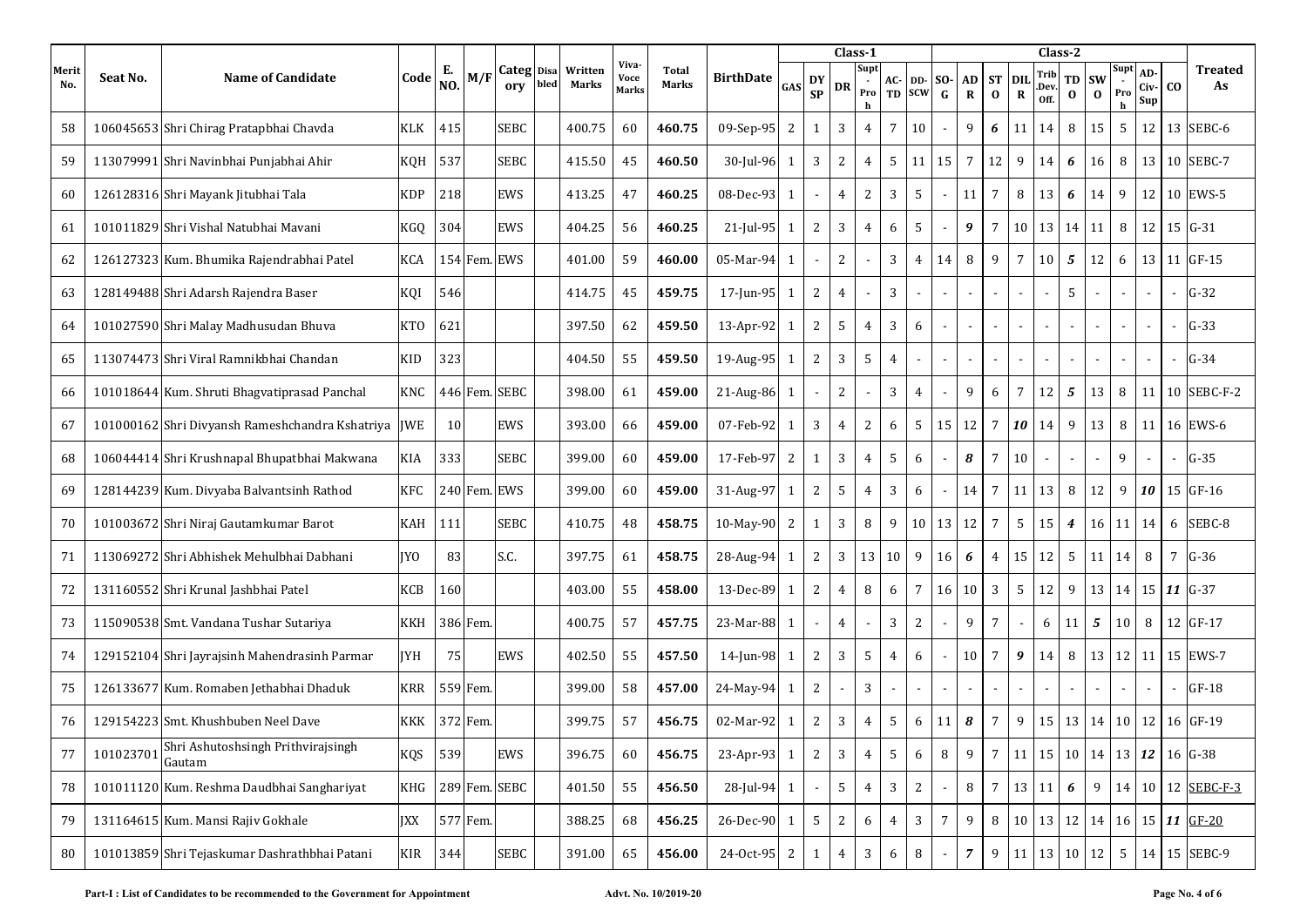|              |          |                                                |            |           |          |                   |      |                  |                        |                |                  |                |                 |                | Class-1                            |                          |                   |                    |                 |                       |                           | Class-2              |                |                       |                          |                    |           |                                  |
|--------------|----------|------------------------------------------------|------------|-----------|----------|-------------------|------|------------------|------------------------|----------------|------------------|----------------|-----------------|----------------|------------------------------------|--------------------------|-------------------|--------------------|-----------------|-----------------------|---------------------------|----------------------|----------------|-----------------------|--------------------------|--------------------|-----------|----------------------------------|
| Merit<br>No. | Seat No. | <b>Name of Candidate</b>                       | Code       | Е.<br>NO. | M/I      | Categ Disa<br>orv | bled | Written<br>Marks | Viva-<br>Voce<br>Marks | Total<br>Marks | <b>BirthDate</b> | GAS            | DY<br><b>SP</b> | DR             | Supt<br>$\blacksquare$<br>Pro<br>h | AC-<br>TD                | DD-<br><b>SCW</b> | SO-<br>$\mathbf G$ | AD<br>${\bf R}$ | <b>ST</b><br>$\bf{0}$ | <b>DIL</b><br>$\mathbf R$ | Trib<br>Dev.<br>Off. | TD<br>$\bf{0}$ | <b>SW</b><br>$\bf{0}$ | Supt<br>Pro<br>h         | AD-<br>Civ-<br>Sup | CO.       | <b>Treated</b><br>As             |
| 81           |          | 131160310 Shri Sujatkumar Pareshbhai Prajapati | KAU        | 126       |          |                   |      | 396.00           | 60                     | 456.00         | 12-Dec-96        | 1              | 2               | 3              | 5                                  | $\overline{4}$           | 6                 | 14                 | 9               | $\overline{7}$        | 15                        | 10                   | 8              | 11                    | 13                       | 12                 |           | $16$ $G-39$                      |
| 82           |          | 101003603 Shri Brijarajsinh Lakhubha Vala      | <b>IZR</b> | 107       |          | EWS               |      | 398.75           | 57                     | 455.75         | 06-Jul-94        | 2              | 1               | 3              | 11                                 | 7                        | 13                | 16                 | 8               | 5                     | 6                         | 10                   | 4              | 15                    | 12                       | 14                 | 9         | $G-40$                           |
| 83           |          | 131160366 Dr. Krishna Devashibhai Nakum        | KAT        |           |          | 133 Fem. SEBC     |      | 398.50           | 57                     | 455.50         | 01-Jun-92        | 1              | 2               | 4              | 3                                  | 5                        | 6                 | 16                 | 8               | $7\overline{ }$       | 14                        | 10                   | 12             | 11                    | 9                        | 15                 |           | $13$ GF-21                       |
| 84           |          | 101026253 Shri Parth Sanjaykumar Patel         | <b>KSB</b> | 599       |          | EWS               |      | 397.50           | 58                     | 455.50         | 14-Apr-95        | $\mathbf{1}$   | 2               | 3              | $\overline{4}$                     | 5                        | 8                 | 16                 | $10 \mid 12$    |                       | $\overline{7}$            | 15                   | 6              | 14                    | 9                        | 11                 |           | $13 G-41$                        |
| 85           |          | 101028692 Kum. Shirsty Ashok Sharda            | <b>KUO</b> |           | 651 Fem. |                   |      | 390.25           | 65                     | 455.25         | 01-Jun-94        | 1              | 3               | 2              | 4                                  | 5                        | 13                | 15                 | 6               | $7\overline{ }$       | 9                         | 12                   | 14             | 11                    | 8                        | 10                 |           | $16$ GF-22                       |
| 86           |          | 101025634 Kum. Dipalben Arvindbhai Chandrani   | <b>KRW</b> |           |          | 588 Fem. EWS      |      | 390.25           | 65                     | 455.25         | 20-Jun-96        | $\mathbf{1}$   |                 | $\mathbf{2}$   |                                    | $\overline{4}$           | 3                 | 13                 | 5               | 6                     | $\overline{7}$            | 10                   | 8              | 9                     | $\overline{\phantom{a}}$ | 11                 | 12        | EWS-F-1                          |
| 87           |          | 101001245 Shri Digeshkumar Kanubhai Patel      | <b>IWY</b> | 56        |          | EWS               |      | 397.00           | 58                     | 455.00         | 06-May-94        | 1              |                 | 2              |                                    | 3                        | 4                 |                    | 8               | 6                     | $7\overline{ }$           | 9                    | 5              | 10                    | $\overline{\phantom{a}}$ | 11                 |           | 12 G-42                          |
| 88           |          | 128146969 Shri Karankumar Mansukhbhai Panna    | KLD        | 403       |          | EWS               |      | 407.25           | 47                     | 454.25         | 19-Sep-95        | 1              | 2               | 3              | $\overline{4}$                     | 5                        | 6                 |                    | 10              | 8                     | $\overline{7}$            | 13                   | 9              | 14                    | 11                       | 12                 |           | $15 G-43$                        |
| 89           |          | 101012979 Shri Nikinkumar Sevaklal Jayswal     | KIM        | 326       |          | <b>SEBC</b>       |      | 392.00           | 62                     | 454.00         | 05-Dec-91        | $\mathbf{1}$   | $\overline{2}$  | 3              | 4                                  | 5                        | 6                 | 16                 | 10              | 8                     | 9                         | 11                   | 7              | 12                    | 14                       | 13                 |           | 15 SEBC-10                       |
| 90           |          | 101016954 Shri Prabhat Gyanendra Singh         | KLJ        | 406       |          |                   |      | 388.50           | 65                     | 453.50         | 10-Dec-89        |                | 1               |                |                                    |                          |                   |                    |                 |                       |                           |                      |                |                       |                          |                    |           | $G-44$                           |
| 91           |          | 101028945 Shri Kuldipkumar Ajitbhai Vadher     | <b>KUX</b> | 654       |          | <b>SEBC</b>       |      | 411.25           | 42                     | 453.25         | 14-0ct-95        | 1              | 13              | 2              | 14                                 | 3                        | 4                 |                    | $\overline{7}$  | 6                     | 8                         | 9                    | 5              | 10                    | 15                       | 12                 |           | $11 G-45$                        |
| 92           |          | 126129601 Shri Vismay Pareshbhai Manseta       | KGO        | 307       |          |                   |      | 397.25           | 56                     | 453.25         | 29-Oct-96        | $\overline{2}$ | 1               | $\overline{4}$ | 3                                  | 5                        | 6                 |                    |                 | $\overline{7}$        |                           |                      |                |                       | 8                        |                    |           | $G-46$                           |
| 93           |          | 107051616 Shri Rajubhai Bhalabhai Rabari       | KEE        | 211       |          | SEBC              |      | 398.25           | 55                     | 453.25         | 01-May-98        | $\mathbf{1}$   | 2               | 3              | $\overline{4}$                     | 5                        | 6                 | 7                  | 8               | 9                     | 13                        | 15                   | 10             | 16                    | 11                       | 14                 | 12        | $G-47$                           |
| 94           |          | 101002429 Shri Bhavinbhai Karabhai Kandhani    | IYI        | 89        |          | SEBC              |      | 421.00           | 32                     | 453.00         | $01$ -Jul-96     | 2              | $\mathbf{1}$    | 3              | 4                                  | 5                        | 6                 | 16                 | 8               | 9                     | $7\overline{ }$           | 14                   | 10             | 15                    | 11                       | 13                 | 12        | SEBC-11                          |
| 95           |          | 108060498 Shri Sajanbhai Gabharubhai Mer       | KMG        | 429       |          | <b>SEBC</b>       |      | 405.75           | 47                     | 452.75         | 15-Jun-94        | 1              | 2               |                | $\sim$                             | $\overline{\phantom{a}}$ |                   |                    |                 |                       |                           |                      |                |                       |                          | $\blacksquare$     |           | SEBC-12                          |
| 96           |          | 107049433 Dr. Payal Arajanbhai Desai           | IWW        |           |          | 54 Fem. SEBC      |      | 394.75           | 58                     | 452.75         | $22$ -Jul-96     | 1              | 2               | 3              |                                    | $\overline{\phantom{a}}$ | 4                 |                    | $\overline{7}$  | 6                     | 10                        |                      | 5              | 9                     |                          | 11                 | 8         | SEBC-F-4                         |
| 97           |          | 113074090 Shri Alpeshkumar Mohanbhai Gohil     | KGP        | 306       |          | <b>SEBC</b>       |      | 402.50           | 50                     | 452.50         | 05-Dec-95        | $\mathbf{1}$   | 14              | 2              | 15                                 | 3                        | $\overline{4}$    | 13                 | 9               | $7\overline{ }$       | 6                         | 11                   | 5              | 10                    | 16                       | 8                  |           | 12 SEBC-13                       |
| 98           |          | 101015656 Kum. Kavita Dilipbhai Chaudhary      | KKN        |           |          | 379 Fem. SEBC     |      | 397.00           | 55                     | 452.00         | 28-Aug-97        | $\mathbf{1}$   |                 | 2              |                                    | 3                        | 10                |                    | 7               | $\overline{4}$        | 6                         | 9                    | 5              | 12                    | 8                        | 11                 | 13        | SEBC-F-5                         |
| 99           |          | 101004116 Shri Vikaskumar Nagjibhai Desai      | KAV        | 125       |          | <b>SEBC</b>       |      | 405.75           | 46                     | 451.75         | 09-Jul-93        | 2              | 1               | 3              | 4                                  | 5                        | 6                 | 16                 | 10              | 8                     | 9                         | 12                   | 7              | 14                    | 11                       | 13                 | <b>15</b> | <b>SEBC-14</b>                   |
| 100          |          | 128147768 Kum. Vandanaben Babulal Dobariya     | KNG        |           |          | 456 Fem. EWS      |      | 413.50           | 38                     | 451.50         | 30-May-92 1      |                | $\overline{4}$  | 2              | 3                                  | 5                        | $\boldsymbol{6}$  | 16                 | 9               | 8                     | 11                        | 12                   | 7              | 15                    |                          |                    |           | 10 13 $14$ EWS-F-2               |
| 101          |          | 126130544 Shri Naimish Mansukhbhai Talaviya    | KJY        | 369       |          | EWS               |      | 399.00           | 52                     | 451.00         | 21-Sep-93 1      |                |                 | $\mathbf{2}$   | $\blacksquare$                     | $\boldsymbol{6}$         | $\overline{7}$    |                    | $\, 8$          | $\mathbf{3}$          | $\overline{4}$            | 9                    | 5              | 11                    | $\overline{\phantom{a}}$ | 10                 |           | 12 EWS-8                         |
| 102          |          | 113072759 Shri Ramdevsinh Kanaksinh Gohil      | <b>KEV</b> | 245       |          | EWS               |      | 415.00           | 36                     | 451.00         | 18-Dec-95 1      |                | 2               | 3              | 6                                  | $\overline{4}$           | $\sqrt{5}$        |                    | 10              | $7\overline{ }$       | 9                         | 12                   | 8              |                       |                          |                    |           | 13   15   14   11   <b>EWS-9</b> |
| 103          |          | 113081503 Shri Hirenbhai Dahyabhai Vaghela     | KRV        | 604       |          | S.C.              |      | 394.00           | 55                     | 449.00         | 28-Dec-96        | $\mathbf{1}$   |                 | 2              |                                    | $\overline{4}$           | $\sqrt{3}$        |                    | $\overline{7}$  | 6                     |                           | 11                   | 5              | 8                     |                          | 9                  |           | 10 SC-3                          |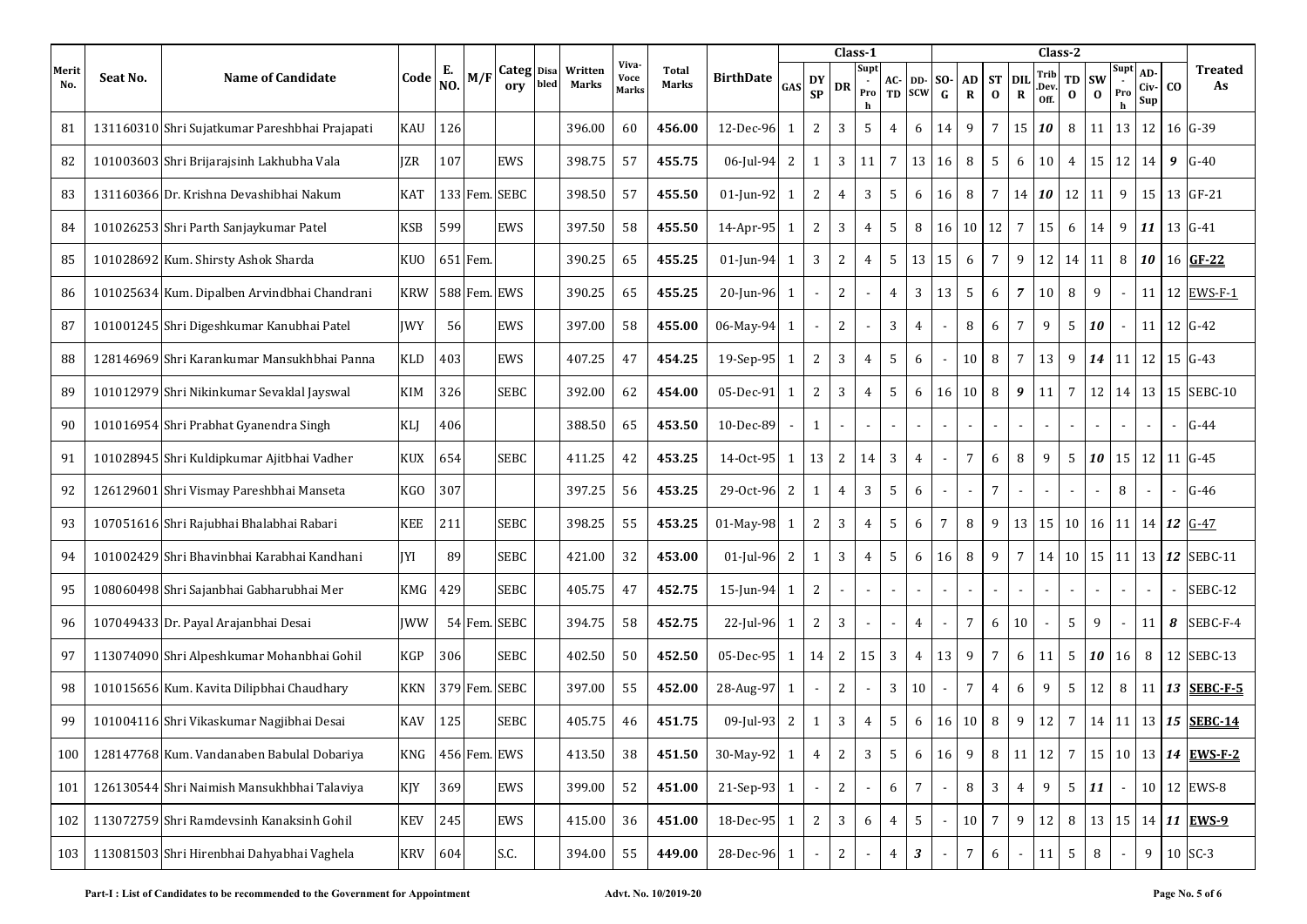|              |           |                                                  |            |                      |               |                              |      |                         |                               |                              |                  |              |                 |                 | Class-1          |                |                             |                |                   |                       |                    | Class-2              |                       |                       |                             |                    |                |                      |
|--------------|-----------|--------------------------------------------------|------------|----------------------|---------------|------------------------------|------|-------------------------|-------------------------------|------------------------------|------------------|--------------|-----------------|-----------------|------------------|----------------|-----------------------------|----------------|-------------------|-----------------------|--------------------|----------------------|-----------------------|-----------------------|-----------------------------|--------------------|----------------|----------------------|
| Merit<br>No. | Seat No.  | <b>Name of Candidate</b>                         | Code       | Е.<br>N <sub>O</sub> | M/F           | Categ <sub>Disa</sub><br>orv | bled | Written<br><b>Marks</b> | Viva-<br><b>Voce</b><br>Marks | <b>Total</b><br><b>Marks</b> | <b>BirthDate</b> | <b>GAS</b>   | DY<br><b>SP</b> | <b>DR</b>       | Supt<br>Pro<br>h | AC-<br>TD      | <b>DD-SO-</b><br><b>SCW</b> | $\mathbf G$    | AD<br>$\mathbf R$ | <b>ST</b><br>$\bf{0}$ | DIL<br>$\mathbf R$ | Trib<br>.Dev<br>Off. | <b>TD</b><br>$\bf{0}$ | <b>SW</b><br>$\bf{0}$ | Supt<br>Pro<br>$\mathbf{h}$ | AD-<br>Civ-<br>Sup | C <sub>O</sub> | <b>Treated</b><br>As |
| 104          |           | 101000027 Shri Janeshvarsinh Pratapsinh Nalvaya  | <b>IWB</b> |                      |               | S.T.                         |      | 392.25                  | 55                            | 447.25                       | 13-Oct-94        | 2            | 1               |                 | $\sim$           |                |                             |                |                   | 3                     |                    |                      |                       |                       |                             |                    |                | $ST-2$               |
| 105          |           | 120110950 Shri Nikhil Devjibhai Chavda           | <b>IVY</b> | 13                   |               | S.C.                         |      | 398.00                  | 47                            | 445.00                       | 17-Mar-90        |              | $\overline{2}$  | 4               | 3                | 5              | 6                           |                | 13                | 9                     |                    | 12                   | 8                     | 11                    | $\overline{7}$              | 10                 |                | 14 $SC-4$            |
| 106          |           | 101001003 Dr. Shweta Balraj Solanki              | <b>IWZ</b> |                      | 45 Fem. S.C.  |                              |      | 382.50                  | 48                            | 430.50                       | 12-Mar-84        |              | $\overline{2}$  | 5               | $\overline{7}$   | 3              | 6                           | 16             | $\overline{4}$    | 11                    | 12                 | 13                   | 9                     | 10 <sup>1</sup>       | 15                          | 14                 | 8              | $SC-F-1$             |
| 107          |           | 132166994 Shri Gajendrakumar Arvindbhai Patel    | <b>KHV</b> | 331                  |               | S.T.                         |      | 380.25                  | 50                            | 430.25                       | 08-Feb-96        | -1           | $\overline{2}$  |                 |                  |                | 3                           | $\overline{4}$ | 5                 | $\sim$                | 6                  |                      | 7                     | 8                     |                             | 9                  |                | $10$ ST-3            |
| 108          |           | 101013092 Dr. Hemlattakumari Jasvantsinh Malivad | <b>KHR</b> |                      | 330 Fem. S.T. |                              |      | 376.25                  | 50                            | 426.25                       | 17-0ct-95        |              | 2               |                 |                  |                |                             |                |                   | $\sim$                |                    |                      |                       |                       |                             | $\blacksquare$     |                | $ST-F-1$             |
| 109          |           | 105039733 Shri Viralkumar Vinantilal Vasava      | KHO        | 322                  |               | S.T.                         |      | 372.75                  | 50                            | 422.75                       | 02-Feb-92        |              | 9               |                 |                  |                | $\mathbf{2}$                | 8              | 5                 | $\sim$                | 6                  |                      | 3                     | 4                     |                             | $\sim$             |                | $7$ ST-4             |
| 110          |           | 101003101 Shri Jayesh Hasmukhlal Belani          | <b>IZI</b> | 99                   |               |                              | Dis. | 354.75                  | 65                            | 419.75                       | 29-Aug-85        |              |                 | 3               |                  | 6              | 5                           |                | 8                 | $7\overline{ }$       |                    |                      | 4                     |                       |                             |                    |                | 2 $G-48$             |
| 111          |           | 113075555 Shri Hirenkumar Lallubhai Chaudhari    | <b>KKL</b> | 368                  |               | S.T.                         |      | 370.00                  | 45                            | 415.00                       | 12-Dec-95        | $\mathbf{1}$ | 6               | 3               | $\overline{4}$   | 5              | $\mathbf{2}$                | 7              | 8                 | 10 <sup>1</sup>       | 11                 | 12                   | 13                    | 9                     |                             | $14 \overline{15}$ |                | $16$ ST-5            |
| 112          |           | 113073977 Shri Vikram Kala Galchar               | KHI        | 301                  |               | S.T.                         |      | 359.00                  | 48                            | 407.00                       | 21-Aug-97        | -1           | 2               | 3               | 6                | $\overline{4}$ | 5                           | 8              | 9                 | 10                    | 11                 | 15                   | $\overline{7}$        |                       | $14 \mid 12$                | 13                 |                | $16$ ST-6            |
| 113          | 130158268 | Shri Purveshkumar Mukeshbhai<br>Chaudhari        | <b>KMB</b> | 430                  |               | S.T.                         |      | 361.00                  | 44                            | 405.00                       | 23-Jul-97        |              |                 | $\overline{4}$  | $\sim$           | 5              | 2                           | 3              | 6                 | 10                    | 7                  | 12                   | 9                     | 8                     |                             | 11                 |                | 13 ST-7              |
| 114          |           | 115089500 Shri Sandipkumar Khimabhai Chhelana    | KHI        | 297                  |               | S.T.                         |      | 344.00                  | 59                            | 403.00                       | 13-Mar-98        | 2            | $\mathbf{1}$    | 3               | 6                | 5              | $\overline{4}$              | 12             | $\overline{7}$    | 13                    | 8                  | 14                   | 10                    | 9                     | 15 <sup>1</sup>             | 16                 |                | $11$ ST-8            |
| 115          |           | 101024651 Shri Dilip Manilal Mina                | <b>KRE</b> | 562                  |               | S.T.                         |      | 348.75                  | 50                            | 398.75                       | 15-0ct-93        |              | 2               | $\overline{4}$  | 3                | 5              | 6                           | 16             | 9                 | $7\overline{ }$       | 10                 | 15                   | 11                    | 14                    | 8                           | 13                 |                | $12$ ST-9            |
| 116          |           | 123119461 Shri Yagneshkumar Ratubhai Ada         | <b>KTI</b> | 631                  |               | S.T.                         |      | 367.50                  | 30                            | 397.50                       | 20-Sep-96        |              | 3               |                 |                  |                | 2                           | 5              | $7\overline{ }$   | $\sim$                | 8                  |                      | 4                     | 6                     |                             | $\blacksquare$     |                | 9 ST-10              |
| 117          |           | 110063186 Shri Bhavikkumar Shankarbhai Barjod    | <b>KCS</b> | 190                  |               | S.T.                         |      | 352.75                  | 40                            | 392.75                       | 04-Mar-97        |              | $\overline{3}$  |                 |                  |                | 2                           |                | 8                 |                       | 9                  |                      | 4                     | 6                     |                             |                    |                | $5$ ST-11            |
| 118          |           | 119108816 Kum. Arpitaben Chhatrasinh Pateliya    | <b>JXP</b> |                      | 62 Fem. S.T.  |                              |      | 349.50                  | 41                            | 390.50                       | 04-Jan-93        | -1           | 15 <sup>1</sup> | 10 <sup>1</sup> | 16               | 2              | 3                           |                | 11                | 8                     | 12                 | 6                    | 5                     | $\overline{7}$        | 13                          | 9                  |                | 14 ST-F-2            |
| 119          |           | 132166758 Shri Pratikkumar Ambubhai Patel        | <b>KGG</b> | 279                  |               | S.T.                         |      | 327.00                  | 60                            | 387.00                       | 26-Sep-89        |              | 2               | 12              | 11               | 10             | 3                           | $\overline{4}$ | 7                 | 14                    | 6                  | 15                   | 5                     | 8                     | 13                          | 16                 | 9              | $ST-12$              |
| 120          |           | 113068247 Shri Nikunjkumar Mohanbhai Rathva      | <b>IWU</b> | 3                    |               | S.T.                         |      | 352.00                  | 35                            | 387.00                       | 12-Dec-93        |              | 5               | 3               | 6                | 2              | 4                           | 11             | 13                | 9                     | 14                 | 8                    | 12                    | 10                    | 16                          | $7\overline{ }$    |                | $15$ $ST-13$         |

Place : Gandhinagar Date : 01.09.2021

 (Tejas Soni) Joint Secretary Gujarat Public Service Commission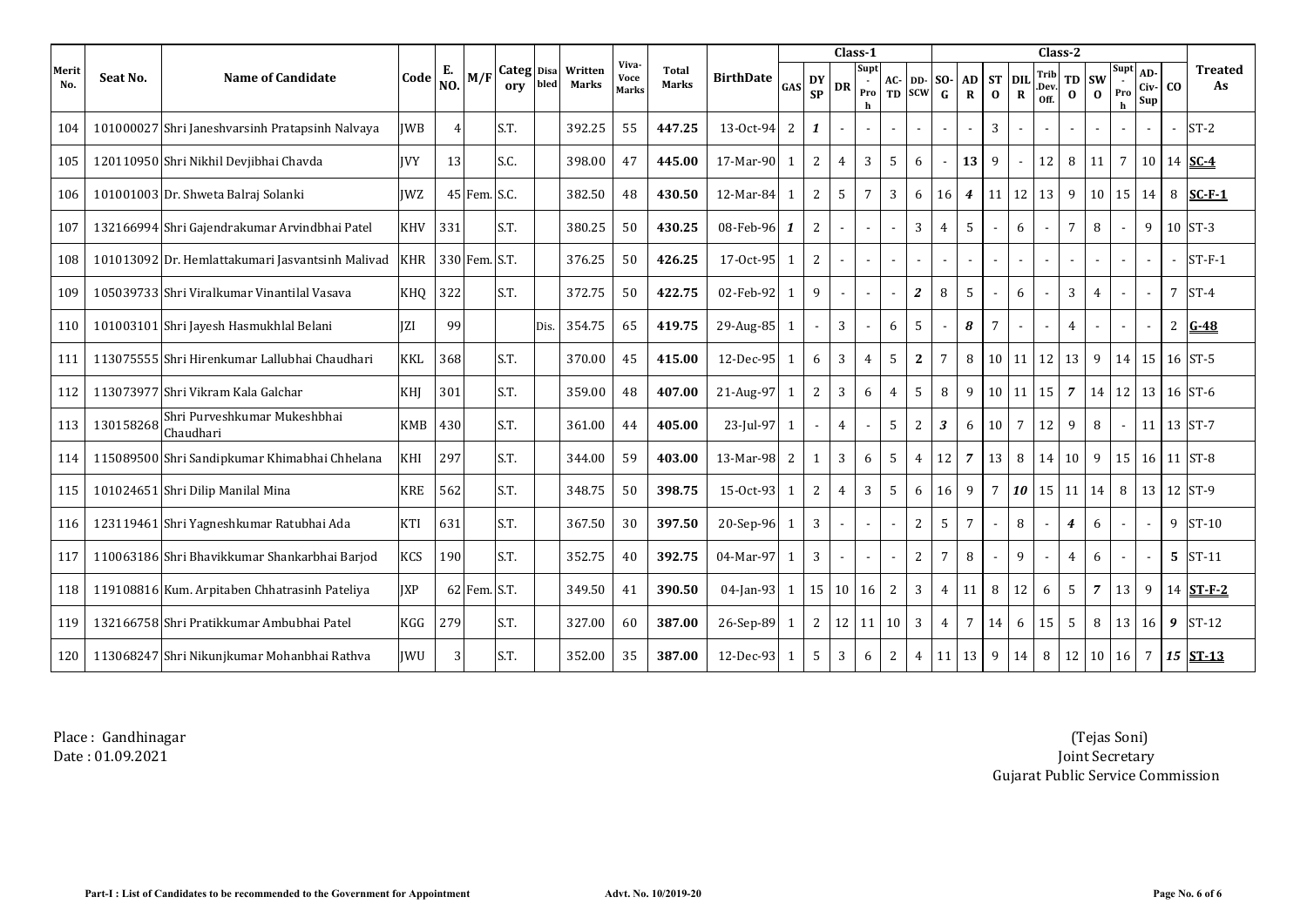# **GUJARAT PUBLIC SERVICE COMMISSION Notification No. CCE‐2019‐766‐(9)‐EX‐1 dt. 01.09.2021 Annexure‐I (Part‐II) Result of unsuccessful Candidates**

# **Post:‐ Gujarat Administrative Service, Class‐I, Gujarat Civil Services, Class‐I & II and Gujarat Municipal Chief Officer Service, Class‐II, Advt. No. 10/2019‐20**

### **Date of Interview : 03rd August to 21st August, 2021**

# 1 128141052 Kum. Swetarani Bansidhar Panda JWI 1 Fem. 372.50 58 **430.50** 24-May-98 2 126125596 Kum. Ekta Arvindbhai Limbasiya JWC 2 Fem. 379.75 50 **429.75** 26-Aug-94 3 113068249 Shri Brijrajsinh Bharatsinh Jadeja JWJ 5 EWS 380.50 40 **420.50** 19-Jun-93 4 118099800 Shri Dhruv Hasmukhbhai Patel JWM 7 EWS 385.25 56 **441.25** 20-Apr-95 5 113068292 Shri Ravi Lalajibhai Prajapati JVW 8 SEBC 393.00 52 **445.00** 03-May-96 6 118099830 Dr. Poojaben Jagdishkumar Patel JWF 9 Fem. 394.50 45 **439.50** 29-Aug-90 7 101000165 Shri Hemant Mohan Lal Kalal JWH 11 400.00 43 **443.00** 16-Nov-92 8 101000248 Shri Divyesh Bhagavatprasad Patel JWV 14 EWS 380.00 36 **416.00** 15-Jul-94 9 | 106041015 | Shri Shakti Bharatsinh Umat | WL | 15 | SEBC | 375.00 | 40 | **415.00** | 31-Jan-94 10 | 101000259 | Shri Mayankkumar Kantilal Patel | JWD | 16 | EWS | 389.25 | 52 | 441.25 | 30-Jul-93 11 128141140 Smt. Foram Kevin Kovadia JWR 17 Fem. EWS 391.25 43 **434.25** 07-Dec-91 12 113068374 Shri Sanjeev Arjun Prasad Mishra JVX 18 379.00 52 **431.00** 24-Jun-90 13 101000321 Kum. Artiben Vasharambhai Patel JWP 19 Fem. SEBC 392.75 38 **430.75** 19-Sep-97 14 131159608 Shri Vishnukumar Pirjiji Barot JVZ 20 SEBC 392.75 50 **442.75** 02-Oct-96 15 101000428 Shri Dhaivat Ketanbhai Dhruv JWN 22 S.C. 391.75 35 **426.75** 19-Dec-83 16 118099912 Shri Hirenkumar Bhagvanbhai Chaudhary JWO 23 SEBC 399.00 50 **449.00** 17-Dec-97 17 126125771 Shri Rajat Manojbhai Pandya JWS 25 370.25 53 **423.25** 03-Aug-95 18 101000570 Shri Ravi Bharatbhai Jadiya JWK 27 377.75 45 **422.75** 20-Jul-91 19 126125801 Kum. Poojaba Ajitsinh Jadeja JWT 28 Fem. EWS 370.25 62 **432.25** 12-Aug-94 20 126125827 Shri Parth Sureshbhai Mahalia JXH 31 S.C. 376.00 30 **406.00** 22-Apr-95 21 128141293 Shri Prakash Karashanbhai Barajod JXM 32 S.T. 327.50 30 **357.50** 23-Aug-90 22  $\begin{array}{|l|}$  115086771 Dr. Mahipalsinh Mahendrasinh Chudasama **JXF** 34 387.25 55 442.25 04-Nov-88 23 | 113068614 Shri Kuldeepsinh Dineshsinh Parmar | XI | 35 | EWS | 390.50 | 48 | 438.50 | 19-Apr-96 24 116094245 Shri Bhimashi Devdas Shakhara JXS 36 SEBC 403.75 42 **445.75** 01-Jun-96 25 | 131159704 | Kum. Nikitaben Sanatanbhai Rathod | JXW | 37 Fem. | | | | | | | | 375.75 | 37 | **412.75** | 30-Mar-89 **Viva‐ Voce Marks Sr.** No. **Seat No. Name of Candidate**  $\begin{bmatrix} \text{Code} \\ \text{Code} \end{bmatrix}$   $\begin{bmatrix} E \\ M/F \end{bmatrix}$   $\begin{bmatrix} \text{Categ} \\ \text{Disa} \end{bmatrix}$   $\begin{bmatrix} \text{Write} \\ \text{Voce} \end{bmatrix}$   $\begin{bmatrix} \text{VVA} \\ \text{Voce} \end{bmatrix}$   $\begin{bmatrix} \text{Total} \\ \text{DirthDate} \end{bmatrix}$ **E.** M/F Categ Disa<br> **NO.** M/F ory bled **ory bled Written Marks Total Marks**

### **Total Marks obtained in Main Exam. by the Unsuccessful candidates are as under:‐**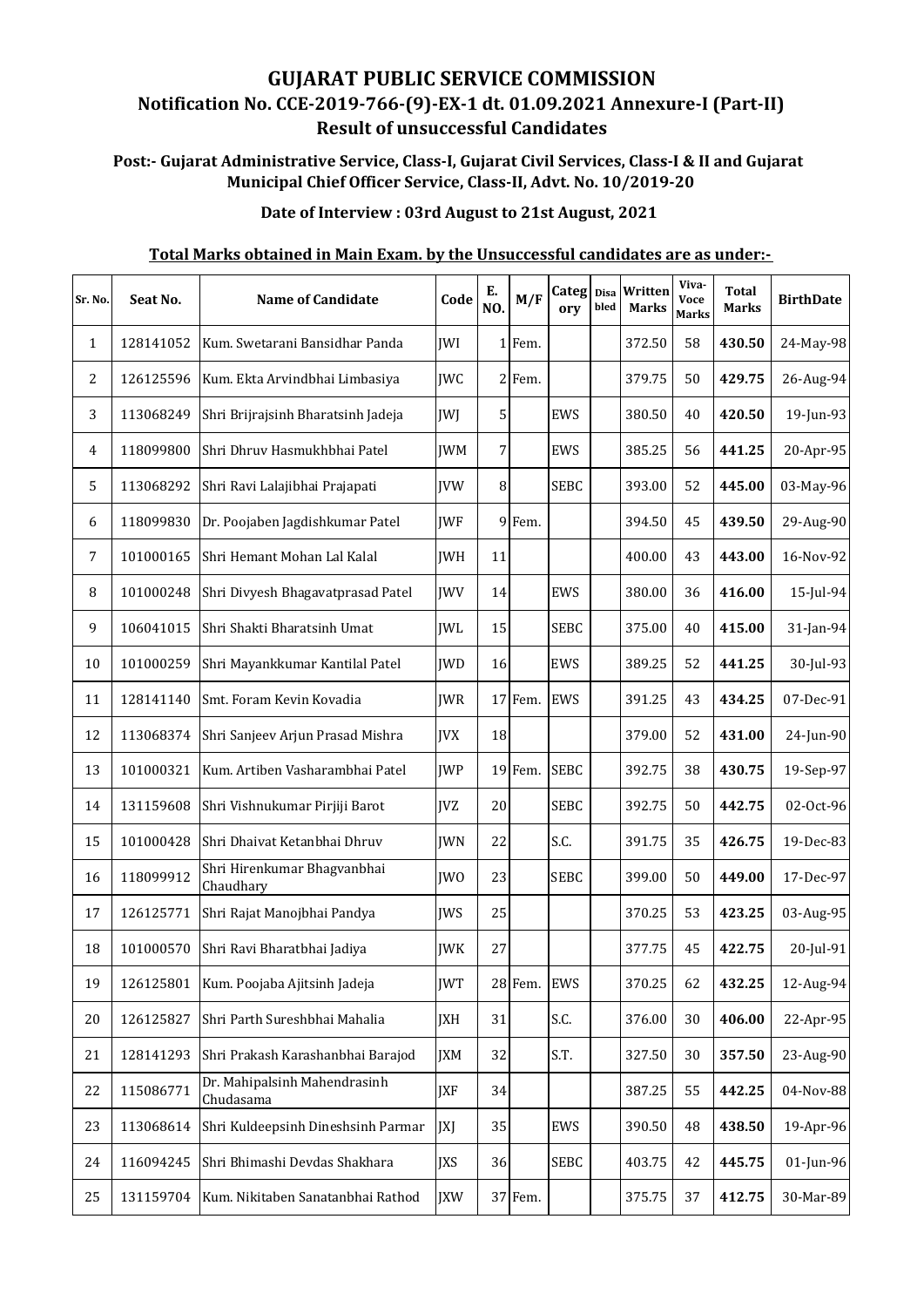#### **Part‐II : Result of unsuccessful Candidates**

| Sr. No. | Seat No.  | <b>Name of Candidate</b>                 | Code       | E.<br>NO. | M/F     | Categ Disa<br>ory | bled | Written<br><b>Marks</b> | Viva-<br><b>Voce</b><br><b>Marks</b> | <b>Total</b><br>Marks | <b>BirthDate</b> |
|---------|-----------|------------------------------------------|------------|-----------|---------|-------------------|------|-------------------------|--------------------------------------|-----------------------|------------------|
| 26      | 127135736 | Shri Nirmalkumar Rajeshbhai<br>Chaudhari | JXG        | 38        |         | <b>SEBC</b>       |      | 371.25                  | 35                                   | 406.25                | 31-Dec-94        |
| 27      | 101000813 | Shri Devangtuk Vasantbhai Patel          | <b>JXN</b> | 39        |         |                   |      | 381.00                  | 35                                   | 416.00                | 13-Jun-93        |
| 28      | 105038908 | Shri Krishna Hareshkumar Rana            | <b>JYD</b> | 41        |         | <b>SEBC</b>       |      | 384.25                  | 53                                   | 437.25                | 15-Sep-94        |
| 29      | 101000890 | Kum. Riddhi Harjibhai Vekariya           | <b>JXD</b> |           | 42 Fem. |                   |      | 386.50                  | 48                                   | 434.50                | 06-Oct-94        |
| 30      | 113068699 | Shri Ratnadeep Gopalbhai Khanapara       | JXY        | 43        |         | EWS               |      | 375.25                  | 45                                   | 420.25                | 20-Sep-93        |
| 31      | 107049349 | Shri Anilkumar Bhagavandas Jadav         | <b>IXI</b> | 44        |         | <b>SEBC</b>       |      | 388.75                  | 55                                   | 443.75                | 18-Jul-89        |
| 32      | 101001078 | Kum. Ankita Maganbhai Tabiyar            | <b>JXA</b> |           | 46 Fem. | S.T.              |      | 342.25                  | 36                                   | 378.25                | 15-Nov-94        |
| 33      | 101001090 | Shri Manan Arunkumar Chaturvedi          | JXU        | 47        |         | EWS               |      | 396.75                  | 46                                   | 442.75                | 19-May-94        |
| 34      | 114083466 | Shri Rutvij Bimalbhai Sonagara           | <b>KVP</b> | 48        |         | <b>SEBC</b>       |      | 383.50                  | 42                                   | 425.50                | 04-Sep-89        |
| 35      | 126125978 | Shri Dharmesh Babulal Rathod             | <b>IYB</b> | 49        |         | S.C.              |      | 401.50                  | 32                                   | 433.50                | 06-Jun-93        |
| 36      | 101001144 | Shri Anuragsingh Bhishmshingh<br>Rajpoot | <b>JYC</b> | 50        |         |                   |      | 384.25                  | 65                                   | 449.25                | 03-Mar-95        |
| 37      | 113068813 | Shri Jaydip Bhupatbhai Aahir             | <b>JWX</b> | 51        |         | <b>SEBC</b>       |      | 379.50                  | 33                                   | 412.50                | 24-Oct-94        |
| 38      | 128141469 | Shri Nitin Chaudhary                     | <b>JXR</b> | 52        |         | S.T.              |      | 350.00                  | 36                                   | 386.00                | 19-Feb-90        |
| 39      | 128141516 | Shri Chiragbhai Ghanshyambhai<br>Jogani  | <b>JXV</b> | 58        |         | EWS               |      | 383.25                  | 48                                   | 431.25                | 05-Nov-92        |
| 40      | 128141534 | Shri Riken Rajendrakumar Lapsiwala       | <b>JXT</b> | 60        |         | <b>SEBC</b>       |      | 403.25                  | 32                                   | 435.25                | 20-Jun-94        |
| 41      | 113068978 | Shri Rajkiran Chandulal Parmar           | <b>JXC</b> | 61        |         | S.C.              |      | 398.00                  | 32                                   | 430.00                | $28$ -Jan-81     |
| 42      | 101001446 | Shri Raj Vinodkumar Garg                 | JYG        | 64        |         |                   |      | 392.25                  | 56                                   | 448.25                | 13-Nov-93        |
| 43      | 101001448 | Shri Gokul Vihabhai Desai                | JYK        | 65        |         | <b>SEBC</b>       |      | 376.75                  | 30                                   | 406.75                | 29-Oct-86        |
| 44      | 101001483 | Shri Chetankumar Jivabhai Ladumor        | <b>KVY</b> | 66        |         | <b>SEBC</b>       |      | 375.50                  | 45                                   | 420.50                | 05-Nov-90        |
| 45      | 101001527 | Shri Kuldeep Dasharathlal Patel          | <b>JYL</b> | 68        |         |                   |      | 395.50                  | 55                                   | 450.50                | $11$ -Dec-92     |
| 46      | 130156634 | Shri Mihirkumar Nathubhai<br>Chaudhari   | <b>JZC</b> | 70        |         | S.T.              |      | 318.75                  | 53                                   | 371.75                | 05-May-98        |
| 47      | 101001557 | Shri Chintankumar Pratapsinh Rathod JZA  |            | 71        |         | S.T.              |      | 338.50                  | 30                                   | 368.50                | 06-May-94        |
| 48      | 132165869 | Shri Jigarkumar Sureshbhai Ganvit        | JYN        | 72        |         | S.T.              |      | 324.25                  | 47                                   | 371.25                | 27-May-97        |
| 49      | 118100256 | Dr. Sachinkumar Amrutlal Patel           | <b>IZE</b> | 73        |         | <b>EWS</b>        |      | 378.75                  | 46                                   | 424.75                | $01$ -Jan-90     |
| 50      | 116094340 | Shri Dhanji Tulsi Dangar                 | <b>JYT</b> | 74        |         | <b>SEBC</b>       |      | 371.25                  | 47                                   | 418.25                | 07-Feb-90        |
| 51      | 124119943 | Kum. Khyatibahen Bharatbhai Patel        | <b>JYV</b> |           | 76 Fem. | EWS               |      | 382.75                  | 57                                   | 439.75                | 30-Jan-95        |
| 52      | 113069142 | Shri Chandresh Harsukhlal Topiya         | JYJ        | 77        |         | EWS               |      | 386.00                  | 49                                   | 435.00                | 18-Jul-95        |
| 53      | 103032614 | Dr. Sameep Anilkumar Gadhavi             | <b>JYR</b> | 78        |         |                   |      | 394.25                  | 58                                   | 452.25                | 06-Jan-95        |
| 54      | 128141713 | Kum. Komal Babulal Vastarpara            | <b>JYY</b> |           | 79 Fem. |                   |      | 391.25                  | 50                                   | 441.25                | 14-Jan-95        |
| 55      | 128141725 | Kum. Upasna Anilkumar Mali               | <b>JYU</b> |           | 80 Fem. | <b>SEBC</b>       |      | 374.00                  | 35                                   | 409.00                | 07-Aug-96        |
| 56      | 128141729 | Shri Ronak Maheshbhai Kevadiya           | <b>JZG</b> | 81        |         | EWS               |      | 389.50                  | 60                                   | 449.50                | 17-Jun-97        |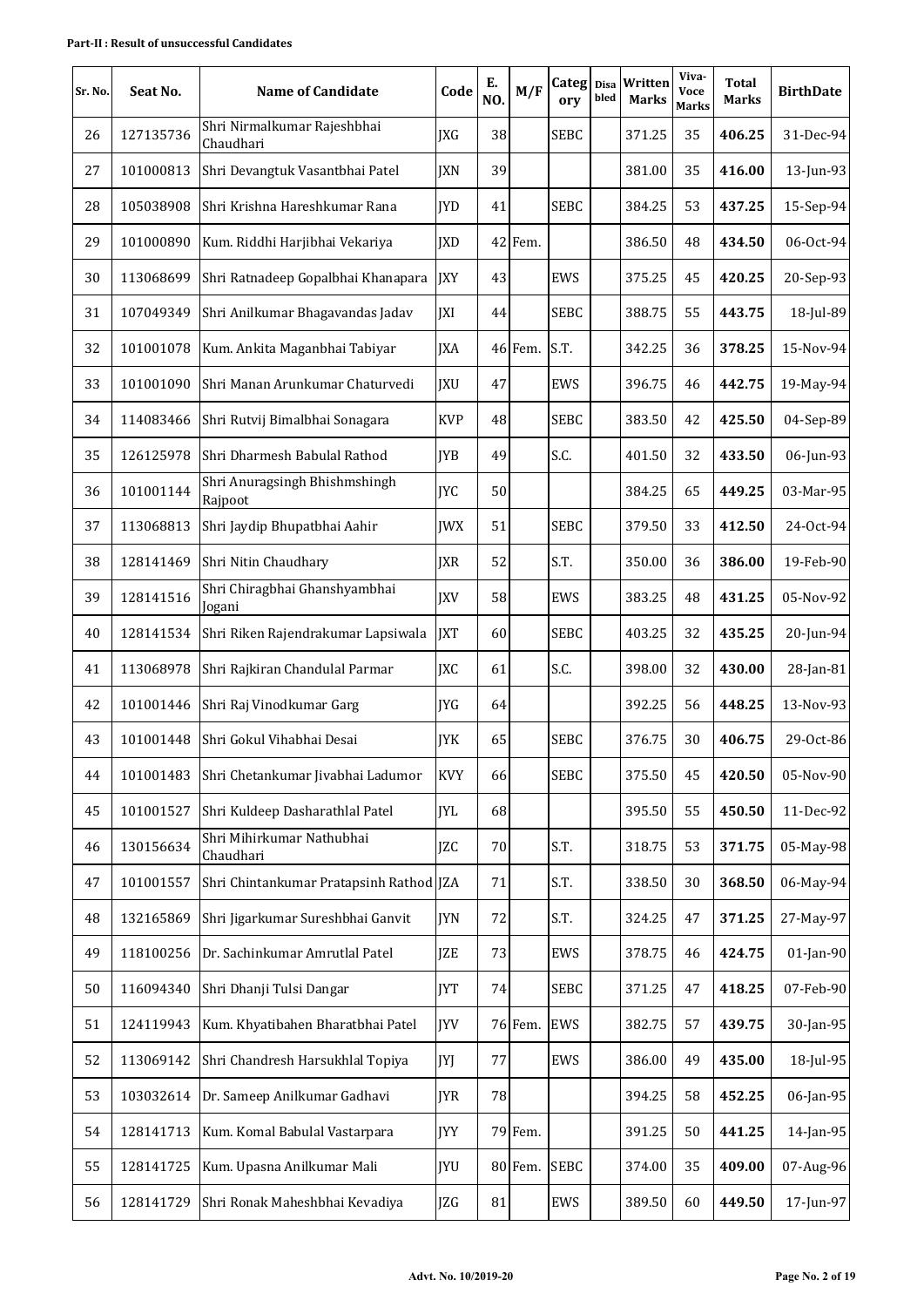| Sr. No. | Seat No.  | Name of Candidate                               | Code       | Е.<br>NO. | M/F      | Categ Disa<br>ory | bled | Written<br><b>Marks</b> | Viva-<br>Voce<br><b>Marks</b> | Total<br><b>Marks</b> | <b>BirthDate</b> |
|---------|-----------|-------------------------------------------------|------------|-----------|----------|-------------------|------|-------------------------|-------------------------------|-----------------------|------------------|
| 57      | 101001981 | Shri Anand Sukhdevbhai Dodiya                   | <b>IZB</b> | 82        |          | <b>SEBC</b>       |      | 371.50                  | 44                            | 415.50                | 21-Oct-94        |
| 58      | 101002073 | Shri Bhumik Kishorbhai Diwan                    | <b>IYW</b> | 84        |          | S.C.              |      | 384.50                  | 51                            | 435.50                | 02-Jul-96        |
| 59      | 113069351 | Shri Dharmendra Bharatsinh Baria                | JYQ        | 85        |          | S.T.              |      | 323.00                  | 56                            | 379.00                | 17-Sep-92        |
| 60      | 113069355 | Shri Viral Nileshbhai Kathrotiya                | JZD        | 86        |          | EWS               |      | 386.50                  | 60                            | 446.50                | 25-Nov-96        |
| 61      | 124120027 | Shri Lekh Vinodbhai Patel                       | <b>IYM</b> | 87        |          | EWS               |      | 370.75                  | 35                            | 405.75                | 15-Aug-93        |
| 62      | 113069417 | Shri Lagdhirsinh Gulabsinh Gohil                | <b>IYX</b> | 88        |          | EWS               |      | 369.25                  | 65                            | 434.25                | 12-Aug-93        |
| 63      | 113069483 | Shri Kushagra Parulkumar Mehta                  | <b>IYZ</b> | 90        |          | EWS               |      | 385.00                  | 65                            | 450.00                | 24-Jan-94        |
| 64      | 131160047 | Shri Rajesh Beerbhan Singh                      | <b>IZF</b> | 91        |          |                   |      | 383.00                  | 63                            | 446.00                | 22-Aug-86        |
| 65      | 101002659 | Shri Nikul Halubhai Desai                       | JZK        | 92        |          | <b>SEBC</b>       |      | 394.75                  | 54                            | 448.75                | 10-Jul-97        |
| 66      | 117097353 | Shri Milapkumar Jashvantbhai Patel              | <b>JZV</b> | 93        |          |                   |      | 382.00                  | 46                            | 428.00                | 27-Aug-95        |
| 67      | 128141975 | Shri Sagarkumar Prafulbhai Paneliya             | <b>IZH</b> | 94        |          | EWS               |      | 370.75                  | 42                            | 412.75                | 15-Jun-96        |
| 68      | 126126517 | Shri Yashwant Dineshbhai Dudhatra               | <b>KAE</b> | 95        |          | EWS               | Dis. | 351.75                  | 65                            | 416.75                | 24-Jan-98        |
| 69      | 113069561 | Shri Dhaval Rameshchandra Shah                  | <b>JZT</b> | 96        |          | S.C.              |      | 395.50                  | 47                            | 442.50                | 14-Nov-88        |
| 70      | 101003006 | Shri Yashorajsinh Kiransinh Vaghela             | <b>JZX</b> | 97        |          |                   |      | 395.00                  | 51                            | 446.00                | 23-Feb-95        |
| 71      | 113069682 | Shri Nirmal Dinesh Kapadia                      | <b>IZP</b> | 98        |          | S.C.              |      | 385.00                  | 52                            | 437.00                | 05-Nov-94        |
| 72      | 128142136 | Shri Kartik Jitendrabhai Shingala               | JZO        | 100       |          |                   |      | 369.50                  | 40                            | 409.50                | 17-Oct-92        |
| 73      | 113069769 | Shri Arjunsinh Dilipbhai Dodiya                 | KAG        | 101       |          | <b>SEBC</b>       |      | 373.50                  | 46                            | 419.50                | 27-Mar-93        |
| 74      |           | 101003236 Dr. Darshankumar Kapilbhai Mehta      | <b>KAA</b> | 102       |          |                   |      | 375.25                  | 45                            | 420.25                | 08-Nov-92        |
| 75      | 107050158 | Shri Arvindbhai Vaktaji Tank                    | KAC        | 104       |          | <b>SEBC</b>       |      | 370.75                  | 42                            | 412.75                | 19-Nov-94        |
| 76      | 116094517 | Shri Jaydip Prafulbhai Varnesiya                | KAF        | 105       |          | <b>SEBC</b>       |      | 386.25                  | 58                            | 444.25                | 30-Jan-95        |
| 77      | 123117292 | Kum. Niraleeben Mahendrakumar<br>Patel          | JZQ        |           | 106 Fem. | <b>SEBC</b>       |      | 375.50                  | 50                            | 425.50                | 14-Feb-93        |
| 78      | 101003606 | Shri Harshrajsinh Chandrasinh Jhala             | <b>IZN</b> | 108       |          |                   |      | 369.25                  | 70                            | 439.25                | 30-Oct-91        |
| 79      | 105039115 | Shri Prakashbhai Maheshbhai Patel               | JZM        | 109       |          | <b>SEBC</b>       |      | 371.00                  | 45                            | 416.00                | 29-Jun-90        |
| 80      | 113070006 | Shri Ajay Mansinh Rahevar                       | KAB        | 112       |          | EWS               |      | 395.25                  | 46                            | 441.25                | 04-Dec-95        |
| 81      | 113070020 | Shri Dhruvank Kalpeshkumar Soni                 | JZJ        | 113       |          | EWS               |      | 373.00                  | 52                            | 425.00                | 14-Mar-96        |
| 82      | 101003775 | Shri Harshil Rasikbhai Mehta                    | <b>JZY</b> | 114       |          |                   |      | 377.00                  | 55                            | 432.00                | 22-May-96        |
| 83      | 101003805 | Shri Mohammadsamir Sultanbhai<br>Kachhot        | <b>JZL</b> | 115       |          | <b>SEBC</b>       |      | 388.50                  | 50                            | 438.50                | 20-May-84        |
| 84      | 111066543 | Shri Mayur Bhojabhai Bamrotiya                  | <b>JZZ</b> | 116       |          | <b>SEBC</b>       |      | 375.75                  | 45                            | 420.75                | 24-Mar-95        |
| 85      | 101003984 | Shri Ashish Veljibhai Beladiya                  | <b>JZS</b> | 117       |          | EWS               |      | 375.75                  | 54                            | 429.75                | 22-Jun-95        |
| 86      | 101004010 | Shri Laxitkumar Rajendrakumar<br><b>Bhalara</b> | <b>KAD</b> | 118       |          |                   |      | 378.25                  | 50                            | 428.25                | 31-Jul-94        |
| 87      | 129152444 | Shri Mukund Ghanshyambhai<br>Katariya           | KAI        | 119       |          | SEBC              |      | 371.50                  | 39                            | 410.50                | 29-Aug-92        |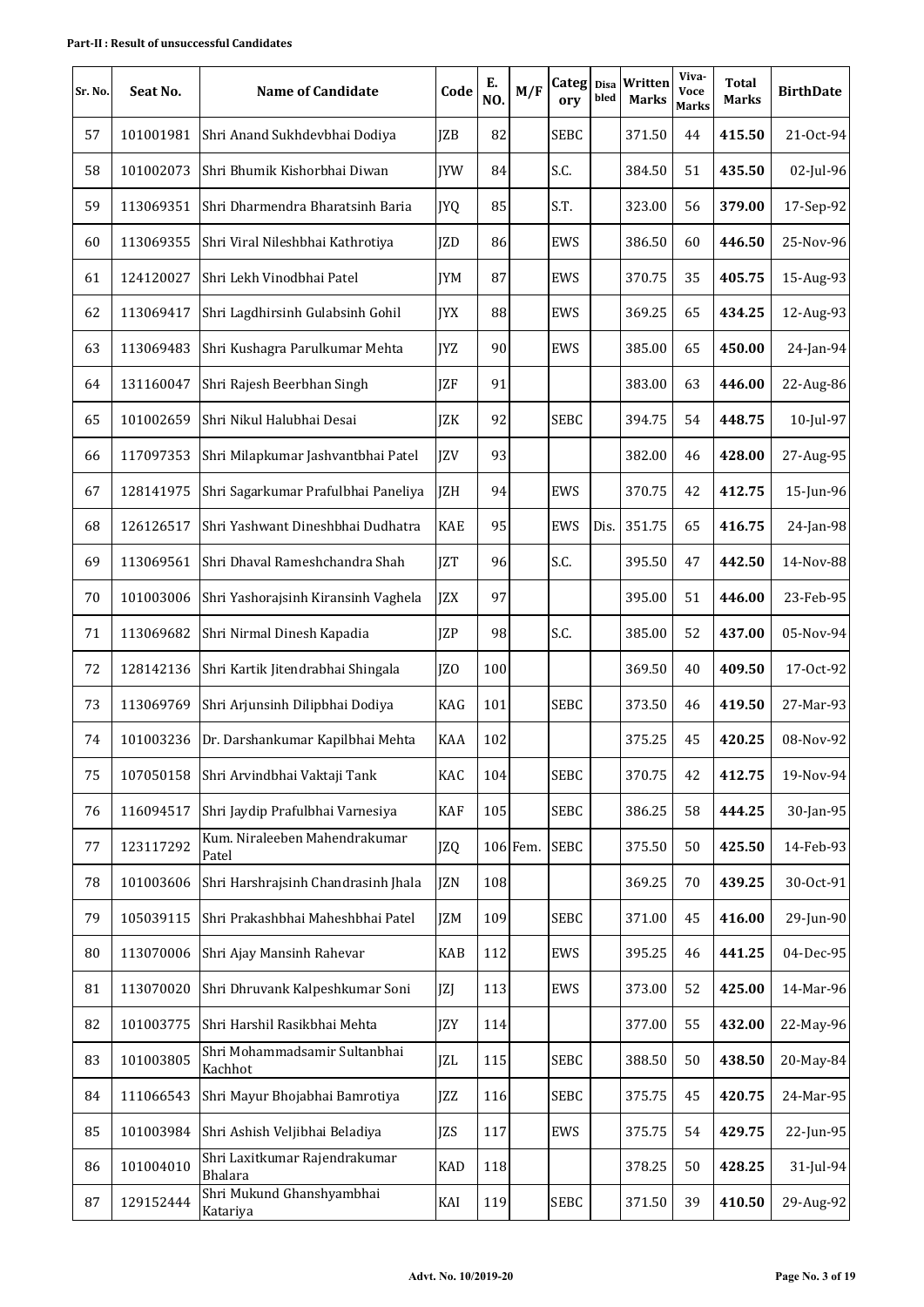| Sr. No. | Seat No.  | <b>Name of Candidate</b>                 | Code            | Е.<br>NO. | M/F      | Categ Disa<br>ory | bled | Written<br><b>Marks</b> | Viva-<br>Voce<br><b>Marks</b> | Total<br><b>Marks</b> | <b>BirthDate</b> |
|---------|-----------|------------------------------------------|-----------------|-----------|----------|-------------------|------|-------------------------|-------------------------------|-----------------------|------------------|
| 88      | 113070158 | Shri Pruthvish Laljibhai Patel           | <b>KAP</b>      | 120       |          |                   |      | 371.00                  | 55                            | 426.00                | 22-Nov-89        |
| 89      | 102030517 | Kum. Keyuri Kiritbhai Hapani             | KAM             |           | 121 Fem. | <b>EWS</b>        |      | 409.00                  | 42                            | 451.00                | 15-Aug-98        |
| 90      | 115087599 | Shri Kuldip Dilsukhbhai Gardhariya       | KBI             | 122       |          |                   |      | 391.00                  | 54                            | 445.00                | 12-Mar-95        |
| 91      | 101004090 | Shri Utsav Satishbhai Jogani             | KAQ             | 123       |          |                   |      | 377.75                  | 65                            | 442.75                | 25-Feb-96        |
| 92      | 101004104 | Kum. Ekta Pradeep Kumar Pandey           | <b>KBG</b>      |           | 124 Fem. |                   |      | 374.00                  | 45                            | 419.00                | 19-Jul-90        |
| 93      | 101004190 | Shri Parthkumar Devjibhai Bhimani        | <b>KAO</b>      | 127       |          | EWS               |      | 389.75                  | 58                            | 447.75                | 05-Jan-97        |
| 94      | 101004247 | Shri Rajvirsinh Natvarsinh Vaghela       | <b>KAX</b>      | 128       |          |                   |      | 370.25                  | 54                            | 424.25                | 19-Aug-88        |
| 95      | 101004265 | Shri Yugank Chetankumar Doctor           | <b>KBD</b>      | 129       |          |                   |      | 371.50                  | 43                            | 414.50                | 09-Nov-91        |
| 96      | 101004387 | Shri Jayrajsinh Mahendrasinh Vaghela KAL |                 | 130       |          | EWS               |      | 390.25                  | 39                            | 429.25                | 26-Jun-92        |
| 97      | 126127036 | Shri Smit Mukeshbhai Gadoya              | KAY             | 131       |          | EWS               |      | 405.75                  | 44                            | 449.75                | 09-Mar-97        |
| 98      | 128142562 | Shri Bajrangi Ranglalbhai Gaud           | <b>KBB</b>      | 132       |          |                   |      | 369.50                  | 32                            | 401.50                | 05-Jan-93        |
| 99      | 113070361 | Shri Pragneshkumar Ratilal Patel         | <b>KAR</b>      | 134       |          | EWS               |      | 377.00                  | 38                            | 415.00                | 26-Sep-92        |
| 100     | 101004635 | Shri Dhairya Paragkumar Shah             | <b>KBH</b>      | 136       |          | EWS               |      | 378.75                  | 40                            | 418.75                | 23-Dec-92        |
| 101     | 101004652 | Shri Harshil Rajubhai Gandhi             | KAZ             | 137       |          |                   |      | 377.00                  | 51                            | 428.00                | 23-Mar-94        |
| 102     | 101004667 | Kum. Meghanshi Kaushikkumar<br>Panchal   | KAS             |           | 138 Fem. |                   |      | 396.75                  | 55                            | 451.75                | 10-Aug-88        |
| 103     | 122114160 | Shri Ashrafali Yusufbhai Abed            | <b>KBE</b>      | 139       |          |                   |      | 380.75                  | 47                            | 427.75                | 04-Oct-92        |
| 104     | 101004684 | Shri Hardik Devrambhai Panchal           | <b>KAK</b>      | 140       |          | <b>SEBC</b>       |      | 377.00                  | 35                            | 412.00                | 07-Nov-93        |
| 105     | 129152565 | Shri Manoharsinh Pravinsinh So<br>Parmar | <b>KBA</b>      | 141       |          | <b>SEBC</b>       |      | 373.00                  | 65                            | 438.00                | 07-Feb-96        |
| 106     | 101004834 | Shri Ashish Damjibhai Pansheriya         | <b>KAN</b>      | 142       |          |                   |      | 396.75                  | 43                            | 439.75                | 14-Sep-95        |
| 107     | 101004870 | Shri Rhytham Kanjibhai Desai             | KBC             | 144       |          | <b>SEBC</b>       |      | 392.50                  | 50                            | 442.50                | 16-Sep-96        |
| 108     | 101004900 | Shri Keyurkumar Ashokbhai Patel          | <b>KBF</b>      | 145       |          |                   |      | 395.00                  | 46                            | 441.00                | 15-May-94        |
| 109     | 101004907 | Shri Pulkit Narendra Prasad Sharma       | <b>KBP</b>      | 146       |          |                   |      | 369.75                  | 50                            | 419.75                | 15-Jun-95        |
| 110     | 113070595 | Shri Mayur Krushnakant Barot             | KCG             | 147       |          | <b>SEBC</b>       |      | 413.25                  | 35                            | 448.25                | 14-Oct-89        |
| 111     | 109061382 | Shri Sufiyan Ramjanibhai Michal          | KCI             | 148       |          | <b>SEBC</b>       |      | 373.50                  | 46                            | 419.50                | 15-Aug-97        |
| 112     | 115087844 | Shri Ankurkumar Devshibhai<br>Pansuriya  | KBV             | 149       |          |                   |      | 382.75                  | 35                            | 417.75                | 31-Jan-93        |
| 113     | 101005165 | Shri Jaydipsinh Ghanshyamsinh Zula       | <b>KBU</b>      | 150       |          | <b>SEBC</b>       |      | 401.50                  | 50                            | 451.50                | 26-Jun-94        |
| 114     | 101005224 | Shri Aakash Jitendrabhai Padshala        | KBY             | 151       |          |                   |      | 376.75                  | 40                            | 416.75                | 10-Jun-88        |
| 115     | 113070691 | Kum. Nidhi Rajendrasinh Rana             | KCH             |           | 152 Fem. |                   |      | 395.50                  | 45                            | 440.50                | 23-Feb-95        |
| 116     | 101005323 | Shri Bhaveshkumar Bhudarbhai<br>Saradva  | KB <sub>O</sub> | 155       |          | EWS               |      | 375.75                  | 45                            | 420.75                | 08-Aug-97        |
| 117     | 101005341 | Shri Saurabh Ashokbhai Patel             | KBM             | 156       |          | EWS               |      | 400.50                  | 47                            | 447.50                | 08-Sep-95        |
| 118     | 118101303 | Shri Bhautikkumar Govindbhai Patel       | KCD             | 157       |          | EWS               |      | 392.50                  | 54                            | 446.50                | 03-Oct-92        |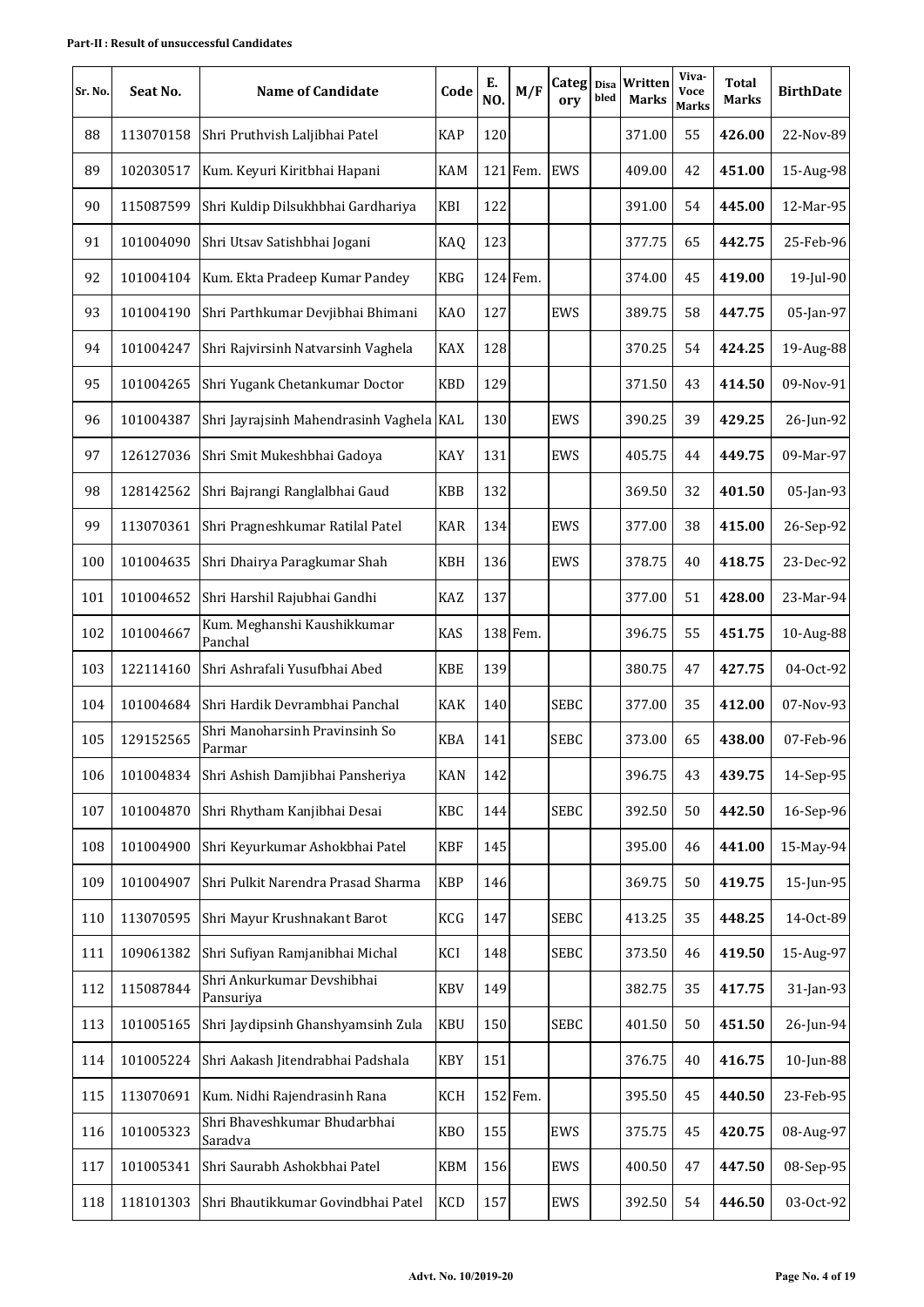| Sr. No. | Seat No.  | <b>Name of Candidate</b>                    | Code       | Е.<br>NO. | M/F      | $Categ$ Disa<br>ory | bled | Written<br><b>Marks</b> | Viva-<br><b>Voce</b><br><b>Marks</b> | <b>Total</b><br><b>Marks</b> | <b>BirthDate</b> |
|---------|-----------|---------------------------------------------|------------|-----------|----------|---------------------|------|-------------------------|--------------------------------------|------------------------------|------------------|
| 119     | 107050840 | Shri Dipakkumar Dhanabhai<br>Chaudhari      | <b>KBX</b> | 159       |          | <b>SEBC</b>         |      | 374.00                  | 60                                   | 434.00                       | 12-Jan-92        |
| 120     | 128142912 | Kum. Ayushi Manojkumar Atal                 | KBK        |           | 161 Fem. |                     |      | 383.75                  | 32                                   | 415.75                       | 19-Jan-96        |
| 121     | 122114250 | Shri Jaydeepkumar Babubhai<br>Chaudhari     | <b>KBR</b> | 162       |          | S.T.                |      | 357.25                  | 20                                   | 377.25                       | 23-May-92        |
| 122     | 107050873 | Shri Chirag Kiritkumar Parmar               | <b>KCF</b> | 163       |          | S.C.                | Dis. | 346.00                  | 35                                   | 381.00                       | 10-Dec-96        |
| 123     | 125124454 | Shri Nitish Sunil Kumar Kumar               | <b>KCE</b> | 164       |          |                     |      | 375.50                  | 45                                   | 420.50                       | 06-Nov-91        |
| 124     | 128142938 | Shri Krunal Girishbhai Anjara               | <b>KBS</b> | 165       |          | S.C.                |      | 385.25                  | 46                                   | 431.25                       | 08-Apr-95        |
| 125     | 126127444 | Shri Kunalsinh Laxmansinh Parmar            | <b>KBW</b> | 166       |          | <b>SEBC</b>         |      | 386.50                  | 40                                   | 426.50                       | 06-May-92        |
| 126     | 115087955 | Shri Nirav Chhaganbhai Ranparia             | KBJ        | 167       |          |                     |      | 380.50                  | 58                                   | 438.50                       | 25-May-93        |
| 127     | 120111243 | Shri Siddharth Ashokbhai Bhimani            | <b>KBN</b> | 169       |          |                     |      | 384.25                  | 41                                   | 425.25                       | 11-Jun-92        |
| 128     | 117097606 | Shri Shreyaskumar Dineshbhai Sodha          | KCC        | 170       |          |                     |      | 370.25                  | 44                                   | 414.25                       | 22-Sep-92        |
| 129     | 131160623 | Shri Krunal Bipinchandra Pandya             | <b>KVT</b> | 171       |          |                     |      | 383.00                  | 50                                   | 433.00                       | 13-Apr-96        |
| 130     | 106042419 | Shri Chintankumar Rameshbhai<br>Bhadani     | <b>KBT</b> | 172       |          |                     |      | 377.25                  | 59                                   | 436.25                       | 27-Aug-90        |
| 131     | 124120510 | Shri Alpeshkumar Dhulabhai Desai            | KDI        | 173       |          | <b>SEBC</b>         |      | 388.25                  | 63                                   | 451.25                       | 01-Oct-85        |
| 132     | 128143022 | Dr. Gautam Vallabhbhai Savani               | <b>KCW</b> | 174       |          |                     |      | 373.75                  | 44                                   | 417.75                       | 13-May-85        |
| 133     | 101005791 | Shri Pratikkumar Harshadray<br>Makwana      | KCZ        | 175       |          | S.C.                |      | 381.00                  | 45                                   | 426.00                       | 28-Nov-86        |
| 134     | 101005862 | Shri Miteshkumar Devendrabhai Patel KDJ     |            | 176       |          |                     |      | 406.50                  | 43                                   | 449.50                       | 05-Mar-96        |
| 135     | 101005885 | Shri Parthgiri Mohangar Gosai               | <b>KCY</b> | 177       |          | <b>SEBC</b>         |      | 389.00                  | 59                                   | 448.00                       | 08-Dec-93        |
| 136     | 128143087 | Shri Devidkumar Ashokbhai<br>Khichadiya     | <b>KDF</b> | 178       |          | EWS                 |      | 377.25                  | 55                                   | 432.25                       | 24-Sep-97        |
| 137     | 101005984 | Shri Yogeshkumar Sadulbhai<br>Kalsariya     | <b>KDA</b> | 179       |          | <b>SEBC</b>         |      | 385.75                  | 35                                   | 420.75                       | 24-Nov-95        |
| 138     | 113071103 | Kum. Ankita Mahesh Khandelwal               | <b>KDB</b> |           | 180 Fem. |                     |      | 381.75                  | 60                                   | 441.75                       | 29-Mar-93        |
| 139     | 128143123 | Kum. Priyankaben Umeshbhai Vasava           | <b>KCM</b> |           | 181 Fem. | S.T.                |      | 335.25                  | 42                                   | 377.25                       | 14-Apr-95        |
| 140     | 126127587 | Kum. Mital Ashokbhai Sakariya               | KCJ        |           | 182 Fem. | EWS                 |      | 379.00                  | 62                                   | 441.00                       | 24-Jul-91        |
| 141     | 131160686 | Kum. Vaishnavi Kirtisinh Chauhan            | KCQ        |           | 183 Fem. |                     |      | 371.50                  | 42                                   | 413.50                       | 26-Feb-96        |
| 142     | 126127597 | Shri Ravikumar Thakarshibhai<br>Chavada     | <b>KCP</b> | 184       |          | <b>SEBC</b>         |      | 389.00                  | 40                                   | 429.00                       | 12-Nov-89        |
| 143     | 101006063 | Shri Darshan Kamleshbhai Patel              | KCK        | 185       |          | EWS                 |      | 389.50                  | 45                                   | 434.50                       | 12-Mar-94        |
| 144     | 120111270 | Shri Dhaval Dharmeshkumar Oza               | <b>KDH</b> | 186       |          |                     |      | 395.00                  | 38                                   | 433.00                       | 14-Jun-95        |
| 145     | 106042538 | Shri Ravi Nitinbhai Patel                   | <b>KCO</b> | 187       |          | EWS                 |      | 401.25                  | 42                                   | 443.25                       | 18-Dec-95        |
| 146     | 115088097 | Shri Shaktisinh Laxmanbhai Yadav            | <b>KDE</b> | 188       |          | <b>SEBC</b>         |      | 394.25                  | 57                                   | 451.25                       | 01-Aug-91        |
| 147     | 126127714 | Shri Pushparajsinh Pruthvirajsinh<br>Jadeja | KDG        | 189       |          | EWS                 |      | 386.50                  | 48                                   | 434.50                       | 09-Jun-95        |
| 148     | 128143303 | Shri Kapilkumar Jerambhai Dungrani          | <b>KCU</b> | 192       |          | EWS                 |      | 379.50                  | 43                                   | 422.50                       | 23-Jun-94        |
| 149     | 131160804 | Dr. Shraddha Shaileshkumar Khatri           | <b>KCT</b> |           | 193 Fem. | EWS                 |      | 406.00                  | 38                                   | 444.00                       | 01-Mar-95        |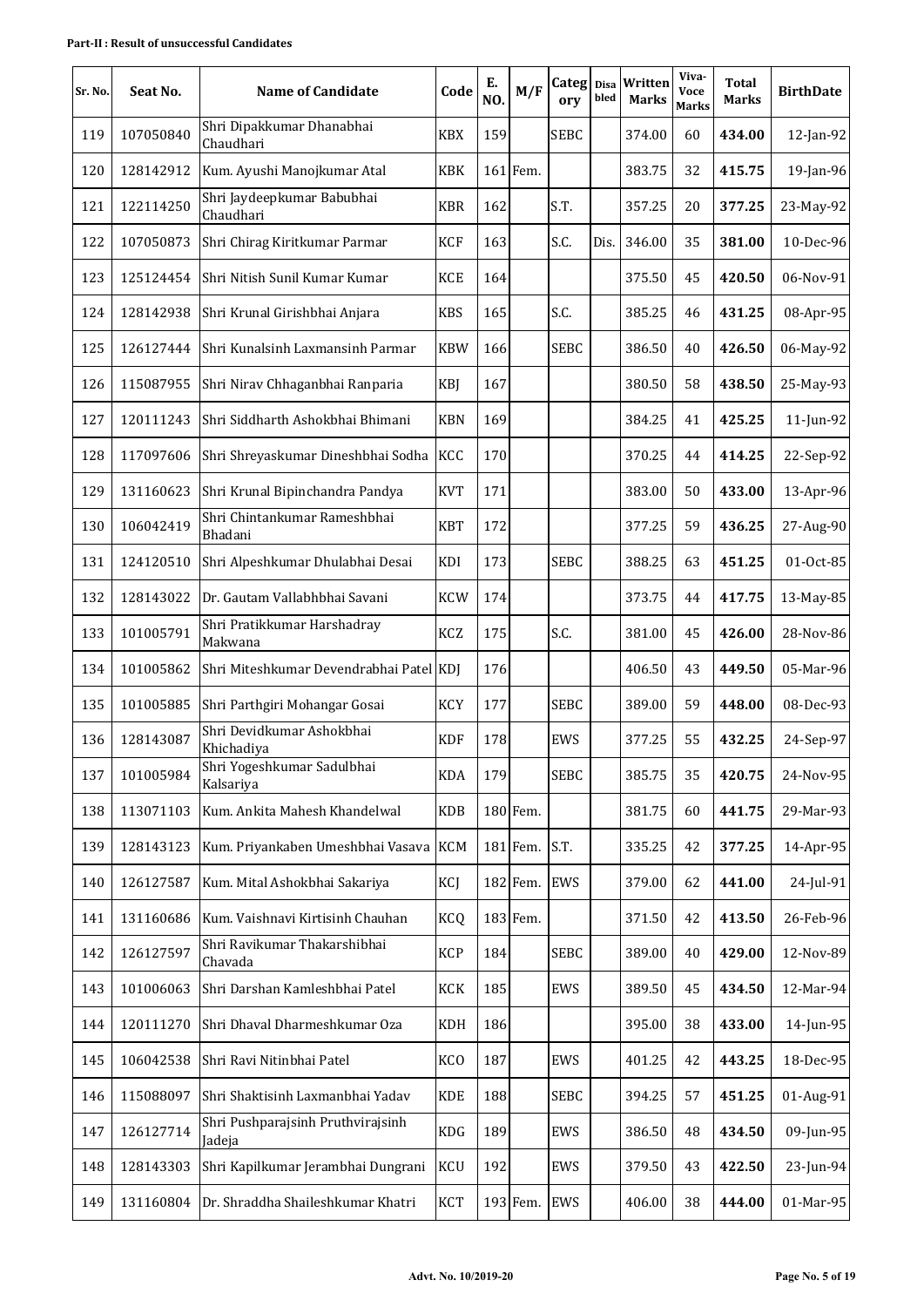| Sr. No. | Seat No.  | <b>Name of Candidate</b>                   | Code       | Е.<br>NO. | M/F      | Categ Disa<br>ory | bled | Written<br><b>Marks</b> | Viva-<br>Voce<br><b>Marks</b> | Total<br>Marks | <b>BirthDate</b> |
|---------|-----------|--------------------------------------------|------------|-----------|----------|-------------------|------|-------------------------|-------------------------------|----------------|------------------|
| 150     | 131160834 | Shri Krunal Mayurbhai Joshi                | <b>KDC</b> | 194       |          |                   |      | 395.25                  | 38                            | 433.25         | 11-Dec-92        |
| 151     | 106042702 | Shri Jayrajsinh Rajendrasinh Jadeja        | <b>KCX</b> | 195       |          | EWS               |      | 383.75                  | 35                            | 418.75         | 27-May-97        |
| 152     | 128143405 | Kum. Nimishaben Gordhanbhai<br>Lathiya     | <b>KCR</b> |           | 196 Fem. | <b>EWS</b>        |      | 381.75                  | 50                            | 431.75         | 03-Apr-97        |
| 153     | 128143413 | Shri Rohit Ranmalbhai Kothiya              | KCL        | 197       |          | <b>SEBC</b>       |      | 390.50                  | 60                            | 450.50         | 12-Nov-93        |
| 154     | 120111307 | Shri Akshaykumar Odhavjibhai<br>Bhadja     | <b>KCN</b> | 198       |          | EWS               |      | 412.00                  | 36                            | 448.00         | 15-Jul-93        |
| 155     | 101006798 | Shri Jatin Bharatbhai Patel                | <b>KCV</b> | 199       |          | EWS               |      | 378.50                  | 50                            | 428.50         | 31-Mar-95        |
| 156     | 128143437 | Shri Divyakant Vinodchandra Parmar         | <b>KDN</b> | 200       |          | S.C.              |      | 371.50                  | 55                            | 426.50         | 07-Jul-96        |
| 157     | 101007031 | Dr. Komal Harshadbhai Mangalam             | <b>KDL</b> |           | 202 Fem. |                   |      | 394.50                  | 50                            | 444.50         | 27-May-90        |
| 158     | 101007194 | Shri Chandreshkumar Khimjibhai<br>Dharecha | <b>KEC</b> | 203       |          | <b>SEBC</b>       |      | 379.00                  | 45                            | 424.00         | 17-Apr-96        |
| 159     | 113071755 | Shri Bharat Laxmanbhai Chaudhary           | <b>KDX</b> | 204       |          | <b>SEBC</b>       |      | 372.25                  | 45                            | 417.25         | 02-Jul-91        |
| 160     | 101007292 | Shri Krushidh Dilsukhbhai Mangroliya KDV   |            | 205       |          | EWS               |      | 371.50                  | 62                            | 433.50         | 04-Jan-96        |
| 161     | 128143684 | Shri Ankit Pravinbhai Chikhaliya           | <b>KDO</b> | 206       |          | EWS               |      | 386.50                  | 49                            | 435.50         | 16-Jun-96        |
| 162     | 101007491 | Shri Diprajsinh Hathisinh Parmar           | <b>KDT</b> | 207       |          |                   |      | 391.00                  | 48                            | 439.00         | 09-Jun-96        |
| 163     | 106042925 | Shri Ravi Gordhanbhai Jambucha             | <b>KEF</b> | 208       |          | <b>SEBC</b>       |      | 390.00                  | 31                            | 421.00         | 28-Aug-97        |
| 164     | 101007584 | Shri Yusuf Hushenbhai Gedi                 | <b>KEJ</b> | 209       |          | <b>SEBC</b>       |      | 371.75                  | 40                            | 411.75         | 06-Apr-93        |
| 165     | 132166484 | Kum. Renukaben Vasanbhai Bhoya             | <b>KDY</b> |           | 210 Fem. | S.T.              |      | 321.00                  | 32                            | 353.00         | 03-Dec-93        |
| 166     | 126128252 | Shri Parth Pinakinbhai Adhvaryu            | <b>KEK</b> | 212       |          | EWS               |      | 376.50                  | 36                            | 412.50         | 16-Jul-94        |
| 167     | 128143784 | Shri Kishankumar Bharatbhai<br>Dhameliya   | <b>KEA</b> | 213       |          | EWS               |      | 384.75                  | 41                            | 425.75         | 22-Jan-97        |
| 168     | 115088587 | Shri Jay Ramchand Meghani                  | <b>KEG</b> | 214       |          |                   |      | 371.25                  | 39                            | 410.25         | 28-Sep-92        |
| 169     | 113072111 | Kum. Dipika Parmar                         | KDU        |           | 215 Fem. |                   |      | 381.25                  | 55                            | 436.25         | 21-Oct-91        |
| 170     | 101008032 | Shri Sukhadevsinh Ranjitsinh Zala          | <b>KDQ</b> | 216       |          | EWS               |      | 371.25                  | 33                            | 404.25         | 19-Jan-91        |
| 171     | 101008036 | Dr. Vishalkumar Gamanbhai Boricha          | <b>KDS</b> | 217       |          | S.C.              |      | 397.75                  | 45                            | 442.75         | 08-May-89        |
| 172     | 101008063 | Shri Akash Kanubhai Patel                  | <b>KEH</b> | 219       |          |                   |      | 377.00                  | 53                            | 430.00         | 21-Oct-94        |
| 173     | 126128385 | Shri Kartikkumar Mehta                     | <b>KED</b> | 220       |          |                   |      | 378.25                  | 46                            | 424.25         | 31-Aug-94        |
| 174     | 101008234 | Shri Chitrakumar Dasharathbhai Modi KDK    |            | 221       |          | <b>SEBC</b>       |      | 376.00                  | 54                            | 430.00         | 24-Mar-93        |
| 175     | 101008240 | Shri Hansrajsinh Jayendrasinh Gohil        | <b>KDW</b> | 222       |          |                   |      | 389.75                  | 48                            | 437.75         | 05-Jul-89        |
| 176     | 101008297 | Shri Saurabh Dhanjibhai Sadariya           | <b>KDR</b> | 223       |          | EWS               |      | 394.75                  | 42                            | 436.75         | 28-Aug-96        |
| 177     | 116095012 | Shri Bhavinbhai Ashokkumar Dhanani KEI     |            | 224       |          |                   |      | 375.50                  | 65                            | 440.50         | 01-May-93        |
| 178     | 101008377 | Shri Urvishdan Mahendrasinh<br>Gadhavi     | <b>KEB</b> | 225       |          | <b>SEBC</b>       |      | 390.00                  | 54                            | 444.00         | 15-Apr-94        |
| 179     | 127137122 | Kum. Shraddhaben Rajeshbhai Patel          | <b>KDM</b> |           | 226 Fem. | EWS               |      | 382.75                  | 60                            | 442.75         | 01-Aug-97        |
| 180     | 101008417 | Kum. Darshana Manojkumar Poshiya           | KEZ        |           | 227 Fem. |                   |      | 394.00                  | 45                            | 439.00         | 18-Aug-92        |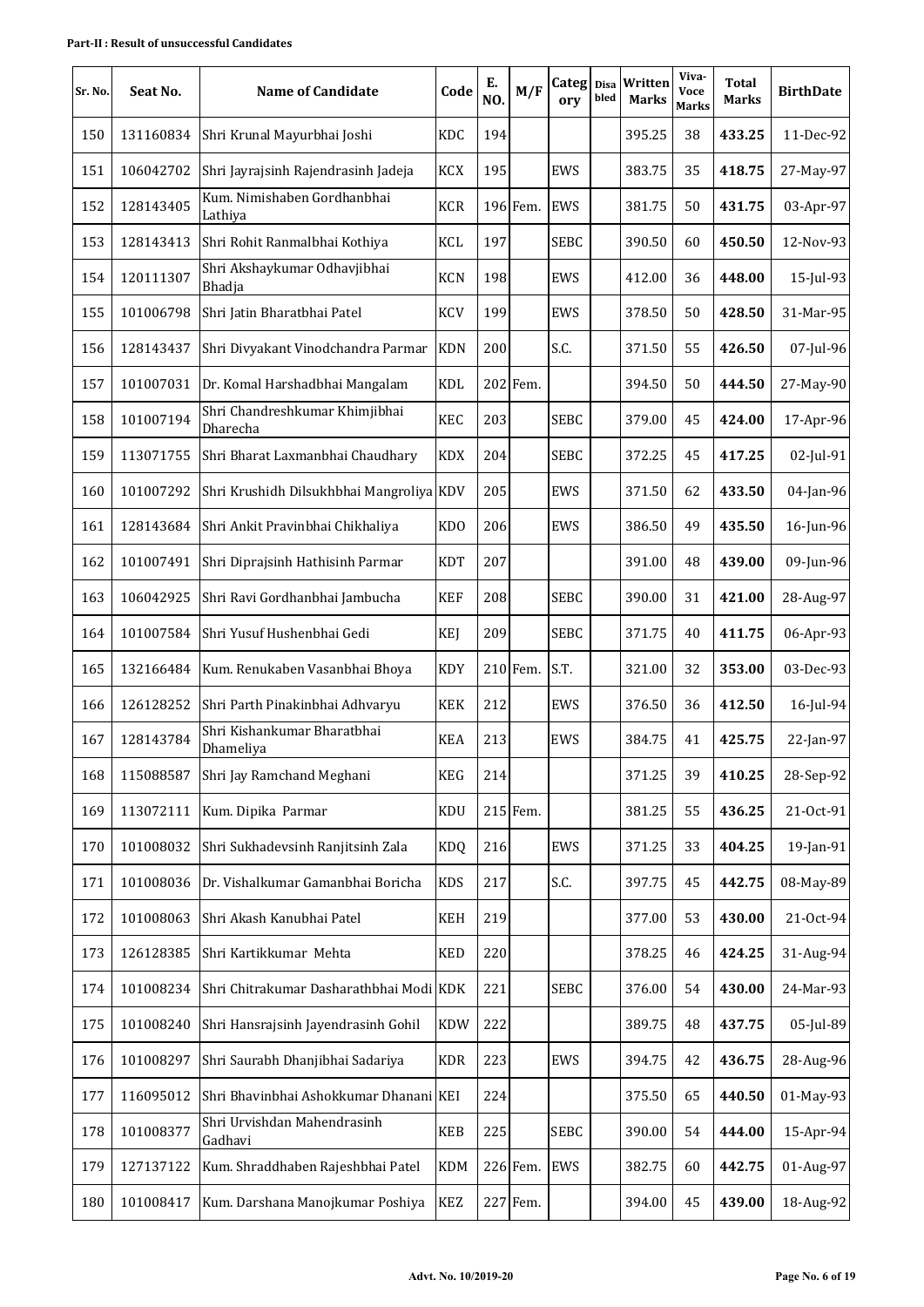| Sr. No. | Seat No.  | <b>Name of Candidate</b>                    | Code       | Е.<br>NO. | M/F      | Categ Disa<br>ory | bled | Written<br><b>Marks</b> | Viva-<br>Voce<br><b>Marks</b> | Total<br><b>Marks</b> | <b>BirthDate</b> |
|---------|-----------|---------------------------------------------|------------|-----------|----------|-------------------|------|-------------------------|-------------------------------|-----------------------|------------------|
| 181     | 101008654 | Dr. Subhashgiri Laxmangiri Goswami          | <b>KFL</b> | 228       |          | <b>SEBC</b>       |      | 412.00                  | 38                            | 450.00                | 04-Mar-92        |
| 182     | 126128537 | Shri Jayadip Nanjibhai Senjaliya            | <b>KFA</b> | 229       |          | EWS               |      | 386.50                  | 48                            | 434.50                | 28-Dec-92        |
| 183     | 101008773 | Kum. Anjali Pandit                          | <b>KFK</b> |           | 231 Fem. |                   |      | 386.50                  | 65                            | 451.50                | 30-Apr-99        |
| 184     | 118102325 | Shri Viraj Popatbhai Patel                  | <b>KEL</b> | 232       |          |                   |      | 374.00                  | 46                            | 420.00                | 05-Apr-95        |
| 185     | 103033279 | Shri Kalpeshkumar Baldevbhai Galiya         | <b>KEX</b> | 234       |          | <b>SEBC</b>       |      | 383.00                  | 42                            | 425.00                | 15-Mar-93        |
| 186     | 127137216 | Shri Jatinkumar Bhikhabhai Patel            | <b>KEY</b> | 235       |          | EWS               |      | 389.50                  | 58                            | 447.50                | 03-Jul-96        |
| 187     | 102030848 | Shri Kuldeep Rameshbhai Gelani              | <b>KER</b> | 236       |          | EWS               |      | 374.50                  | 33                            | 407.50                | 07-Jan-96        |
| 188     | 126128651 | Shri Yash Arajanbhai Mathukia               | <b>KEM</b> | 237       |          |                   |      | 407.50                  | 43                            | 450.50                | 09-Jul-95        |
| 189     | 101009090 | Shri Dip Badriprasad Patel                  | <b>KFJ</b> | 238       |          |                   |      | 402.25                  | 47                            | 449.25                | 11-Oct-92        |
| 190     | 113072642 | Shri Divyarajsinh Sahdevsinh Vaghela   KEP  |            | 239       |          | EWS               |      | 381.00                  | 42                            | 423.00                | 27-Sep-96        |
| 191     | 122114649 | Shri Akashkumar Girishkumar Rathod KEQ      |            | 241       |          | S.T.              |      | 317.00                  | 48                            | 365.00                | 13-Jul-93        |
| 192     | 101009203 | Shri Manji Chetanlal Jepal                  | <b>KFG</b> | 242       |          | S.C.              |      | 387.75                  | 53                            | 440.75                | 31-Dec-94        |
| 193     | 101009208 | Shri Shubham Singh Ramusingh<br>Rathour     | <b>KEW</b> | 243       |          | EWS               |      | 373.25                  | 45                            | 418.25                | 10-Mar-96        |
| 194     | 128144295 | Shri Parth Umeshkumar Pastagia              | <b>KFE</b> | 244       |          | <b>SEBC</b>       |      | 383.75                  | 47                            | 430.75                | 09-Feb-96        |
| 195     | 113072771 | Kum. Artiben Babubhai Chaudhary             | <b>KFH</b> |           | 246 Fem. | <b>SEBC</b>       |      | 381.25                  | 55                            | 436.25                | 22-Sep-94        |
| 196     | 101009396 | Kum. Truptiben Surendrakumar Patel   KFB    |            |           | 247 Fem. | <b>EWS</b>        |      | 370.25                  | 39                            | 409.25                | 16-Mar-90        |
| 197     | 113072803 | Shri Kaustubh Ashvinkumar Raval             | <b>KET</b> | 248       |          |                   |      | 372.00                  | 43                            | 415.00                | 10-Nov-95        |
| 198     | 101009434 | Shri Shravansinh Shambhusinh Rao            | <b>KFF</b> | 249       |          |                   |      | 397.00                  | 30                            | 427.00                | 16-Apr-93        |
| 199     | 128144347 | Shri Jenti Ranchhod Katriya                 | KFI        | 250       |          | <b>SEBC</b>       |      | 386.75                  | 40                            | 426.75                | 25-Apr-92        |
| 200     | 122114679 | Kum. Sonalben Bhimabhai Purohit             | <b>KEO</b> |           | 251 Fem. |                   |      | 381.50                  | 39                            | 420.50                | 12-Jun-92        |
| 201     | 126128774 | Shri Parth Jagdishbhai Pokal                | <b>KES</b> | 252       |          | EWS               |      | 384.25                  | 35                            | 419.25                | 02-Jan-97        |
| 202     | 101009484 | Kum. Almahira Mohammed Aslam<br>Shaikh      | <b>KEU</b> |           | 253 Fem. | EWS               |      | 380.75                  | 35                            | 415.75                | 18-Oct-93        |
| 203     | 101009497 | Shri Utpal Kumar Shailesh Bhai Patel        | KGK        | 254       |          |                   |      | 394.00                  | 46                            | 440.00                | 25-Jul-93        |
| 204     | 113072831 | Shri Rajendrakumar Rameshbhai<br>Patel      | <b>KFV</b> | 255       |          | EWS               |      | 371.25                  | 56                            | 427.25                | 21-Oct-95        |
| 205     | 118102558 | Shri Rohitkumar Ghemarbhai<br>Chaudhary     | <b>KFR</b> | 257       |          | <b>SEBC</b>       |      | 380.25                  | 65                            | 445.25                | 07-Feb-95        |
| 206     | 101009639 | Shri Kuldipkumar Chandulal Kothiya          | KGJ        | 259       |          | EWS               |      | 377.25                  | 20                            | 397.25                | 09-Jul-94        |
| 207     | 101009652 | Kum. Jinal Himanshu Banker                  | <b>KFS</b> |           | 260 Fem. |                   |      | 383.50                  | 43                            | 426.50                | 04-Oct-95        |
| 208     | 101009657 | Shri Chirag Shamjibhai Narola               | KGL        | 261       |          | EWS               |      | 370.75                  | 32                            | 402.75                | 11-Aug-97        |
| 209     | 101009691 | Shri Mohammed Bilal Akhter Husain<br>Shaikh | <b>KFN</b> | 262       |          |                   |      | 390.75                  | 38                            | 428.75                | 17-May-94        |
| 210     | 101009750 | Shri Mahipalbhai Alabhai Ahir               | <b>KFP</b> | 263       |          | <b>SEBC</b>       |      | 371.00                  | 40                            | 411.00                | 14-Oct-93        |
| 211     | 116095149 | Shri Bharatkumar Rameshbhai Patel           | <b>KGD</b> | 264       |          | EWS               |      | 380.00                  | 41                            | 421.00                | 24-Aug-87        |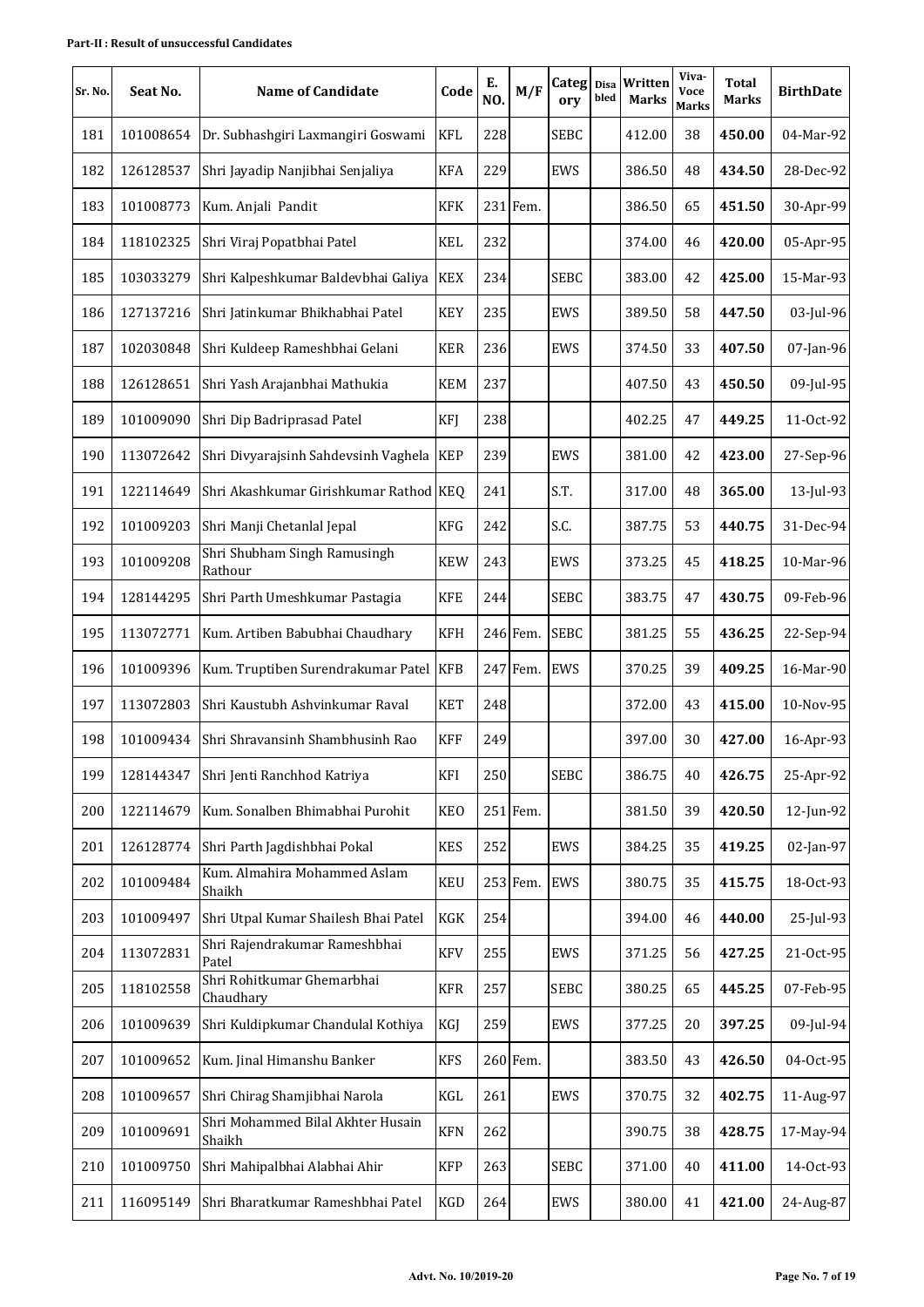| Sr. No. | Seat No.  | <b>Name of Candidate</b>                 | Code       | Е.<br>NO. | M/F      | Categ Disa<br>ory | bled | Written<br><b>Marks</b> | Viva-<br>Voce<br><b>Marks</b> | <b>Total</b><br><b>Marks</b> | <b>BirthDate</b> |
|---------|-----------|------------------------------------------|------------|-----------|----------|-------------------|------|-------------------------|-------------------------------|------------------------------|------------------|
| 212     | 119109457 | Shri Smitkumar Prakashbhai Patel         | KGI        | 265       |          |                   |      | 370.75                  | 57                            | 427.75                       | 25-Mar-98        |
| 213     | 128144510 | Shri Kevin Pravinbhai Halvadiya          | <b>KFW</b> | 266       |          |                   |      | 374.25                  | 51                            | 425.25                       | 20-Aug-96        |
| 214     | 101009965 | Shri Mahavir Singh Bharat Singh<br>Dabhi | <b>KFM</b> | 267       |          | EWS               |      | 385.25                  | 43                            | 428.25                       | 21-Mar-89        |
| 215     | 108060018 | Shri Mukeshbhai Manharbhai<br>Fatepara   | KGA        | 268       |          | EWS               |      | 369.75                  | 47                            | 416.75                       | 24-Jun-96        |
| 216     | 101010193 | Shri Parthkumar Varasangbhai<br>Rathavi  | <b>KFT</b> | 271       |          | <b>SEBC</b>       |      | 379.75                  | 45                            | 424.75                       | 15-Jul-96        |
| 217     | 123117905 | Shri Sanjaysinh Dilipsinh Raulji         | <b>KFU</b> | 273       |          |                   |      | 375.25                  | 48                            | 423.25                       | 01-May-92        |
| 218     | 101010416 | Shri Vipul Dilipbhai Gadhavi             | <b>KGB</b> | 274       |          | <b>SEBC</b>       |      | 372.75                  | 45                            | 417.75                       | 05-Apr-94        |
| 219     | 127137477 | Shri Harshit Bharatbhai Patel            | <b>KFY</b> | 275       |          | EWS               |      | 411.00                  | 40                            | 451.00                       | 18-Mar-97        |
| 220     | 126129092 | Kum. Ushaba Karansinh Jadeja             | <b>KFX</b> |           | 276 Fem. |                   |      | 370.50                  | 52                            | 422.50                       | 14-Sep-95        |
| 221     | 101010501 | Shri Divyanshu Jamanbhai Monpara         | KGH        | 277       |          |                   |      | 374.00                  | 43                            | 417.00                       | 18-Jan-94        |
| 222     | 128144756 | Kum. Divyangana Virendra Patidar         | <b>KFZ</b> |           | 278 Fem. |                   |      | 369.25                  | 65                            | 434.25                       | 04-Dec-92        |
| 223     | 101010759 | Shri Parth Nishit Patel                  | <b>KFQ</b> | 280       |          |                   |      | 380.00                  | 55                            | 435.00                       | 19-Apr-89        |
| 224     | 132166776 | Kum. Rinal Harshad Shah                  | KHL        |           | 282 Fem. |                   |      | 388.00                  | 42                            | 430.00                       | 21-Aug-96        |
| 225     | 101010887 | Shri Jainil Tusharbhai Shah              | <b>KHF</b> | 283       |          |                   |      | 388.00                  | 45                            | 433.00                       | 25-Sep-93        |
| 226     | 126129247 | Shri Maulik Bipinchandra Chudasama       | KHC        | 284       |          | <b>SEBC</b>       |      | 382.00                  | 42                            | 424.00                       | 08-Nov-93        |
| 227     | 101010940 | Shri Harshal Navinchandra Patel          | <b>KGS</b> | 286       |          | EWS               |      | 385.00                  | 52                            | 437.00                       | 10-Oct-93        |
| 228     | 118102978 | Shri Ashish Pravinnathji Goswami         | KGZ        | 287       |          | <b>SEBC</b>       |      | 375.25                  | 58                            | 433.25                       | 03-Jul-94        |
| 229     | 101011066 | Shri Sanketsinh Laxmansinh Dindod        | <b>KGT</b> | 288       |          | S.T.              |      | 334.00                  | 39                            | 373.00                       | 03-Mar-92        |
| 230     | 124121324 | Shri Bhautik Pravinbhai Patel            | KGR        | 290       |          | <b>EWS</b>        |      | 377.50                  | 38                            | 415.50                       | 04-Feb-97        |
| 231     | 113073637 | Shri Ravikumar Bhogilal Patel            | <b>KHM</b> | 291       |          |                   |      | 387.00                  | 58                            | 445.00                       | 13-Oct-88        |
| 232     | 103033535 | Dr. Priyankaben Lakhmanbhai<br>Bandhiya  | KGU        |           | 292 Fem. | <b>SEBC</b>       |      | 371.50                  | 42                            | 413.50                       | 07-Jun-95        |
| 233     | 118103078 | Shri Ashokkumar Atmaram Prajapati        | <b>KHK</b> | 293       |          | <b>SEBC</b>       |      | 380.00                  | 40                            | 420.00                       | 01-Nov-81        |
| 234     | 118103089 | Shri Dasharthkumar Navaram Purohit KHE   |            | 294       |          | EWS               |      | 377.00                  | 58                            | 435.00                       | 01-Jul-95        |
| 235     | 128145072 | Shri Keyur Umeshkumar Patel              | <b>KGV</b> | 295       |          |                   |      | 374.00                  | 51                            | 425.00                       | 26-Oct-94        |
| 236     | 104036696 | Shri Ravikumar Arvindbhai Chaudhari KGW  |            | 296       |          | <b>SEBC</b>       |      | 382.75                  | 53                            | 435.75                       | 29-May-96        |
| 237     | 106044039 | Shri Kirtipal Jorshangbhai Dayma         | KGX        | 298       |          | <b>SEBC</b>       |      | 383.50                  | 45                            | 428.50                       | 07-Jun-97        |
| 238     | 125124703 | Shri Kaushik Bhanubhai Mangera           | <b>JYA</b> | 299       |          | S.C.              |      | 376.75                  | 60                            | 436.75                       | 26-Jan-94        |
| 239     | 124121403 | Shri Pradipkumar Prahladbhai Patel       | <b>KHA</b> | 300       |          | EWS               |      | 390.25                  | 45                            | 435.25                       | 02-Jun-86        |
| 240     | 128145192 | Shri Bharatkumar Maganbhai<br>Chosaliya  | <b>KHN</b> | 302       |          | EWS               |      | 381.50                  | 50                            | 431.50                       | 22-Feb-87        |
| 241     | 113073982 | Shri Miteshkumar Parsotambhai Joshi KHB  |            | 303       |          | <b>SEBC</b>       |      | 384.75                  | 60                            | 444.75                       | 27-Jan-97        |
| 242     | 113074058 | Dr. Srushti Hasmukhbhai Patel            | KGN        |           | 305 Fem. |                   |      | 391.00                  | 33                            | 424.00                       | 26-Jul-94        |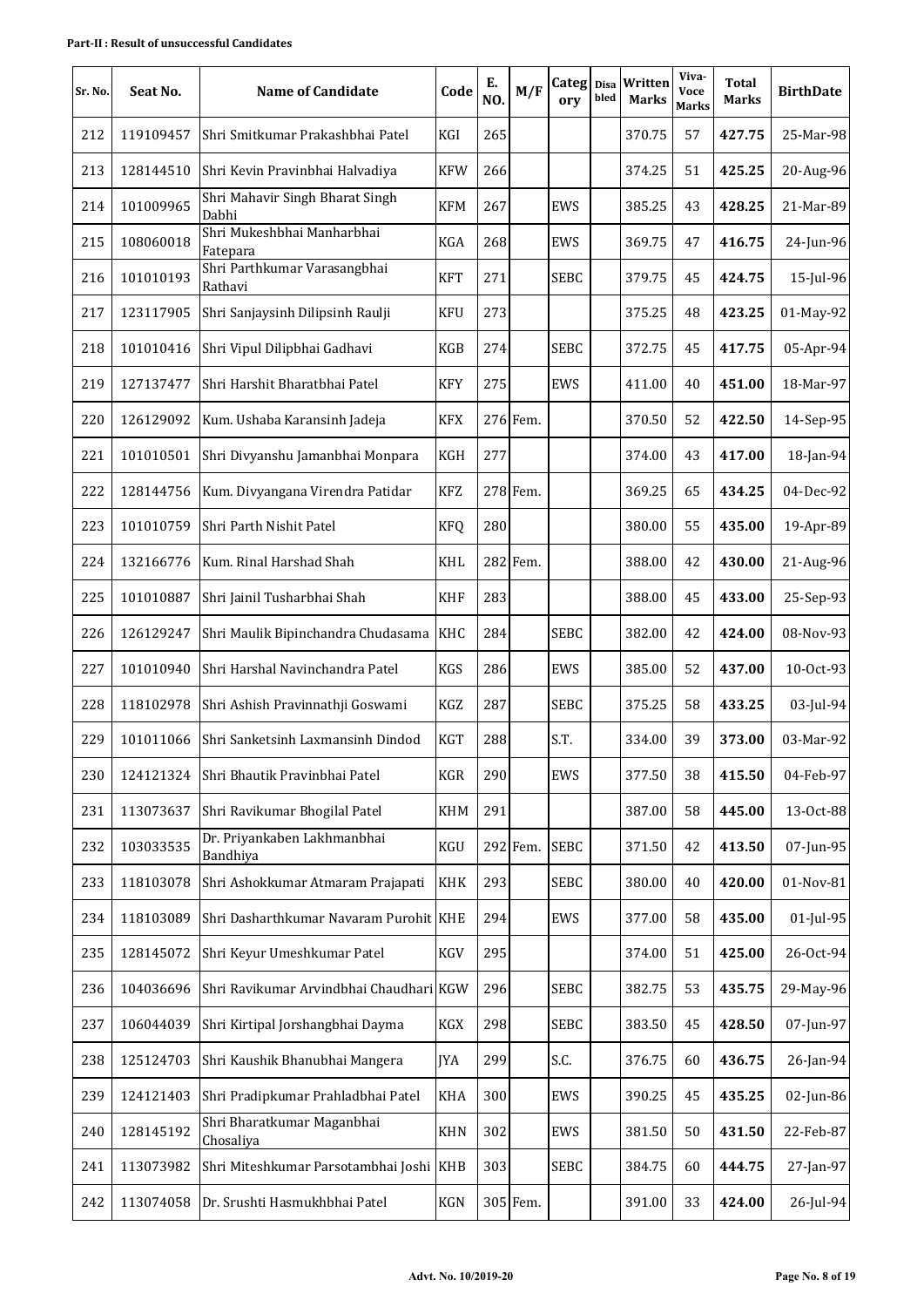| Sr. No. | Seat No.  | <b>Name of Candidate</b>                       | Code            | Е.<br>NO. | M/F      | Categ Disa<br>ory | bled | Written<br><b>Marks</b> | Viva-<br>Voce<br><b>Marks</b> | <b>Total</b><br>Marks | <b>BirthDate</b> |
|---------|-----------|------------------------------------------------|-----------------|-----------|----------|-------------------|------|-------------------------|-------------------------------|-----------------------|------------------|
| 243     | 101012212 | Kum. Sarayu Kirtikumar Joshi                   | <b>KGY</b>      |           | 309 Fem. |                   | Dis. | 340.50                  | 66                            | 406.50                | 30-Jan-98        |
| 244     | 118103403 | Shri Chintan Virambhai Chaudhari               | KIK             | 310       |          | <b>SEBC</b>       |      | 379.50                  | 57                            | 436.50                | 30-May-89        |
| 245     | 113074208 | Shri Divyang Ghanshyambhai Agola               | <b>KIE</b>      | 311       |          | EWS               |      | 398.75                  | 48                            | 446.75                | 14-Aug-95        |
| 246     | 126129669 | Shri Gopal Kishorbhai Paun                     | <b>KHS</b>      | 312       |          | EWS               |      | 369.50                  | 62                            | 431.50                | 08-Sep-95        |
| 247     | 126129675 | Shri Deep Vallabhbhai Sorathiya                | KIH             | 313       |          | EWS               |      | 390.75                  | 35                            | 425.75                | 07-Jul-97        |
| 248     | 113074248 | Shri Kunal Diyalbhai Mojidra                   | KIL             | 314       |          | <b>SEBC</b>       |      | 374.75                  | 67                            | 441.75                | 17-Apr-86        |
| 249     | 101012501 | Shri Pareshkumar Ranchhodbhai<br>Vasoya        | <b>KHY</b>      | 315       |          | EWS               |      | 391.00                  | 48                            | 439.00                | 05-Oct-93        |
| 250     | 120111650 | Shri Bharatkumar Govindbhai<br><b>Balasara</b> | <b>KHO</b>      | 316       |          | <b>SEBC</b>       |      | 404.25                  | 46                            | 450.25                | 12-Mar-88        |
| 251     | 122115003 | Shri Dinesh Mafabhai Desai                     | <b>KHX</b>      | 317       |          | <b>SEBC</b>       |      | 379.25                  | 63                            | 442.25                | 07-Nov-94        |
| 252     | 114084658 | Shri Pradipkumar Dhanrajbhai Gadhvi KIC        |                 | 318       |          | <b>SEBC</b>       |      | 383.50                  | 60                            | 443.50                | 04-Nov-80        |
| 253     | 113074447 | Shri Nipulkumar Pragajibhai Lakum              | <b>KHU</b>      | 320       |          | <b>SEBC</b>       |      | 384.00                  | 54                            | 438.00                | 15-Apr-98        |
| 254     | 113074489 | Dr. Bhavin Chhaganlal Kathiriya                | <b>KIF</b>      | 324       |          |                   |      | 373.50                  | 61                            | 434.50                | 14-Dec-85        |
| 255     | 113074490 | Shri Dhaval Vallabhbhai Madat                  | KVI             | 325       |          |                   |      | 387.00                  | 50                            | 437.00                | 30-Oct-84        |
| 256     | 128145591 | Shri Hardik Mukeshbhai Makwana                 | <b>KIB</b>      | 327       |          | <b>SEBC</b>       |      | 388.25                  | 50                            | 438.25                | 03-Jun-95        |
| 257     | 106044381 | Shri Jaydip Niteshbhai Vaghani                 | KIJ             | 328       |          | EWS               |      | 375.25                  | 55                            | 430.25                | 27-Nov-95        |
| 258     | 128145615 | Shri Hiren Narottambhai Chotaliya              | KIG             | 329       |          | <b>SEBC</b>       |      | 388.25                  | 52                            | 440.25                | 29-Jul-95        |
| 259     | 126129950 | Shri Aman Dhansukhlal Chadaniya                | <b>KHZ</b>      | 332       |          |                   |      | 370.50                  | 45                            | 415.50                | 21-Jul-96        |
| 260     | 101013188 | Shri Niraj Bhaskar Pathak                      | KII             | 334       |          | EWS               |      | 400.50                  | 45                            | 445.50                | 14-Apr-90        |
| 261     | 106044488 | Smt. Jyoti Kripalsinh Zala                     | <b>KJB</b>      |           | 335 Fem. | EWS               |      | 372.00                  | 65                            | 437.00                | 29-Jul-91        |
| 262     | 128145767 | Shri Divyesh Dineshbhai Thummar                | KIU             | 336       |          | EWS               |      | 403.25                  | 36                            | 439.25                | 24-Apr-98        |
| 263     | 101013489 | Shri Umang Lalitbhai Modi                      | KJA             | 337       |          | <b>SEBC</b>       |      | 387.75                  | 46                            | 433.75                | 05-Jul-94        |
| 264     | 126130076 | Kum. Jahanviba Dashrathsinh Jadeja             | KIW             |           | 338 Fem. |                   |      | 372.50                  | 65                            | 437.50                | 17-Dec-93        |
| 265     | 108060235 | Shri Ramji Ravjibhai Dholakiya                 | KJM             | 339       |          | EWS               |      | 389.50                  | 60                            | 449.50                | 12-Apr-98        |
| 266     | 120111711 | Shri Jaydeepkumar Kantilal Patel               | <b>KJF</b>      | 340       |          |                   |      | 373.25                  | 45                            | 418.25                | 27-Sep-93        |
| 267     | 106044532 | Shri Afzalbhai Rajakbhai Gundigara             | <b>KIV</b>      | 341       |          | <b>SEBC</b>       |      | 393.00                  | 56                            | 449.00                | 02-Dec-94        |
| 268     | 105039799 | Kum. Unnati Lalitchandra Chauhan               | KI <sub>O</sub> |           | 343 Fem. | S.C.              |      | 379.00                  | 37                            | 416.00                | 20-Nov-94        |
| 269     | 127138092 | Shri Vishal Bhanuprasad Patel                  | KJC             | 345       |          |                   |      | 374.25                  | 35                            | 409.25                | 25-Jul-96        |
| 270     | 101013898 | Shri Mayank Ashvinkumar Shah                   | KJH             | 346       |          | EWS               |      | 375.75                  | 37                            | 412.75                | 20-Aug-96        |
| 271     | 124121712 | Shri Nileshkumar Khetabhai<br>Chaudhari        | KJE             | 347       |          | <b>SEBC</b>       |      | 371.00                  | 45                            | 416.00                | 13-May-94        |
| 272     | 106044673 | Shri Hardik Natubhai Dakhara                   | KIQ             | 348       |          | EWS               |      | 382.50                  | 35                            | 417.50                | 22-Dec-94        |
| 273     | 126130245 | Shri Ravirajsinh Janaksinh Parmar              | KIZ             | 350       |          | EWS               |      | 394.50                  | 48                            | 442.50                | 22-Dec-95        |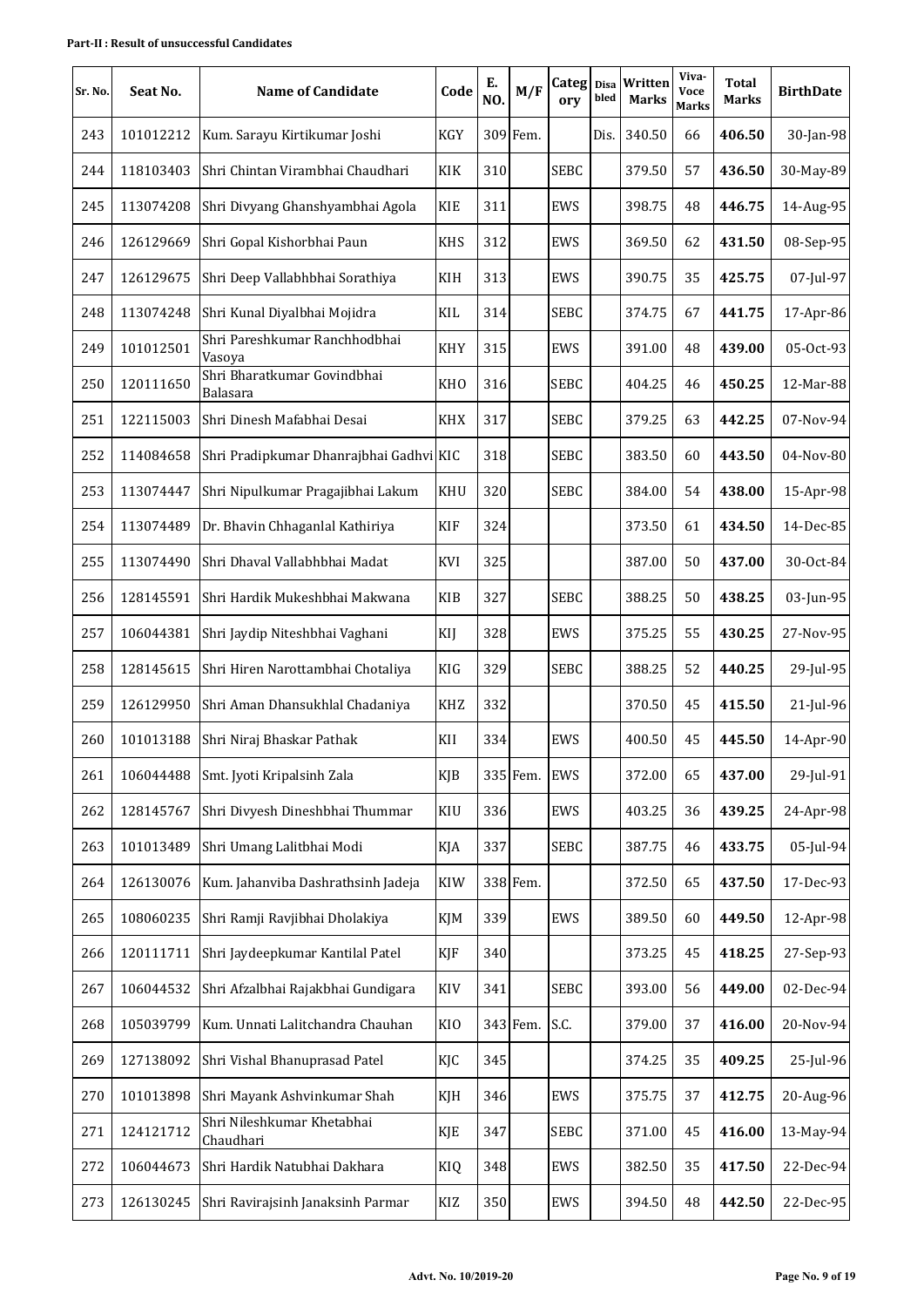| Sr. No. | Seat No.  | <b>Name of Candidate</b>                     | Code       | Е.<br>NO. | M/F      | Categ Disa<br>ory | bled | Written<br><b>Marks</b> | Viva-<br>Voce<br><b>Marks</b> | Total<br><b>Marks</b> | <b>BirthDate</b> |
|---------|-----------|----------------------------------------------|------------|-----------|----------|-------------------|------|-------------------------|-------------------------------|-----------------------|------------------|
| 274     | 120111748 | Shri Rahulkumar Batukbhai Barad              | KJJ        | 351       |          | <b>SEBC</b>       |      | 384.00                  | 58                            | 442.00                | 11-Jun-92        |
| 275     | 103033820 | Shri Ankit Punalal Pansuria                  | <b>KIX</b> | 352       |          |                   |      | 376.50                  | 45                            | 421.50                | 23-Jan-91        |
| 276     | 101014260 | Kum. Nipasha Laljibhai Desai                 | KJI        |           | 353 Fem. | <b>SEBC</b>       |      | 376.25                  | 61                            | 437.25                | 04-Jan-98        |
| 277     | 106044776 | Shri Brijrajsinh Pratapsinh Jadeja           | KIY        | 354       |          | EWS               |      | 373.75                  | 55                            | 428.75                | 24-Jul-95        |
| 278     | 113075250 | Shri Rajendrabhai Hathibhai Khuman           | KJK        | 355       |          | <b>SEBC</b>       |      | 387.75                  | 48                            | 435.75                | 15-Aug-91        |
| 279     | 101014424 | Shri Ashish Mohanbhai Chaudhary              | <b>KIN</b> | 356       |          | <b>SEBC</b>       |      | 374.00                  | 48                            | 422.00                | 21-Nov-93        |
| 280     | 120111774 | Shri Vishalkumar Rameshbhai Detroja KJL      |            | 357       |          | <b>EWS</b>        |      | 388.75                  | 51                            | 439.75                | 22-May-93        |
| 281     | 127138204 | Shri Zeel Rameshkumar Chavat                 | KJN        | 358       |          | EWS               |      | 380.50                  | 50                            | 430.50                | 24-Jan-96        |
| 282     | 126130399 | Shri Bhargav Hareshkumar Devani              | <b>KIP</b> | 359       |          |                   |      | 388.00                  | 45                            | 433.00                | 29-Jan-95        |
| 283     | 101014617 | Shri Jigar Vishnubhai Patel                  | <b>KIS</b> | 360       |          | EWS               |      | 375.00                  | 32                            | 407.00                | 17-Jan-96        |
| 284     | 113075365 | Kum. Nilamben Kanjibhai Solanki              | KJG        |           | 361 Fem. | <b>SEBC</b>       |      | 377.50                  | 43                            | 420.50                | 20-Jun-94        |
| 285     | 113075372 | Shri Sandeep Rameshbhai Makwana              | KJV        | 362       |          | S.C.              |      | 390.25                  | 36                            | 426.25                | 04-Jul-91        |
| 286     | 101014710 | Shri Chiragkumar Bhagavanbhai<br>Dholiya     | <b>KKG</b> | 363       |          | EWS               |      | 371.25                  | 48                            | 419.25                | 17-Jan-94        |
| 287     | 114084903 | Kum. Mansi Sureshchandra Kanani              | KJQ        |           | 364 Fem. |                   |      | 379.25                  | 46                            | 425.25                | 01-Dec-97        |
| 288     | 126130487 | Shri Jaydeep Hirabhai Lokhil                 | KKC        | 365       |          | <b>SEBC</b>       |      | 370.50                  | 40                            | 410.50                | 21-Apr-92        |
| 289     | 101014949 | Kum. Himani Vinodkumar Garg                  | KKI        |           | 367 Fem. |                   |      | 370.25                  | 46                            | 416.25                | 20-Sep-95        |
| 290     | 101015038 | Shri Hardkumar Rashminkumar<br>Thaker        | KKM        | 370       |          | EWS               |      | 375.75                  | 54                            | 429.75                | 17-Feb-92        |
| 291     | 101015047 | Shri Sandipsinh Pradipsinh Zala              | <b>KKD</b> | 371       |          |                   |      | 399.00                  | 50                            | 449.00                | 18-Aug-96        |
| 292     | 128146445 | Shri Bhumitkumar Devshibhai Kyada            | KJZ        | 373       |          | EWS               |      | 382.00                  | 48                            | 430.00                | 22-Jan-95        |
| 293     | 113075714 | Shri Kuldeepkumar Vasharambhai<br>Rathod     | <b>KKJ</b> | 374       |          | <b>SEBC</b>       |      | 379.50                  | 54                            | 433.50                | 08-Apr-96        |
| 294     | 101015337 | Kum. Preksha Nareshkumar Patel               | KJX        |           | 375 Fem. |                   |      | 375.00                  | 37                            | 412.00                | 07-Oct-91        |
| 295     | 113075810 | Shri Raghavendrasinh Anirudhdhsinh<br>Jadeja | KJU        | 376       |          | EWS               |      | 372.50                  | 53                            | 425.50                | 26-Jul-93        |
| 296     | 101015576 | Kum. Kinnarykunvarba Jaydattsinh<br>Puwar    | <b>KKO</b> |           | 377 Fem. |                   |      | 384.00                  | 52                            | 436.00                | 05-Oct-96        |
| 297     | 124121946 | Shri Dhavalkumar Maheshbhai<br>Chaudhary     | <b>KKE</b> | 378       |          | <b>SEBC</b>       |      | 374.00                  | 45                            | 419.00                | 25-Nov-95        |
| 298     | 110064443 | Shri Jigneshkumar Kanubhai Hathila           | KJO        | 380       |          | S.T.              |      | 346.25                  | 38                            | 384.25                | 08-Mar-94        |
| 299     | 113075930 | Shri Ranvirsinh Hathisinh Jethavat           | <b>KJP</b> | 381       |          | EWS               |      | 379.50                  | 55                            | 434.50                | 16-Oct-85        |
| 300     | 107054377 | Shri Vivekkumar Jayantibhai Prajapati KKA    |            | 382       |          | <b>SEBC</b>       |      | 389.25                  | 39                            | 428.25                | 02-Sep-91        |
| 301     | 101015751 | Shri Jagrut Jayeshbhai Patel                 | KJT        | 383       |          |                   |      | 371.75                  | 35                            | 406.75                | 10-Aug-95        |
| 302     | 127138451 | Shri Himanshu Bharatbhai Damor               | KJS        | 384       |          | S.T.              |      | 324.75                  | 40                            | 364.75                | 27-May-93        |
| 303     | 113076089 | Shri Hareshbhai Bhabhalubhai<br>Chandu       | <b>KJR</b> | 387       |          | <b>SEBC</b>       |      | 379.75                  | 55                            | 434.75                | 13-Dec-95        |
| 304     | 101016063 | Shri Chintankumar Mohanlal Patel             | <b>KKF</b> | 388       |          |                   |      | 398.00                  | 54                            | 452.00                | 13-Aug-93        |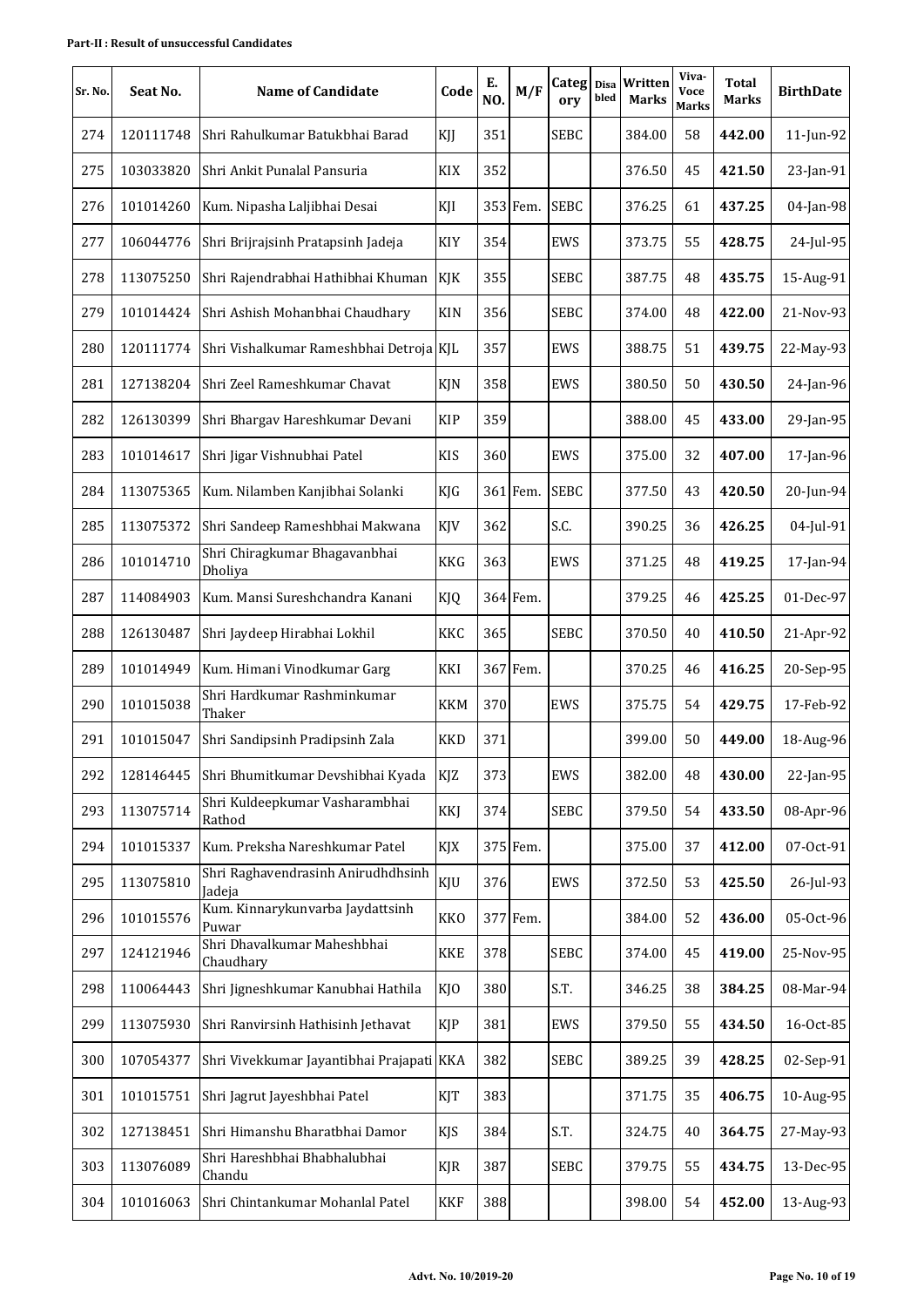| Sr. No. | Seat No.  | <b>Name of Candidate</b>                 | Code       | Е.<br>NO. | M/F      | Categ Disa<br>ory | bled | Written<br><b>Marks</b> | Viva-<br>Voce<br><b>Marks</b> | <b>Total</b><br><b>Marks</b> | <b>BirthDate</b> |
|---------|-----------|------------------------------------------|------------|-----------|----------|-------------------|------|-------------------------|-------------------------------|------------------------------|------------------|
| 305     | 131162728 | Kum. Neha Umeshchandra Singh<br>Thakur   | KLG        |           | 389 Fem. |                   |      | 399.50                  | 35                            | 434.50                       | 07-Jul-93        |
| 306     | 128146720 | Shri Virendra Himmatbhai Moradiya        | <b>KLF</b> | 390       |          | EWS               |      | 373.75                  | 53                            | 426.75                       | 28-Jan-91        |
| 307     | 132167285 | Shri Rakesh Rajendrabhai Giri            | <b>KLB</b> | 391       |          |                   |      | 370.75                  | 40                            | 410.75                       | 15-Oct-86        |
| 308     | 131162743 | Dr. Chetan Rameshbhai Prajapati          | <b>KLN</b> | 392       |          | <b>SEBC</b>       |      | 376.50                  | 55                            | 431.50                       | 23-Jun-89        |
| 309     | 113076164 | Shri Pramodkumar Ramakant Yadav          | <b>KKP</b> | 393       |          | <b>SEBC</b>       |      | 401.25                  | 42                            | 443.25                       | 07-Jun-95        |
| 310     | 101016242 | Shri Parth Rajeshkumar Thakore           | <b>KLP</b> | 394       |          | EWS               |      | 374.50                  | 54                            | 428.50                       | 09-Dec-93        |
| 311     | 101016356 | Shri Shyamsingh Vinodsingh Rajput        | KLC        | 395       |          |                   |      | 391.25                  | 61                            | 452.25                       | 14-Jun-95        |
| 312     | 118104663 | Shri Dhavalkumar Dahyabhai Patel         | <b>KKV</b> | 397       |          | EWS               |      | 391.00                  | 53                            | 444.00                       | 12-Dec-96        |
| 313     | 126131014 | Kum. Puja Mansukhbhai Chauhan            | <b>KKU</b> |           | 398 Fem. |                   |      | 375.75                  | 50                            | 425.75                       | 29-Aug-95        |
| 314     | 101016487 | Shri Kunalsinh Mahendrasinh Chavda       | <b>KLA</b> | 399       |          | EWS               |      | 396.50                  | 49                            | 445.50                       | 24-Nov-95        |
| 315     | 123118459 | Kum. Bhavika Tulsidas Dandwani           | KLI        |           | 400 Fem. |                   |      | 380.00                  | 61                            | 441.00                       | 22-Nov-90        |
| 316     | 115090715 | Shri Deep Vithalbhai Chovatia            | KLH        | 401       |          |                   |      | 387.25                  | 58                            | 445.25                       | 21-May-94        |
| 317     | 123118489 | Shri Ravirajsinh Hasmukhsinh Solanki KKQ |            | 402       |          |                   |      | 379.50                  | 44                            | 423.50                       | 18-Jul-94        |
| 318     | 106045467 | Shri Chetankumar Jorsangbhai Dodiya KLO  |            | 405       |          |                   |      | 378.75                  | 48                            | 426.75                       | 21-Jan-92        |
| 319     | 132167374 | Shri Ravindrabhai Babubhai Ganvit        | <b>KLM</b> | 407       |          | S.T.              |      | 328.75                  | 38                            | 366.75                       | 08-May-90        |
| 320     | 122115512 | Kum. Shweta Dasharathkumar<br>Sharma     | KKX        |           | 408 Fem. | <b>SEBC</b>       |      | 380.00                  | 58                            | 438.00                       | 14-Oct-97        |
| 321     | 101017031 | Kum. Ruchita Rajeshbhai Gupta            | <b>KKR</b> |           | 409 Fem. |                   |      | 400.00                  | 53                            | 453.00                       | 29-Mar-94        |
| 322     | 114085181 | Smt. Hetal Narendrabhai Charola          | <b>KLE</b> |           | 410 Fem. |                   |      | 377.75                  | 54                            | 431.75                       | 28-Feb-86        |
| 323     | 120111946 | Shri Ronakkumar Rameshchandra<br>Thoriya | <b>KKS</b> | 411       |          |                   |      | 407.00                  | 43                            | 450.00                       | 19-Jul-95        |
| 324     | 128147131 | Shri Amitkumar Thakorbhai Patel          | <b>KKY</b> | 412       |          | <b>SEBC</b>       |      | 385.00                  | 49                            | 434.00                       | 28-Jun-92        |
| 325     | 129154583 | Shri Brijesh Dalichandbhai Patel         | KKZ        | 413       |          |                   |      | 380.75                  | 40                            | 420.75                       | 21-Jun-95        |
| 326     | 101017478 | Shri Mosam Ghanshyambhai Patel           | KLL        | 414       |          |                   |      | 376.00                  | 42                            | 418.00                       | 29-May-93        |
| 327     | 101017536 | Shri Poonamkumar Ashwinbhai Patel        | <b>KML</b> | 416       |          |                   |      | 388.25                  | 32                            | 420.25                       | 20-Aug-93        |
| 328     | 113076919 | Shri Pradipkumar Lalabhai Vasun          | KLU        | 417       |          | S.T.              |      | 326.75                  | 46                            | 372.75                       | 27-Mar-94        |
| 329     | 113076937 | Shri Milan Navalbhai Solanki             | <b>KMA</b> | 418       |          | <b>SEBC</b>       |      | 372.25                  | 64                            | 436.25                       | 23-Jan-92        |
| 330     | 101017637 | Shri Nitinkumar Raghavbhai Kakadiya KMH  |            | 419       |          | EWS               |      | 373.75                  | 40                            | 413.75                       | 26-Jan-94        |
| 331     | 101017639 | Kum. Nidhiben Ashokbhai Patel            | KMQ        |           | 420 Fem. | EWS               |      | 385.25                  | 52                            | 437.25                       | 28-Mar-97        |
| 332     | 101017758 | Shri Ankit Manubhai Patel                | KMK        | 421       |          | EWS               |      | 390.75                  | 50                            | 440.75                       | 18-Dec-91        |
| 333     | 113077004 | Kum. Manasvi Manubhai Kathiriya          | KMC        |           | 422 Fem. | EWS               |      | 369.25                  | 45                            | 414.25                       | 05-Jun-95        |
| 334     | 113077013 | Shri Amitkumar Janakbhai Zadafiya        | KMI        | 423       |          | EWS               |      | 382.75                  | 47                            | 429.75                       | 15-Jul-91        |
| 335     | 132167479 | Kum. Harsidhdhiben Ramanbhai Patel KLS   |            |           | 424 Fem. | S.T.              |      | 343.25                  | 30                            | 373.25                       | 10-Oct-93        |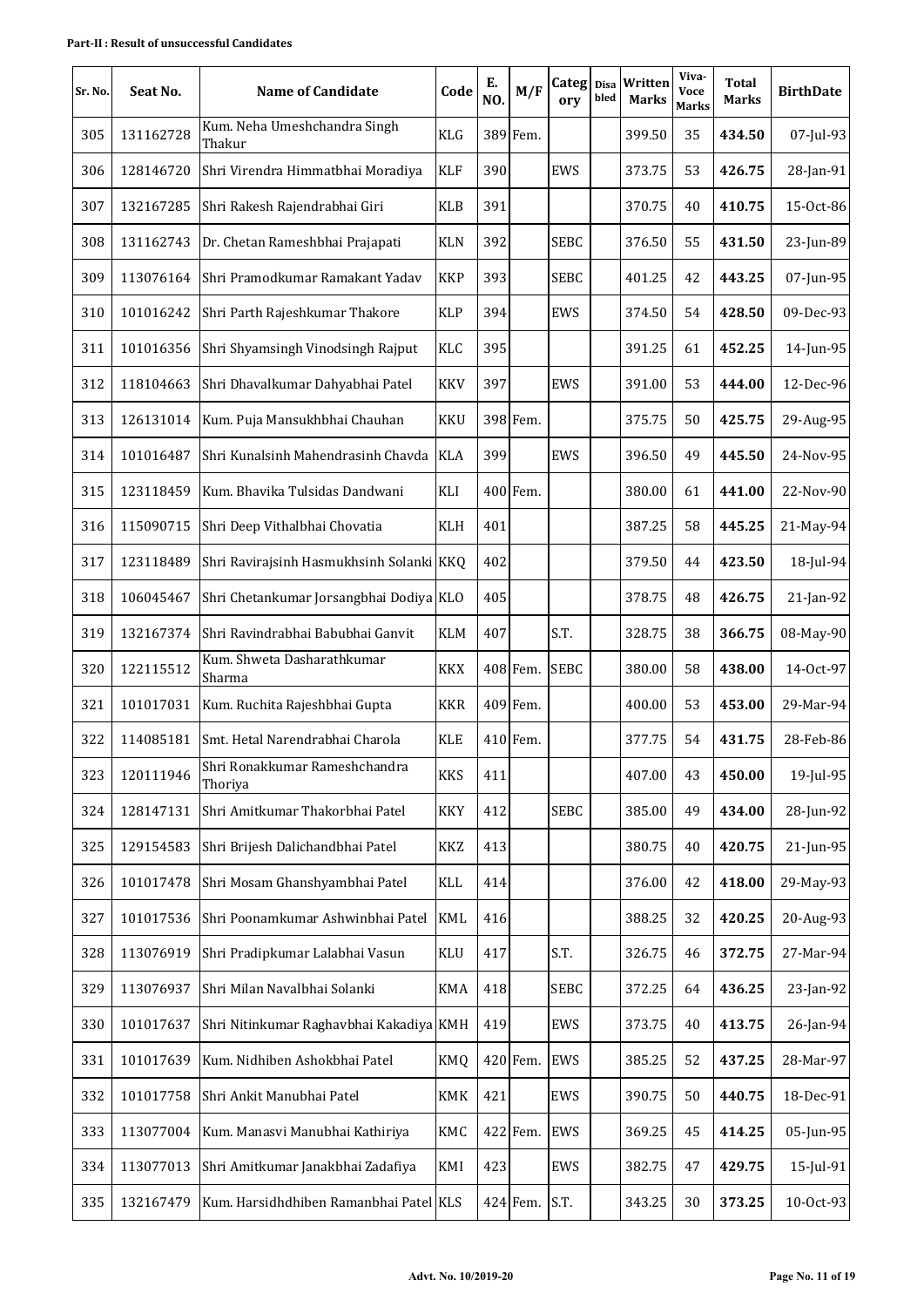| Sr. No. | Seat No.  | <b>Name of Candidate</b>                   | Code       | Е.<br>NO. | M/F      | Categ Disa<br>ory | bled | Written<br><b>Marks</b> | Viva-<br>Voce<br><b>Marks</b> | <b>Total</b><br>Marks | <b>BirthDate</b> |
|---------|-----------|--------------------------------------------|------------|-----------|----------|-------------------|------|-------------------------|-------------------------------|-----------------------|------------------|
| 336     | 101017867 | Shri Bhautik Devrajbhai Pansheriya         | <b>KLR</b> | 425       |          |                   |      | 390.50                  | 53                            | 443.50                | 14-Nov-96        |
| 337     | 105040076 | Shri Aashishkumar Parsotambhai<br>Vidja    | <b>KLZ</b> | 426       |          | EWS               |      | 380.75                  | 64                            | 444.75                | 20-Aug-92        |
| 338     | 101017925 | Shri Gaurang Raghubhai Bhesaniya           | <b>KLX</b> | 427       |          | EWS               |      | 383.50                  | 58                            | 441.50                | 15-Dec-96        |
| 339     | 101017929 | Shri Nirav Natavarlal Darji                | <b>KMF</b> | 428       |          | <b>SEBC</b>       |      | 369.50                  | 47                            | 416.50                | 26-Sep-90        |
| 340     | 101017954 | Shri Kishankumar Bipinchandra<br>Rathod    | KMJ        | 431       |          | EWS               |      | 377.75                  | 51                            | 428.75                | 28-Apr-93        |
| 341     | 101017966 | Shri Pratiksingh Rakeshsingh Rathore   KMO |            | 432       |          |                   |      | 371.50                  | 40                            | 411.50                | 25-Aug-91        |
| 342     | 101018078 | Shri Jatin Karshanbhai Kathiriya           | <b>KLQ</b> | 433       |          | EWS               |      | 369.50                  | 58                            | 427.50                | 29-Jul-88        |
| 343     | 106045851 | Shri Rajendra Manubhai Rathod              | <b>KME</b> | 434       |          | <b>SEBC</b>       |      | 401.75                  | 46                            | 447.75                | 27-Oct-95        |
| 344     | 101018146 | Shri Virpalsinh Prahladsinh Rana           | <b>KMD</b> | 435       |          | EWS               |      | 382.00                  | 32                            | 414.00                | 17-May-96        |
| 345     | 118105203 | Shri Savankumar Rajubhai Chaudhary KLV     |            | 437       |          | <b>SEBC</b>       |      | 376.50                  | 50                            | 426.50                | 27-Dec-95        |
| 346     | 101018287 | Shri Jaydeepsinh Dharmendrasinh<br>Zala    | <b>KMP</b> | 438       |          | EWS               |      | 396.00                  | 51                            | 447.00                | 07-Dec-94        |
| 347     | 127138951 | Shri Jatin Prakashbhai Patel               | <b>KLY</b> | 439       |          | EWS               |      | 372.75                  | 40                            | 412.75                | 26-Nov-95        |
| 348     | 101018451 | Shri Darshankumar Maheshbhai Patel   KMN   |            | 440       |          |                   |      | 382.00                  | 47                            | 429.00                | 10-Jun-96        |
| 349     | 101018456 | Shri Aadey Nirav Shah                      | <b>KMM</b> | 441       |          |                   |      | 379.75                  | 65                            | 444.75                | 26-Aug-94        |
| 350     | 128147619 | Shri Ankit Jivrajbhai Gopani               | <b>KLW</b> | 442       |          | EWS               |      | 387.00                  | 54                            | 441.00                | 21-Oct-94        |
| 351     | 124122447 | Kum. Pooja Prakashkumar Joshi              | <b>KMT</b> |           | 444 Fem. |                   |      | 394.50                  | 30                            | 424.50                | 28-Dec-91        |
| 352     | 101018633 | Shri Vaibhav Rasiklal Patel                | <b>KNK</b> | 445       |          | EWS               |      | 382.75                  | 35                            | 417.75                | 08-Sep-93        |
| 353     | 129154792 | Shri Shubham Prakashbhai Chavda            | <b>KMU</b> | 447       |          | <b>SEBC</b>       |      | 372.00                  | 55                            | 427.00                | 21-May-95        |
| 354     | 101018689 | Shri Pradipkumar Bhavanbhai Kavad          | <b>KNF</b> | 448       |          | <b>SEBC</b>       |      | 373.00                  | 35                            | 408.00                | 26-Dec-94        |
| 355     | 115091266 | Shri Krimpal Arsibhai Mori                 | <b>KMX</b> | 449       |          | <b>SEBC</b>       |      | 375.25                  | 30                            | 405.25                | 23-Aug-94        |
| 356     | 113077517 | Shri Vijaykumar Kesharbhai<br>Chaudhary    | <b>KNJ</b> | 450       |          | <b>SEBC</b>       |      | 397.00                  | 48                            | 445.00                | 08-Apr-92        |
| 357     | 123118666 | Kum. Snehal Manilal Parmar                 | KNI        |           | 451 Fem. | S.C.              |      | 369.75                  | 46                            | 415.75                | 05-May-95        |
| 358     | 126131840 | Shri Ankit Bharatbhai Markna               | <b>KNP</b> | 452       |          | <b>EWS</b>        |      | 371.50                  | 42                            | 413.50                | 15-May-96        |
| 359     | 101018836 | Shri Raja Rakeshkumar Panchal              | <b>KNN</b> | 453       |          | <b>SEBC</b>       |      | 391.50                  | 40                            | 431.50                | 10-Sep-95        |
| 360     | 116096012 | Kum. Shantiben Vela Dhila                  | <b>KNO</b> |           | 454 Fem. | <b>SEBC</b>       | Dis. | 353.50                  | 65                            | 418.50                | 01-Jun-87        |
| 361     | 117098767 | Shri Mahendrasinh Ashoksinh Jadeja         | <b>KNH</b> | 455       |          | EWS               |      | 402.50                  | 45                            | 447.50                | 12-Jul-94        |
| 362     | 128147792 | Shri Hiteshbhai Nanjibhai Chaudhari        | <b>KND</b> | 457       |          | <b>SEBC</b>       |      | 395.00                  | 47                            | 442.00                | 10-Feb-96        |
| 363     | 125125059 | Shri Laxman Vajshibhai Odedra              | <b>KMY</b> | 458       |          | <b>SEBC</b>       |      | 370.25                  | 65                            | 435.25                | 14-Sep-92        |
| 364     | 101019422 | Shri Udit Jayantibhai Patel                | <b>KMW</b> | 459       |          |                   |      | 378.50                  | 40                            | 418.50                | 26-Oct-91        |
| 365     | 113077877 | Shri Harshdeepsinh Jitendrasinh Jhala KMR  |            | 460       |          | EWS               |      | 395.25                  | 50                            | 445.25                | 30-Aug-97        |
| 366     | 115091466 | Shri Rahulkumar Bhikhabhai Dodia           | <b>KNA</b> | 461       |          | <b>SEBC</b>       |      | 370.75                  | 50                            | 420.75                | 18-Aug-88        |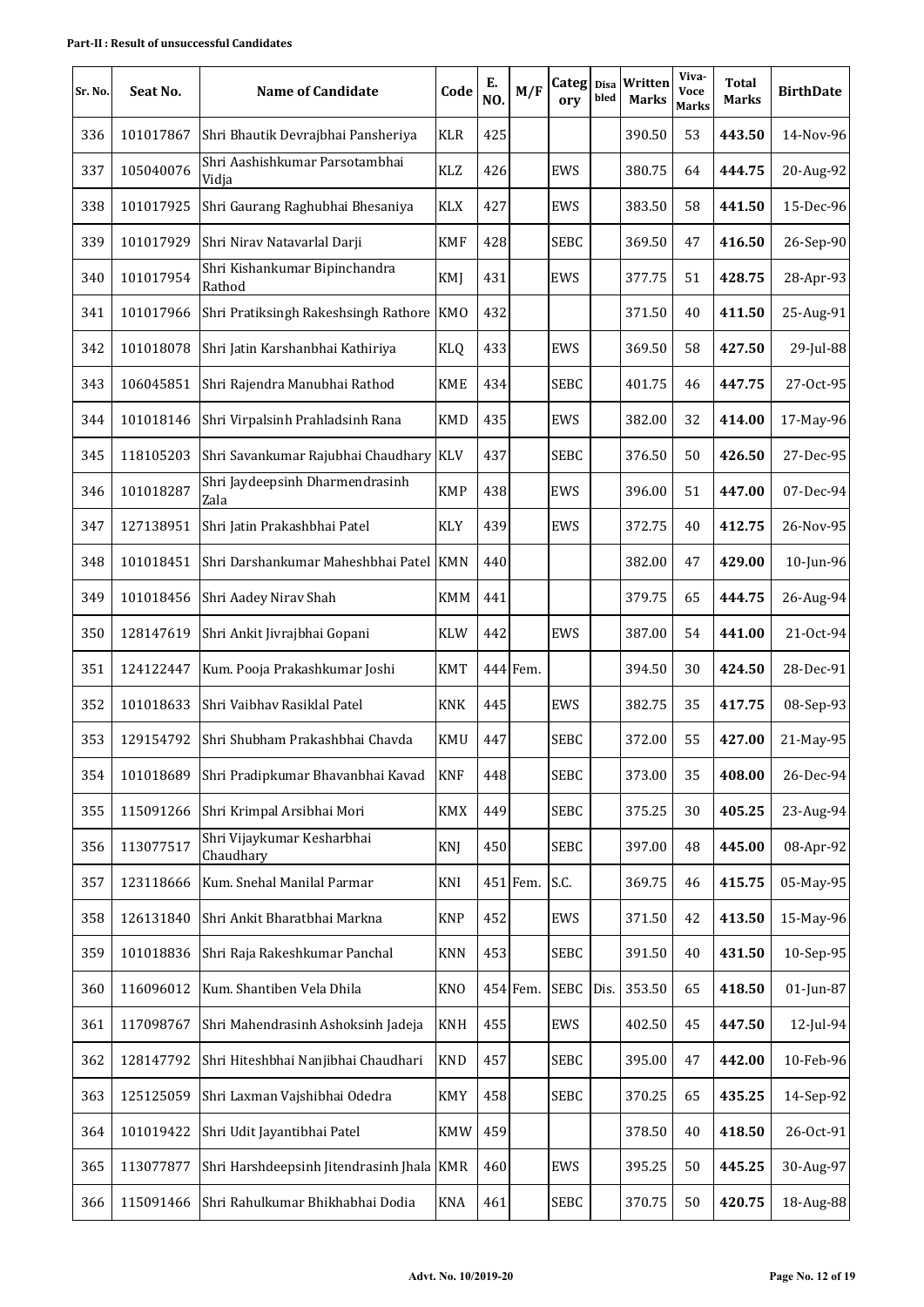| Sr. No. | Seat No.  | <b>Name of Candidate</b>                     | Code           | Е.<br>NO. | M/F      | Categ Disa<br>ory | bled | Written<br><b>Marks</b> | Viva-<br><b>Voce</b><br><b>Marks</b> | <b>Total</b><br>Marks | <b>BirthDate</b> |
|---------|-----------|----------------------------------------------|----------------|-----------|----------|-------------------|------|-------------------------|--------------------------------------|-----------------------|------------------|
| 367     | 113077900 | Shri Jagdishkumar Ajaykumar Soni             | <b>KNQ</b>     | 462       |          | EWS               | Dis. | 348.25                  | 41                                   | 389.25                | 14-Jun-87        |
| 368     | 107055729 | Shri Vishal Dhirubhai Modi                   | <b>KMZ</b>     | 463       |          | <b>SEBC</b>       |      | 386.50                  | 35                                   | 421.50                | 25-Jul-92        |
| 369     | 107055735 | Shri Vijaykumar Bhudarbhai<br>Chaudhary      | <b>KNM</b>     | 464       |          | <b>SEBC</b>       |      | 381.75                  | 56                                   | 437.75                | 06-Sep-96        |
| 370     | 101019589 | Shri Ajayraj Jaydipsinh Bhati                | <b>KMV</b>     | 465       |          | EWS               |      | 373.75                  | 38                                   | 411.75                | 28-Nov-93        |
| 371     | 115091518 | Shri Akshaykumar Karsanbhai<br>Magara        | <b>KNL</b>     | 467       |          | S.C.              |      | 390.00                  | 43                                   | 433.00                | 01-May-93        |
| 372     | 126132253 | Shri Vijaysinh Sukhdevsinh<br>Chudasama      | <b>KNR</b>     | 468       |          | EWS               |      | 383.25                  | 55                                   | 438.25                | 18-Mar-95        |
| 373     | 101020138 | Shri Prashant Arvindbhai Patel               | <b>KMS</b>     | 469       |          |                   |      | 396.25                  | 37                                   | 433.25                | 05-Dec-96        |
| 374     | 101020273 | Shri Maulikkumar Pravinkumar Patel           | <b>KOP</b>     | 470       |          | EWS               |      | 376.50                  | 45                                   | 421.50                | 10-Feb-90        |
| 375     | 101020351 | Kum. Arpitabahen Hasmukhlal<br>Patidar       | <b>KNU</b>     |           | 471 Fem. | <b>EWS</b>        |      | 394.75                  | 55                                   | 449.75                | 22-Apr-93        |
| 376     | 113078336 | Shri Kevalkumar Ambalal Chaudhary            | <b>KOH</b>     | 472       |          | <b>SEBC</b>       |      | 373.00                  | 37                                   | 410.00                | 24-Jul-95        |
| 377     | 128148247 | Shri Kaushalkumar Dilipbhai Virda            | <b>KOE</b>     | 473       |          | <b>SEBC</b>       |      | 395.75                  | 35                                   | 430.75                | 08-Jan-93        |
| 378     | 101020458 | Shri Krunal Mahendrabhai Patel               | <b>KOM</b>     | 474       |          | EWS               |      | 374.25                  | 33                                   | 407.25                | 31-Aug-94        |
| 379     | 120112153 | Shri Chiragkumar Jayntilal Patel             | <b>KNZ</b>     | 475       |          | EWS               |      | 390.50                  | 40                                   | 430.50                | 17-Aug-92        |
| 380     | 124122749 | Shri Bhavikkumar Deviprasad Maheta KOR       |                | 476       |          |                   |      | 394.25                  | 38                                   | 432.25                | 20-Nov-90        |
| 381     | 126132400 | Shri Harsh Dineshbhai Rajpara                | <b>KNW</b>     | 477       |          |                   |      | 376.25                  | 40                                   | 416.25                | 25-Nov-94        |
| 382     | 130158522 | Shri Divyeshkumar Udesingbhai<br>Chaudhari   | <b>KOD</b>     | 478       |          | S.T.              |      | 331.50                  | 44                                   | 375.50                | 24-Jul-93        |
| 383     | 113078386 | Shri Harsh Dashrathsinh Jadeja               | <b>KNT</b>     | 479       |          | EWS               |      | 382.00                  | 62                                   | 444.00                | 19-Jul-93        |
| 384     | 113078394 | Kum. Manishaben Baldevbhai Desai             | KOJ            |           | 480 Fem. | <b>SEBC</b>       |      | 382.75                  | 65                                   | 447.75                | 24-Feb-97        |
| 385     | 101020610 | Shri Mukeshbhai Kanabhai Vanarka             | <b>KNS</b>     | 481       |          | <b>SEBC</b>       |      | 381.00                  | 34                                   | 415.00                | 01-Jun-96        |
| 386     | 113078411 | Shri Prakashbhai Amrutbhai Rabari            | <b>KOG</b>     | 482       |          | <b>SEBC</b>       |      | 385.50                  | 44                                   | 429.50                | 25-Aug-96        |
| 387     | 101020641 | Shri Miteshkumar Mukeshkumar<br>Desai        | <b>KNX</b>     | 483       |          | S.C.              |      | 384.00                  | 50                                   | 434.00                | 18-Sep-90        |
| 388     | 101020642 | Dr. Nehabahen Dipakbhai Mishra               | KOK            |           | 484 Fem. |                   |      | 392.00                  | 58                                   | 450.00                | 07-Jan-88        |
| 389     | 115091753 | Shri Abhishek Bhagavanbhai<br>Vadadoriya     | KOL            | 485       |          | EWS               |      | 370.00                  | 62                                   | 432.00                | 26-Feb-93        |
| 390     | 101020767 | Shri Sanidhkumar Bhaveshbhai<br>Gadhethariya | <b>KOA</b>     | 486       |          | EWS               |      | 387.00                  | 43                                   | 430.00                | 03-May-97        |
| 391     | 101020782 | Kum. Khushbuben Jashvantlal Shah             | <b>KNV</b>     |           | 487 Fem. |                   |      | 374.25                  | 50                                   | 424.25                | 23-Nov-90        |
| 392     | 131163692 | Shri Santoshkumar Sureshbhai<br>Vasava       | <b>KON</b>     | 488       |          | S.T.              |      | 344.75                  | 42                                   | 386.75                | 12-Jul-96        |
| 393     | 113078510 | Kum. Meghanaben Shaileshbhai Patel           | KOI            |           | 489 Fem. | EWS               |      | 380.75                  | 45                                   | 425.75                | 08-Jan-98        |
| 394     | 128148385 | Shri Deepkumar Nileshbhai Shah               | KOC            | 490       |          | EWS               |      | 379.50                  | 35                                   | 414.50                | 13-Mar-94        |
| 395     | 101020824 | Dr. Jalpa Dhirajbhai Vagadiya                | <b>KOF</b>     |           | 491 Fem. |                   |      | 374.50                  | 51                                   | 425.50                | 26-Apr-92        |
| 396     | 105040286 | Shri Rizwan Iqbal Patel                      | K <sub>0</sub> | 492       |          | EWS               |      | 379.75                  | 43                                   | 422.75                | 08-Dec-89        |
| 397     | 129155112 | Shri Bhavin Bhanjibhai Rathod                | <b>KOS</b>     | 493       |          | S.C.              |      | 382.75                  | 35                                   | 417.75                | 02-Apr-94        |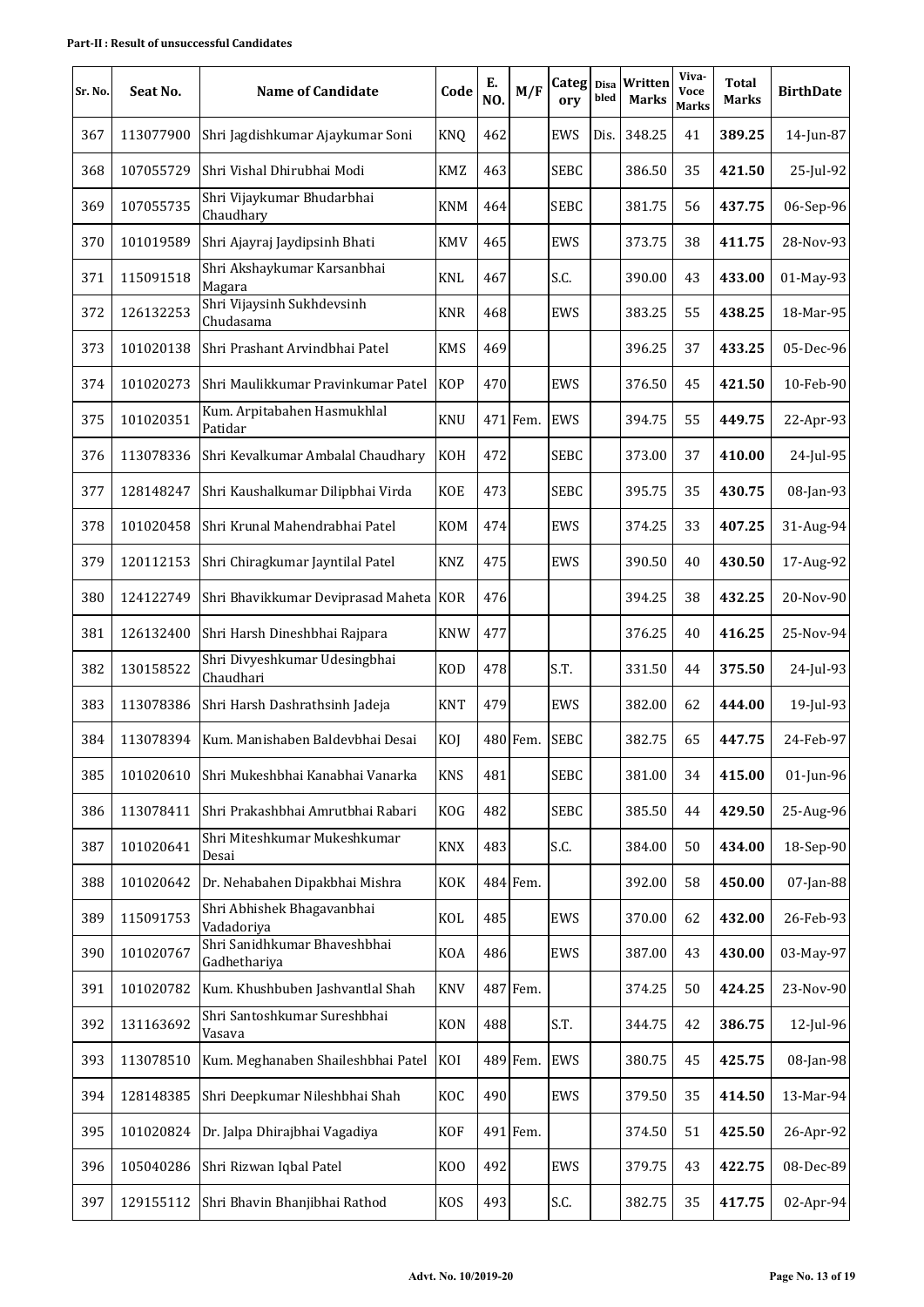| Sr. No. | Seat No.  | <b>Name of Candidate</b>                       | Code            | E.<br>NO. | M/F      | Categ Disa<br>ory | bled | Written<br><b>Marks</b> | Viva-<br><b>Voce</b><br><b>Marks</b> | <b>Total</b><br><b>Marks</b> | <b>BirthDate</b> |
|---------|-----------|------------------------------------------------|-----------------|-----------|----------|-------------------|------|-------------------------|--------------------------------------|------------------------------|------------------|
| 398     | 129155113 | Shri Jaydeep Ramabhai Vanol                    | <b>KOQ</b>      | 494       |          | <b>SEBC</b>       |      | 370.00                  | 46                                   | 416.00                       | 29-Apr-97        |
| 399     | 113078666 | Shri Parth Rajul Rathod                        | <b>KNY</b>      | 495       |          | S.C.              |      | 377.00                  | 56                                   | 433.00                       | 22-Mar-94        |
| 400     | 101021285 | Shri Hardik Dhirubhai Bhadani                  | <b>KOB</b>      | 496       |          | EWS               |      | 377.00                  | 35                                   | 412.00                       | 27-Oct-94        |
| 401     | 113078784 | Dr. Rajeshkumar Rudabhai Baldania              | KPI             | 497       |          | <b>SEBC</b>       |      | 394.00                  | 48                                   | 442.00                       | 12-Aug-86        |
| 402     | 101021332 | Shri Arvind Devjibhai Senta                    | KOZ             | 498       |          | <b>SEBC</b>       |      | 373.50                  | 65                                   | 438.50                       | 12-Sep-88        |
| 403     | 128148578 | Shri Manish Rameshbhai Mor                     | <b>KPN</b>      | 499       |          | <b>SEBC</b>       |      | 386.50                  | 52                                   | 438.50                       | 05-Jan-95        |
| 404     | 101021524 | Shri Amitkumar Kanaiyalal Prajapati            | <b>KPD</b>      | 500       |          |                   |      | 397.00                  | 38                                   | 435.00                       | 31-Jul-87        |
| 405     | 101021528 | Shri Chirag Rameshbhai Nimavat                 | <b>KOV</b>      | 501       |          | <b>SEBC</b>       |      | 374.50                  | 30                                   | 404.50                       | 27-Dec-90        |
| 406     | 101021534 | Kum. Krishna Nareshbhai Davara                 | <b>KPS</b>      |           | 502 Fem. | <b>EWS</b>        |      | 384.75                  | 40                                   | 424.75                       | 01-Aug-98        |
| 407     | 101021746 | Shri Ravi Pravinbhai Patel                     | <b>KOU</b>      | 504       |          |                   |      | 384.00                  | 40                                   | 424.00                       | 11-Jun-95        |
| 408     | 101021750 | Shri Nildip Mansukhlal Haripara                | <b>KPM</b>      | 505       |          | EWS               |      | 384.00                  | 38                                   | 422.00                       | 15-Jul-97        |
| 409     | 117099037 | Dr. Ankita Ashoksinh Jadeja                    | <b>KPT</b>      |           | 506 Fem. |                   |      | 388.00                  | 50                                   | 438.00                       | 27-Mar-93        |
| 410     | 113079082 | Shri Neeravkumar Vasantkumar Patel             | <b>KPG</b>      | 507       |          | EWS               |      | 394.00                  | 39                                   | 433.00                       | 30-Dec-94        |
| 411     | 101021949 | Kum. Jayati Sharadkumar Chaudhari              | KP <sub>O</sub> |           | 508 Fem. | <b>SEBC</b>       |      | 390.50                  | 57                                   | 447.50                       | 05-Nov-89        |
| 412     | 101021969 | Shri Ranjitkumar Bharatbhai Barad              | <b>KPH</b>      | 509       |          | <b>SEBC</b>       |      | 390.75                  | 48                                   | 438.75                       | 25-Jul-89        |
| 413     | 113079139 | Shri Hemraj Bachubhai Barad                    | <b>KPQ</b>      | 510       |          | <b>SEBC</b>       |      | 375.00                  | 55                                   | 430.00                       | 16-Jul-96        |
| 414     | 126132883 | Shri Jaydeep Dilipbhai Padiya                  | <b>KPF</b>      | 511       |          | EWS               |      | 379.00                  | 36                                   | 415.00                       | 26-Nov-94        |
| 415     | 101022096 | Shri Ashu Kamleshbhai Roy                      | <b>KPP</b>      | 512       |          |                   |      | 385.00                  | 40                                   | 425.00                       | 20-May-93        |
| 416     | 127139611 | Shri Kurvish Parshottambhai<br>Prajapati       | <b>KOW</b>      | 513       |          | <b>SEBC</b>       |      | 374.00                  | 47                                   | 421.00                       | 25-Aug-96        |
| 417     | 118106299 | Shri Deep Rameshbhai Patel                     | <b>KPE</b>      | 514       |          |                   |      | 379.00                  | 50                                   | 429.00                       | 14-Mar-94        |
| 418     | 118106303 | Dr. Komal Babulal Shah                         | <b>KPK</b>      |           | 515 Fem. | S.C.              |      | 387.25                  | 35                                   | 422.25                       | 10-Oct-90        |
| 419     | 101022233 | Shri Parth Sureshkumar Asodiya                 | <b>KPA</b>      | 516       |          | S.C.              |      | 409.00                  | 35                                   | 444.00                       | 02-Jun-90        |
| 420     | 106046927 | Shri Rutvik Khodabhai Patel                    | <b>KPL</b>      | 517       |          |                   |      | 389.75                  | 40                                   | 429.75                       | 18-Dec-95        |
| 421     | 113079357 | Kum. Nidhi Pravinbhai Chauhan                  | KOX             |           | 518 Fem. | <b>SEBC</b>       |      | 376.25                  | 50                                   | 426.25                       | $17$ -Jan-88     |
| 422     | 113079407 | Shri Vikeshbhai Jamshingbhai Rathwa KOT        |                 | 519       |          | S.T.              |      | 325.50                  | 34                                   | 359.50                       | 10-Feb-92        |
| 423     | 101022534 | Shri Chirag Subhashbhai Kugasiya               | KPC             | 520       |          | <b>SEBC</b>       |      | 386.25                  | 36                                   | 422.25                       | 11-Jun-90        |
| 424     | 115092198 | Shri Manishkumar Mansinhbhai Mori              | <b>KOY</b>      | 521       |          | <b>SEBC</b>       |      | 370.50                  | 38                                   | 408.50                       | 12-Sep-96        |
| 425     | 114085797 | Kum. Yogeshwareeba<br>Harishchandrasinh Jadeja | <b>KPR</b>      |           | 522 Fem. |                   |      | 376.50                  | 60                                   | 436.50                       | 26-Mar-98        |
| 426     | 101022619 | Shri Sameer Rojidwala                          | <b>KPB</b>      | 523       |          | S.C.              |      | 369.75                  | 40                                   | 409.75                       | 24-Mar-90        |
| 427     | 101022722 | Shri Kishor Pukhrajbhai Suthar                 | KQT             | 524       |          |                   |      | 377.00                  | 47                                   | 424.00                       | 05-Jul-99        |
| 428     | 113079576 | Shri Abhishek Shashikantbhai Donga             | <b>KQB</b>      | 525       |          | EWS               |      | 376.75                  | 52                                   | 428.75                       | 21-Jul-95        |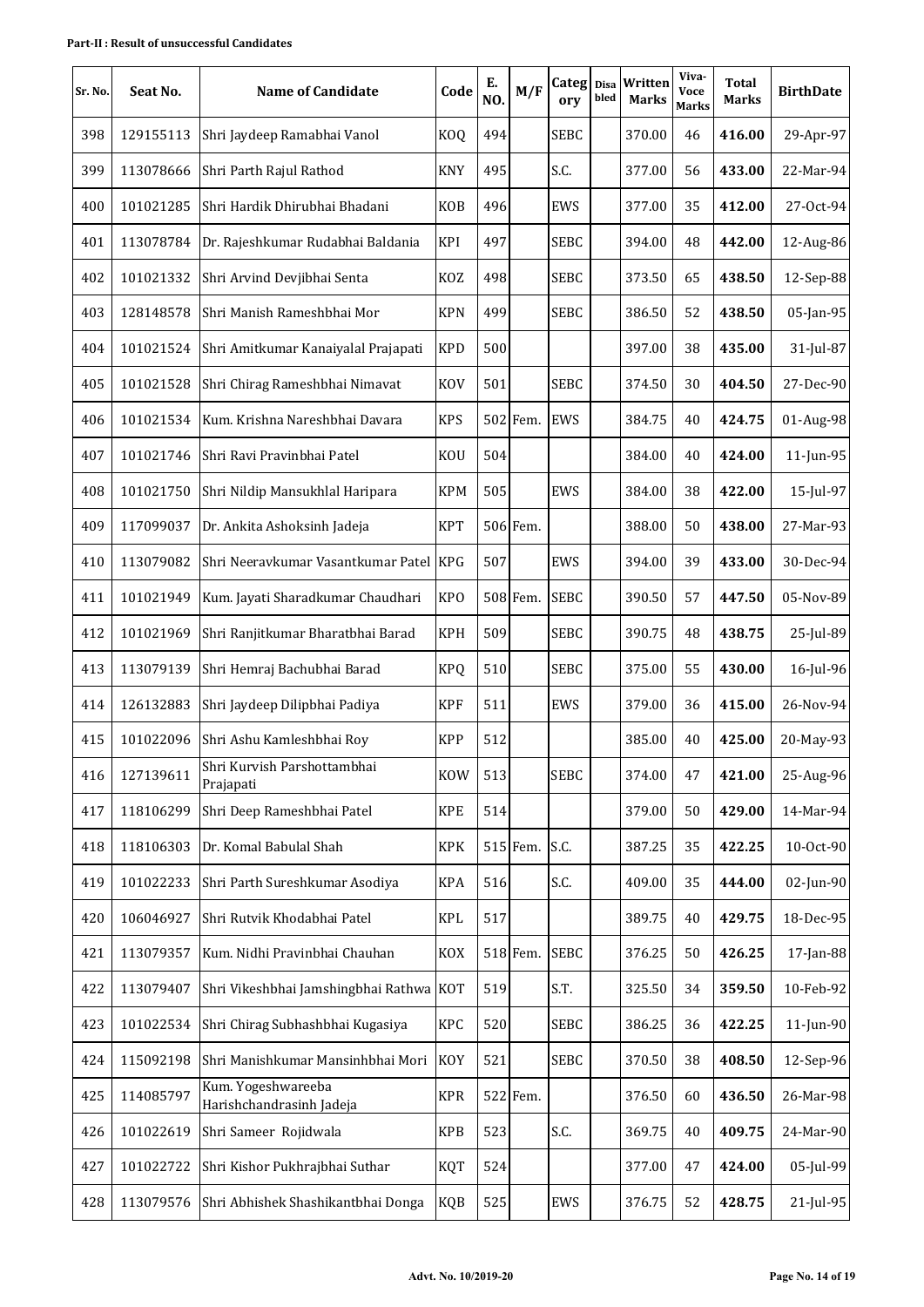| Sr. No. | Seat No.  | <b>Name of Candidate</b>                    | Code       | Е.<br>NO. | M/F      | Categ Disa<br>orv | bled | Written<br><b>Marks</b> | Viva-<br>Voce<br><b>Marks</b> | <b>Total</b><br><b>Marks</b> | <b>BirthDate</b> |
|---------|-----------|---------------------------------------------|------------|-----------|----------|-------------------|------|-------------------------|-------------------------------|------------------------------|------------------|
| 429     | 101022857 | Shri Keval Ashokkumar Shah                  | <b>KQR</b> | 526       |          |                   |      | 377.00                  | 58                            | 435.00                       | 02-Feb-96        |
| 430     | 101022882 | Kum. Prinkal Ashokbhai Kikani               | <b>KQF</b> |           | 527 Fem. |                   |      | 400.75                  | 35                            | 435.75                       | $01$ -Jun-94     |
| 431     | 110065507 | Shri Jayvadan Manharbhai Valu               | KQU        | 528       |          | S.T.              |      | 328.25                  | 48                            | 376.25                       | 28-Nov-95        |
| 432     | 125125242 | Shri Ketan Chhagan Bhai Vaghela             | <b>KPY</b> | 529       |          | S.C.              |      | 375.75                  | 38                            | 413.75                       | 20-Nov-86        |
| 433     | 128149177 | Shri Hardikbhai Vipulbhai Kanani            | <b>KPU</b> | 530       |          | EWS               |      | 385.75                  | 36                            | 421.75                       | 03-Nov-96        |
| 434     | 126133241 | Shri Neel Kishorbhai Kagathara              | KQ0        | 531       |          |                   |      | 374.25                  | 40                            | 414.25                       | 11-Sep-94        |
| 435     | 101023114 | Shri Maheshbhai Bhavanbhai Bamba            | <b>KQK</b> | 533       |          | <b>SEBC</b>       |      | 374.50                  | 49                            | 423.50                       | 01-Jun-95        |
| 436     | 113079725 | Shri Kartik Mansukhbhai Ramani              | <b>KPX</b> | 534       |          |                   |      | 375.75                  | 51                            | 426.75                       | 22-Nov-91        |
| 437     | 103034738 | Shri Chiragkumar Ajitsinh Raj               | KQJ        | 535       |          | EWS               |      | 374.50                  | 51                            | 425.50                       | 31-Mar-95        |
| 438     | 101023600 | Shri Ravi Jagdishkumar Gor                  | <b>KPV</b> | 536       |          |                   |      | 370.50                  | 45                            | 415.50                       | 22-Aug-93        |
| 439     | 101023665 | Shri Mukal Kamlesh Meherchandani            | KQQ        | 538       |          |                   |      | 379.25                  | 62                            | 441.25                       | 23-Sep-93        |
| 440     | 113080027 | Kum. Stuti Rupesh Vyas                      | <b>KQE</b> |           | 540 Fem. |                   |      | 390.00                  | 43                            | 433.00                       | 26-Jan-93        |
| 441     | 115092510 | Kum. Sonalben Devisinhbhai Jadav            | <b>KPZ</b> |           | 541 Fem. |                   |      | 379.75                  | 40                            | 419.75                       | 05-May-88        |
| 442     | 128149484 | Shri Narendrakumar Gautambhai<br>Patel      | KQA        | 542       |          | S.T.              |      | 329.25                  | 38                            | 367.25                       | 09-Jul-92        |
| 443     | 106047309 | Shri Anirudhdhsinh Laxmanbhai Gohil KQG     |            | 543       |          | <b>SEBC</b>       |      | 375.25                  | 35                            | 410.25                       | 03-Sep-96        |
| 444     | 126133442 | Shri Dharmendrakumar Thavardas<br>Jethawani | KQL        | 544       |          |                   |      | 381.25                  | 48                            | 429.25                       | 15-Feb-93        |
| 445     | 132168064 | Shri Jay Babubhai Bhusara                   | KQC        | 545       |          | S.T.              |      | 317.25                  | 33                            | 350.25                       | 03-Apr-97        |
| 446     | 132168077 | Shri Jigarkumar Dineshbhai Patel            | <b>KQN</b> | 547       |          | S.T.              |      | 356.00                  | 30                            | 386.00                       | 06-Feb-97        |
| 447     | 113080176 | Shri Ashokkumar Savajibhai<br>Chaudhary     | <b>KPW</b> | 549       |          | <b>SEBC</b>       |      | 376.00                  | 55                            | 431.00                       | 01-Jun-89        |
| 448     | 101024058 | Shri Arun Nagarmal Sharma                   | <b>KQM</b> | 550       |          |                   |      | 392.75                  | 47                            | 439.75                       | 24-Sep-94        |
| 449     | 102031981 | Shri Nihar Sureshbhai Vaghasiya             | <b>KQX</b> | 551       |          |                   |      | 381.00                  | 56                            | 437.00                       | 15-Nov-94        |
| 450     | 101024166 | Shri Maulik Jayendrabhai Desai              | KRG        | 552       |          | <b>SEBC</b>       |      | 375.25                  | 45                            | 420.25                       | 19-Jul-88        |
| 451     | 107057408 | Shri Bhargav Rajul Shukla                   | KRC        | 553       |          |                   |      | 417.50                  | 35                            | 452.50                       | 26-Sep-90        |
| 452     | 113080290 | Shri Rahul Babulal Solanki                  | <b>KRL</b> | 554       |          | S.C.              |      | 385.75                  | 51                            | 436.75                       | 10-Feb-96        |
| 453     | 101024243 | Shri Abhinav Mukeshbhai Shah                | <b>KQV</b> | 555       |          |                   |      | 383.50                  | 61                            | 444.50                       | 27-May-94        |
| 454     | 115092657 | Shri Dushyant Dhirajlal Kumbhani            | KQZ        | 556       |          |                   |      | 384.25                  | 42                            | 426.25                       | 11-Oct-92        |
| 455     | 101024368 | Smt. Rashmi Hirenkumar Makadia              | <b>KRP</b> |           | 557 Fem. |                   |      | 373.50                  | 44                            | 417.50                       | 29-Aug-87        |
| 456     | 123119158 | Shri Vaibhav Shaileshkumar Patel            | <b>KQW</b> | 558       |          | EWS               |      | 394.75                  | 48                            | 442.75                       | 20-Feb-94        |
| 457     | 117099273 | Shri Bhavarth Nileshkumar Suthar            | KQY        | 560       |          | <b>SEBC</b>       |      | 372.50                  | 62                            | 434.50                       | 30-Jun-96        |
| 458     | 101024614 | Kum. Janki Jayeshbhai Patel                 | <b>KRJ</b> |           | 561 Fem. |                   |      | 370.00                  | 52                            | 422.00                       | 20-Feb-93        |
| 459     | 115092753 | Shri Manojkumar Jeetubhai Vala              | <b>KRO</b> | 564       |          | <b>SEBC</b>       |      | 384.50                  | 40                            | 424.50                       | 03-Aug-96        |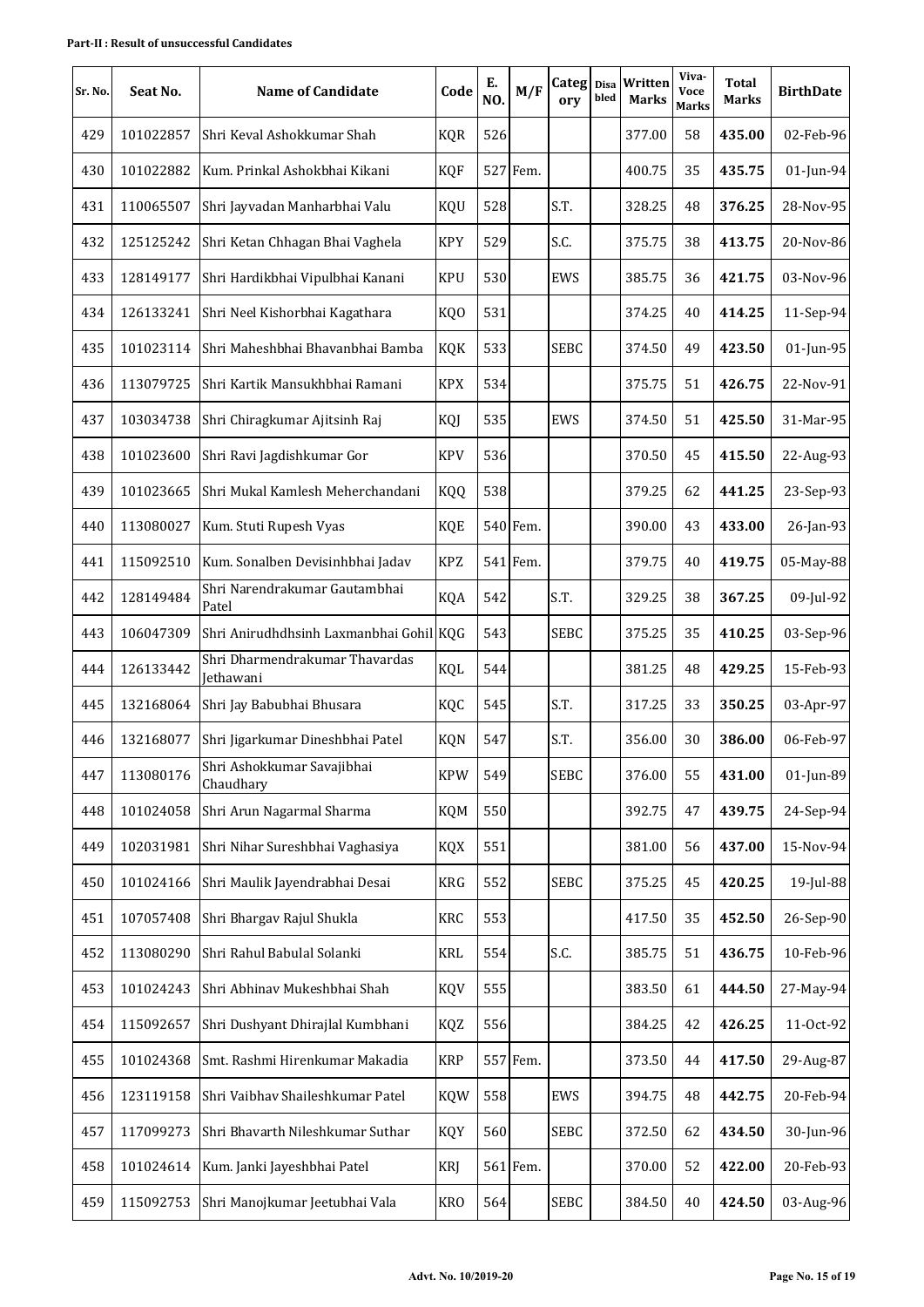| Sr. No. | Seat No.  | <b>Name of Candidate</b>                   | Code            | Е.<br>NO. | M/F      | Categ Disa<br>ory | bled | Written<br><b>Marks</b> | Viva-<br>Voce<br><b>Marks</b> | <b>Total</b><br>Marks | <b>BirthDate</b> |
|---------|-----------|--------------------------------------------|-----------------|-----------|----------|-------------------|------|-------------------------|-------------------------------|-----------------------|------------------|
| 460     | 118107079 | Shri Nikunj Kanaiyalal Patel               | <b>KRS</b>      | 565       |          | EWS               |      | 383.50                  | 50                            | 433.50                | 27-Oct-95        |
| 461     | 113080549 | Shri Mehulkumar Sureshbhai<br>Chaudhari    | <b>KRQ</b>      | 567       |          | S.T.              |      | 338.00                  | 47                            | 385.00                | 04-Nov-88        |
| 462     | 126133789 | Shri Kuldeepsinh Sahdevsinh Gohil          | <b>KRA</b>      | 568       |          |                   |      | 388.75                  | 45                            | 433.75                | 01-Aug-97        |
| 463     | 101024779 | Shri Ankit Ganesh Chand Gupta              | <b>KRD</b>      | 569       |          |                   |      | 378.00                  | 46                            | 424.00                | 30-Oct-91        |
| 464     | 101024782 | Shri Karan Jayeshbhai Doshi                | KRI             | 570       |          |                   |      | 374.50                  | 45                            | 419.50                | 04-Feb-93        |
| 465     | 109062151 | Shri Gauravkumar Vikrambhai Rathva KRK     |                 | 571       |          | S.T.              |      | 319.50                  | 41                            | 360.50                | 07-Jun-96        |
| 466     | 118107096 | Shri Sani Bipinkumar Modi                  | <b>KRT</b>      | 572       |          |                   |      | 369.25                  | 35                            | 404.25                | 22-Nov-93        |
| 467     | 113080601 | Shri Virenkumar Govindbhai Parmar          | <b>KRF</b>      | 574       |          | <b>SEBC</b>       |      | 389.25                  | 41                            | 430.25                | $13$ -Jan-98     |
| 468     | 128149881 | Shri Maheshbhai Parashottambhai<br>Virani  | <b>KRB</b>      | 575       |          | EWS               |      | 385.25                  | 53                            | 438.25                | 26-Jun-89        |
| 469     | 126133822 | Shri Dishant Pravinbhai Godhani            | <b>KRU</b>      | 576       |          | EWS               |      | 381.75                  | 38                            | 419.75                | 03-Jun-94        |
| 470     | 126133853 | Kum. Disha Batukbhai Sidhdhapara           | <b>KSR</b>      |           | 578 Fem. | <b>EWS</b>        |      | 375.75                  | 35                            | 410.75                | 24-May-95        |
| 471     | 132168185 | Kum. Ayushikumari Govindbhai Patel         | KSJ             |           | 579 Fem. | S.T.              |      | 337.25                  | 30                            | 367.25                | 07-Mar-95        |
| 472     | 101025085 | Shri Karankumar Hasmukhbhai Patel          | <b>KSK</b>      | 580       |          |                   |      | 394.25                  | 52                            | 446.25                | 28-Jun-95        |
| 473     | 101025152 | Kum. Dipti Rameshbhai Paghadal             | KS <sub>O</sub> |           | 581 Fem. |                   | Dis. | 352.75                  | 51                            | 403.75                | 27-Jan-93        |
| 474     | 122116425 | Shri Savan Narendrabhai Raiyani            | <b>KSH</b>      | 582       |          |                   |      | 386.25                  | 41                            | 427.25                | 08-Sep-95        |
| 475     | 113080856 | Shri Bhavansing Vasnaji Rathod             | <b>KSV</b>      | 583       |          | <b>SEBC</b>       | Dis. | 345.50                  | 39                            | 384.50                | 01-Jun-95        |
| 476     | 131164730 | Shri Rajendra Vasantbhai Godadiya          | KSI             | 584       |          | <b>SEBC</b>       |      | 391.50                  | 46                            | 437.50                | 25-Jul-93        |
| 477     | 107057882 | Shri Bhaviksinh Jabbarsinh Chavda          | <b>KSU</b>      | 585       |          | EWS               |      | 370.25                  | 41                            | 411.25                | 13-Apr-96        |
| 478     | 101025618 | Shri Nilesh Narshi Saraiya                 | <b>KSG</b>      | 586       |          |                   |      | 372.50                  | 35                            | 407.50                | 20-May-96        |
| 479     | 128150177 | Shri Vivek Hasmukhbhai Gajera              | KSA             | 587       |          | EWS               |      | 382.50                  | 58                            | 440.50                | 25-Apr-94        |
| 480     | 113081121 | Shri Mehulkumar Ramjibhai<br>Ranavasiya    | <b>KRY</b>      | 589       |          | S.C.              |      | 376.75                  | 35                            | 411.75                | 22-Jul-93        |
| 481     | 115093055 | Shri Ajitkumar Rambhai Vadher              | KRZ             | 590       |          | <b>SEBC</b>       |      | 388.50                  | 41                            | 429.50                | 02-Apr-92        |
| 482     | 128150277 | Shri Vishrut Ghanshyambhai Ghori           | <b>KSP</b>      | 591       |          |                   |      | 380.25                  | 40                            | 420.25                | 14-Mar-97        |
| 483     | 113081148 | Shri Dilavarsinh Khumansinh<br>Kumpavat    | <b>KSL</b>      | 592       |          |                   |      | 394.25                  | 32                            | 426.25                | 21-Nov-85        |
| 484     | 128150307 | Shri Hardik Manjibhai Beladiya             | <b>KSM</b>      | 593       |          |                   |      | 382.50                  | 40                            | 422.50                | 20-Sep-95        |
| 485     | 128150312 | Shri Dhruv Maheshbhai Patoliya             | <b>KSD</b>      | 594       |          | EWS               |      | 371.00                  | 30                            | 401.00                | 21-Apr-95        |
| 486     | 103035006 | Shri Nikunjkumar Johnbhai Macwan           | <b>KSC</b>      | 595       |          | <b>SEBC</b>       |      | 393.75                  | 55                            | 448.75                | 23-Jun-94        |
| 487     | 115093106 | Shri Jaykumar Babubhai Gohil               | <b>KSE</b>      | 596       |          | <b>SEBC</b>       |      | 370.00                  | 38                            | 408.00                | 13-Mar-96        |
| 488     | 114086145 | Kum. Geetaba Pravinsinh Jadeja             | KSQ             |           | 597 Fem. |                   |      | 374.00                  | 35                            | 409.00                | 09-Jul-90        |
| 489     | 126134217 | Shri Pruthvirajsinh Aniruddhsinh<br>Jadeja | <b>KST</b>      | 598       |          |                   |      | 377.75                  | 48                            | 425.75                | 27-Mar-94        |
| 490     | 131164947 | Shri Harichandrasinh Manibhai<br>Rathod    | <b>KSF</b>      | 600       |          | EWS               |      | 397.25                  | 41                            | 438.25                | 14-Apr-89        |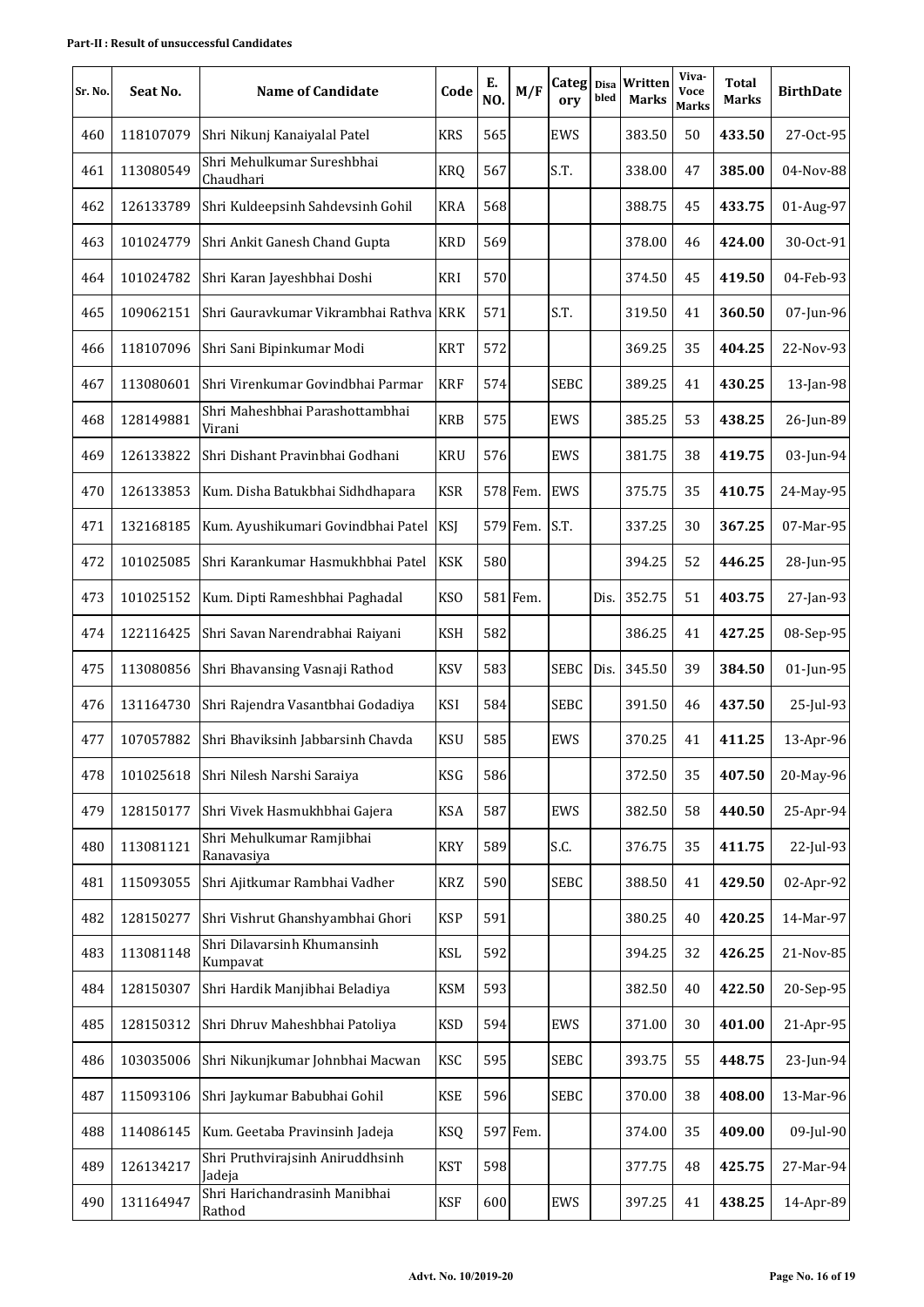| Sr. No. | Seat No.  | <b>Name of Candidate</b>                 | Code       | Е.<br>NO. | M/F      | Categ Disa<br>ory | bled | Written<br><b>Marks</b> | Viva-<br>Voce<br><b>Marks</b> | <b>Total</b><br><b>Marks</b> | <b>BirthDate</b> |
|---------|-----------|------------------------------------------|------------|-----------|----------|-------------------|------|-------------------------|-------------------------------|------------------------------|------------------|
| 491     | 101026526 | Shri Akhilkumar Devanshbhai<br>Dhameliya | <b>KSN</b> | 601       |          |                   |      | 377.25                  | 48                            | 425.25                       | 10-May-94        |
| 492     | 128150528 | Shri Piyush Damajibhai Goti              | <b>KSS</b> | 602       |          | EWS               |      | 384.25                  | 40                            | 424.25                       | 20-Aug-93        |
| 493     | 101026574 | Shri Ranjitsinh Karsanbhai Rathod        | <b>KRX</b> | 603       |          | <b>SEBC</b>       |      | 381.50                  | 43                            | 424.50                       | 07-Dec-89        |
| 494     | 101026626 | Shri Taufiq Chandmohammed Shaikh         | <b>KSY</b> | 605       |          |                   |      | 384.00                  | 45                            | 429.00                       | 14-Sep-92        |
| 495     | 101026646 | Shri Akshay Sureshbhai Patel             | KTL        | 606       |          |                   |      | 369.25                  | 43                            | 412.25                       | 31-Jan-93        |
| 496     | 113081596 | Shri Rinalkumar Jagdishbhai Patel        | <b>KTV</b> | 607       |          | <b>EWS</b>        |      | 376.50                  | 50                            | 426.50                       | 23-Sep-90        |
| 497     | 126134452 | Shri Parth Mahendrabhai Sorathiya        | <b>KTN</b> | 608       |          | <b>EWS</b>        |      | 380.00                  | 60                            | 440.00                       | 15-Dec-95        |
| 498     | 101026910 | Shri Sumit Govindbhai Makwana            | <b>KTG</b> | 609       |          | S.C.              |      | 374.50                  | 62                            | 436.50                       | 22-Jun-92        |
| 499     | 114086236 | Shri Jinesh Nilesh Mehta                 | <b>KTB</b> | 610       |          | EWS               |      | 385.25                  | 63                            | 448.25                       | 26-Aug-96        |
| 500     | 115093377 | Shri Akash Arvindbhai Chavda             | KSZ        | 611       |          | S.C.              |      | 388.00                  | 45                            | 433.00                       | 18-Nov-97        |
| 501     | 118107805 | Dr. Nayan Jayantilal Solanki             | <b>KTU</b> | 613       |          | S.C.              |      | 380.25                  | 53                            | 433.25                       | 11-Jul-90        |
| 502     | 116096833 | Shri Vivekkumar Nitinkumar Yadav         | <b>KTQ</b> | 614       |          |                   | Dis. | 355.00                  | 39                            | 394.00                       | 26-Feb-96        |
| 503     | 113081852 | Shri Hiralkumar Ambalal Chaudhary        | <b>KTA</b> | 616       |          | <b>SEBC</b>       |      | 409.00                  | 40                            | 449.00                       | 18-Apr-94        |
| 504     | 101027467 | Shri Maulik Mansukhbhai Khunt            | <b>KTR</b> | 617       |          | EWS               |      | 370.75                  | 60                            | 430.75                       | 11-Jun-97        |
| 505     | 105040750 | Shri Vandit Sumankumar Shah              | <b>KTM</b> | 618       |          |                   |      | 394.75                  | 41                            | 435.75                       | 30-Nov-96        |
| 506     | 106048295 | Shri Vishvadeepsinh Mahipatsinh<br>Gohil | <b>KTF</b> | 619       |          |                   |      | 380.00                  | 45                            | 425.00                       | 25-Apr-93        |
| 507     | 124123823 | Shri Maulikkumar Jayantibhai Joshi       | <b>KTT</b> | 622       |          | EWS               |      | 373.50                  | 55                            | 428.50                       | 01-Jun-96        |
| 508     | 101027764 | Shri Nisarg Deepak Shukla                | <b>KTD</b> | 623       |          |                   |      | 381.50                  | 60                            | 441.50                       | 08-Nov-94        |
| 509     | 108061068 | Kum. Meenaba Karansinh Dodiya            | <b>KTH</b> |           | 624 Fem. | <b>SEBC</b>       | Dis. | 333.75                  | 35                            | 368.75                       | 01-Jun-89        |
| 510     | 126134764 | Shri Yatin Parashotambhai Seladiya       | KTJ        | 625       |          | EWS               |      | 371.25                  | 45                            | 416.25                       | 19-Jul-94        |
| 511     | 101027794 | Shri Pratapsinh Sukhdevsinh Jadeja       | <b>KTP</b> | 626       |          | EWS               |      | 369.25                  | 62                            | 431.25                       | 27-Mar-94        |
| 512     | 113082080 | Shri Nisarg Satishkumar Patel            | <b>KTE</b> | 627       |          |                   |      | 383.50                  | 48                            | 431.50                       | 05-Jun-91        |
| 513     | 101027819 | Shri Vivekkumar Nathubhai Bhammar KSW    |            | 628       |          | <b>SEBC</b>       |      | 378.50                  | 40                            | 418.50                       | 21-Mar-95        |
| 514     | 128150998 | Shri Krunal Rajendrakumar Modi           | <b>KTW</b> | 629       |          | <b>SEBC</b>       |      | 383.50                  | 44                            | 427.50                       | 15-Jul-96        |
| 515     | 101027890 | Shri Sarvarish Rausaria                  | <b>KTC</b> | 630       |          |                   |      | 378.25                  | 52                            | 430.25                       | 31-Aug-94        |
| 516     | 113082139 | Shri Yashpalsinh Anirudhsinh Jadeja      | KUM        | 632       |          | EWS               |      | 369.75                  | 45                            | 414.75                       | 12-Dec-93        |
| 517     | 101027993 | Smt. Ami Bharatkumar Tanna               | <b>KUK</b> |           | 633 Fem. |                   |      | 374.50                  | 45                            | 419.50                       | 24-Aug-86        |
| 518     | 101028013 | Shri Maulik Maheshbhai Gandhi            | <b>KTZ</b> | 634       |          | EWS               |      | 398.00                  | 49                            | 447.00                       | 01-Aug-92        |
| 519     | 126134862 | Shri Rajni Raghubhai Thummar             | <b>KTY</b> | 635       |          | EWS               |      | 369.75                  | 59                            | 428.75                       | 09-Aug-94        |
| 520     | 101028060 | Shri Harish Yogeshbhai Prajapati         | <b>KUA</b> | 636       |          | <b>SEBC</b>       |      | 371.00                  | 55                            | 426.00                       | 27-Sep-97        |
| 521     | 128151091 | Shri Miraj Mukeshbhai Kalathiya          | KUL        | 637       |          | EWS               |      | 380.25                  | 52                            | 432.25                       | 12-Sep-96        |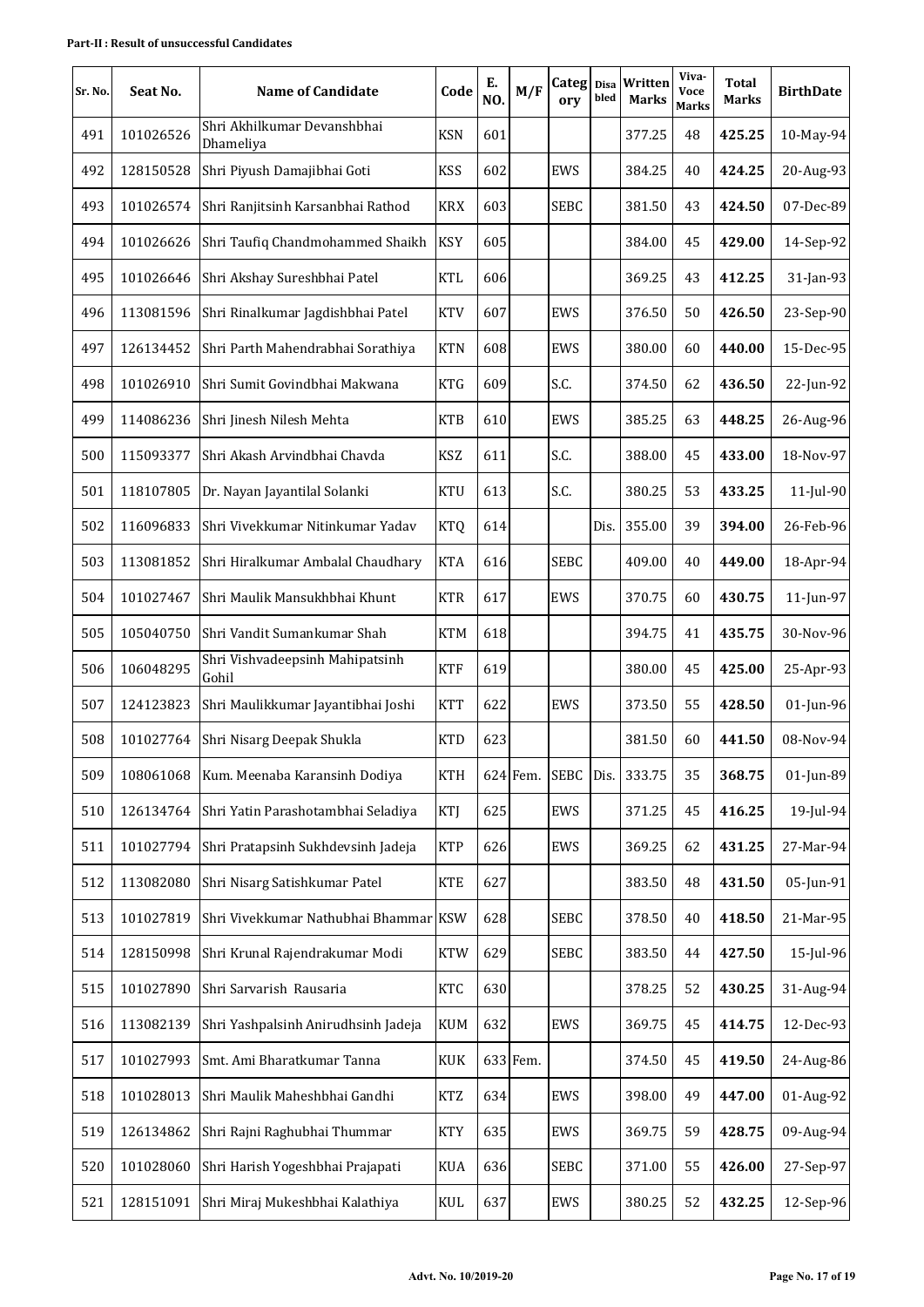| Sr. No. | Seat No.  | <b>Name of Candidate</b>                  | Code       | Е.<br>NO. | M/F      | Categ<br>ory | <b>Disa</b><br>bled | Written<br><b>Marks</b> | Viva-<br>Voce<br><b>Marks</b> | <b>Total</b><br><b>Marks</b> | <b>BirthDate</b> |
|---------|-----------|-------------------------------------------|------------|-----------|----------|--------------|---------------------|-------------------------|-------------------------------|------------------------------|------------------|
| 522     | 128151116 | Shri Nileshkumar Jaysukhbhai<br>Sohagiya  | <b>KUT</b> | 638       |          | EWS          |                     | 380.75                  | 41                            | 421.75                       | 30-Mar-94        |
| 523     | 115093663 | Shri Vijaykumar Balubhai Gadhiya          | <b>KUN</b> | 639       |          | <b>SEBC</b>  |                     | 369.75                  | 40                            | 409.75                       | 18-Apr-91        |
| 524     | 118108088 | Shri Dipakkumar Ambalal Prajapati         | <b>KUD</b> | 640       |          | <b>SEBC</b>  |                     | 390.00                  | 40                            | 430.00                       | 17-Dec-92        |
| 525     | 101028292 | Shri Shaileshbhai Bhagavanbhai Desai KUH  |            | 641       |          | <b>SEBC</b>  |                     | 371.00                  | 51                            | 422.00                       | 01-Jun-91        |
| 526     | 101028303 | Shri Nikhilkumar Karshanbhai Patel        | <b>KTX</b> | 642       |          | <b>EWS</b>   |                     | 407.50                  | 43                            | 450.50                       | 25-May-94        |
| 527     | 127140698 | Kum. Jyotikaben Vitthalbhai Prajapati KUB |            |           | 643 Fem. | <b>SEBC</b>  |                     | 396.00                  | 30                            | 426.00                       | 13-Nov-91        |
| 528     | 126134956 | Kum. Suhani Rameshbhai Kelaiya            | <b>KUS</b> |           | 644 Fem. |              |                     | 387.50                  | 48                            | 435.50                       | 25-Jan-85        |
| 529     | 101028503 | Dr. Shraddhaben Maheshbhai Patel          | KUI        |           | 645 Fem. |              |                     | 374.75                  | 35                            | 409.75                       | 21-Sep-91        |
| 530     | 101028572 | Shri Jayesh Bharatbhai Dangi              | <b>KUU</b> | 646       |          | <b>EWS</b>   |                     | 379.25                  | 48                            | 427.25                       | 12-Aug-95        |
| 531     | 127140746 | Kum. Nishaben Vishnubhai Patel            | <b>KUV</b> |           | 647 Fem. |              |                     | 371.00                  | 43                            | 414.00                       | 23-Jul-91        |
| 532     | 101028607 | Shri Prashantkumar Gordhanbhai<br>Parimal | <b>KUE</b> | 648       |          | S.C.         | Dis.                | 332.50                  | 35                            | 367.50                       | 18-Mar-84        |
| 533     | 101028615 | Shri Monarkkumar Rajendrakumar<br>Patel   | KUJ        | 649       |          |              |                     | 385.75                  | 48                            | 433.75                       | 30-Dec-96        |
| 534     | 101028668 | Smt. Hinaben Girishbhai Rathi             | <b>KUG</b> |           | 650 Fem. | <b>EWS</b>   | Dis.                | 337.25                  | 63                            | 400.25                       | 12-Dec-95        |
| 535     | 128151298 | Shri Hardikkumar Gulsingbhai Gamit        | <b>KUR</b> | 652       |          | S.T.         |                     | 337.75                  | 30                            | 367.75                       | 18-Feb-92        |
| 536     | 128151310 | Shri Jainil Jagdishbhai Desai             | <b>KUW</b> | 653       |          |              |                     | 401.00                  | 50                            | 451.00                       | 28-Jul-99        |
| 537     | 107058985 | Shri Miteshkumar Rameshkumar<br>Trivedi   | <b>KUP</b> | 655       |          |              |                     | 386.75                  | 60                            | 446.75                       | 04-Jul-92        |
| 538     | 113082680 | Shri Mahavirsinh Mahendrasinh Zala        | <b>KUQ</b> | 656       |          | EWS          |                     | 400.00                  | 50                            | 450.00                       | 28-Nov-92        |
| 539     | 101029034 | Dr. Neeti Charan                          | <b>KUC</b> |           | 657 Fem. |              |                     | 392.50                  | 35                            | 427.50                       | 10-Mar-87        |
| 540     | 128151455 | Shri Raghuvir Lakshmansinh Darbar         | <b>KUF</b> | 658       |          |              |                     | 375.00                  | 40                            | 415.00                       | 21-Nov-85        |
| 541     | 119110853 | Kum. Kalrav Hitendra Chaniyara            | <b>KVA</b> |           | 659 Fem. |              |                     | 390.25                  | 50                            | 440.25                       | 11-Mar-95        |
| 542     | 104038732 | Shri Dhruv Jayantibhai Baranda            | <b>KVR</b> | 661       |          | S.T.         |                     | 346.50                  | 30                            | 376.50                       | 04-Jan-95        |
| 543     | 126135315 | Kum. Nikitaben Pravinkumar Tank           | <b>KVX</b> |           | 662 Fem. | <b>SEBC</b>  |                     | 390.75                  | 46                            | 436.75                       | 11-Mar-88        |
| 544     | 115093972 | Shri Mayurkumar Meramanbhai<br>Karamta    | <b>KVZ</b> | 663       |          | S.T.         |                     | 340.75                  | 43                            | 383.75                       | 25-Nov-94        |
| 545     | 101029494 | Shri Pranoy Virendra Amin                 | <b>KVH</b> | 664       |          |              |                     | 375.00                  | 52                            | 427.00                       | 27-Jan-89        |
| 546     | 128151593 | Shri Vivek Bhagvanjibhai Morsaniya        | <b>KVM</b> | 665       |          |              |                     | 379.00                  | 40                            | 419.00                       | 15-Aug-97        |
| 547     | 131165575 | Shri Ajaykumar Ramabhai Chauhan           | <b>KVQ</b> | 666       |          | <b>SEBC</b>  |                     | 372.50                  | 35                            | 407.50                       | 29-Sep-93        |
| 548     | 128151605 | Dr. Anil Jadavbhai Sisara                 | <b>KVD</b> | 667       |          | <b>SEBC</b>  |                     | 402.50                  | 35                            | 437.50                       | 09-Jun-91        |
| 549     | 113082977 | Shri Smitkumar Rameshbhai<br>Chaudhari    | KVU        | 668       |          | S.T.         |                     | 327.25                  | 32                            | 359.25                       | 01-Dec-92        |
| 550     | 106048847 | Shri Rakeshbhai Pravinbhai Pandya         | <b>KVF</b> | 669       |          | EWS          |                     | 370.50                  | 48                            | 418.50                       | 28-Jun-95        |
| 551     | 101029782 | Shri Jasmin Arvindbhai Boghra             | <b>KVW</b> | 670       |          | EWS          |                     | 372.25                  | 55                            | 427.25                       | 05-Oct-92        |
| 552     | 107059272 | Shri Hiteshkumar Chenabhai Mewada KVN     |            | 671       |          | <b>SEBC</b>  |                     | 370.75                  | 43                            | 413.75                       | 21-Feb-97        |